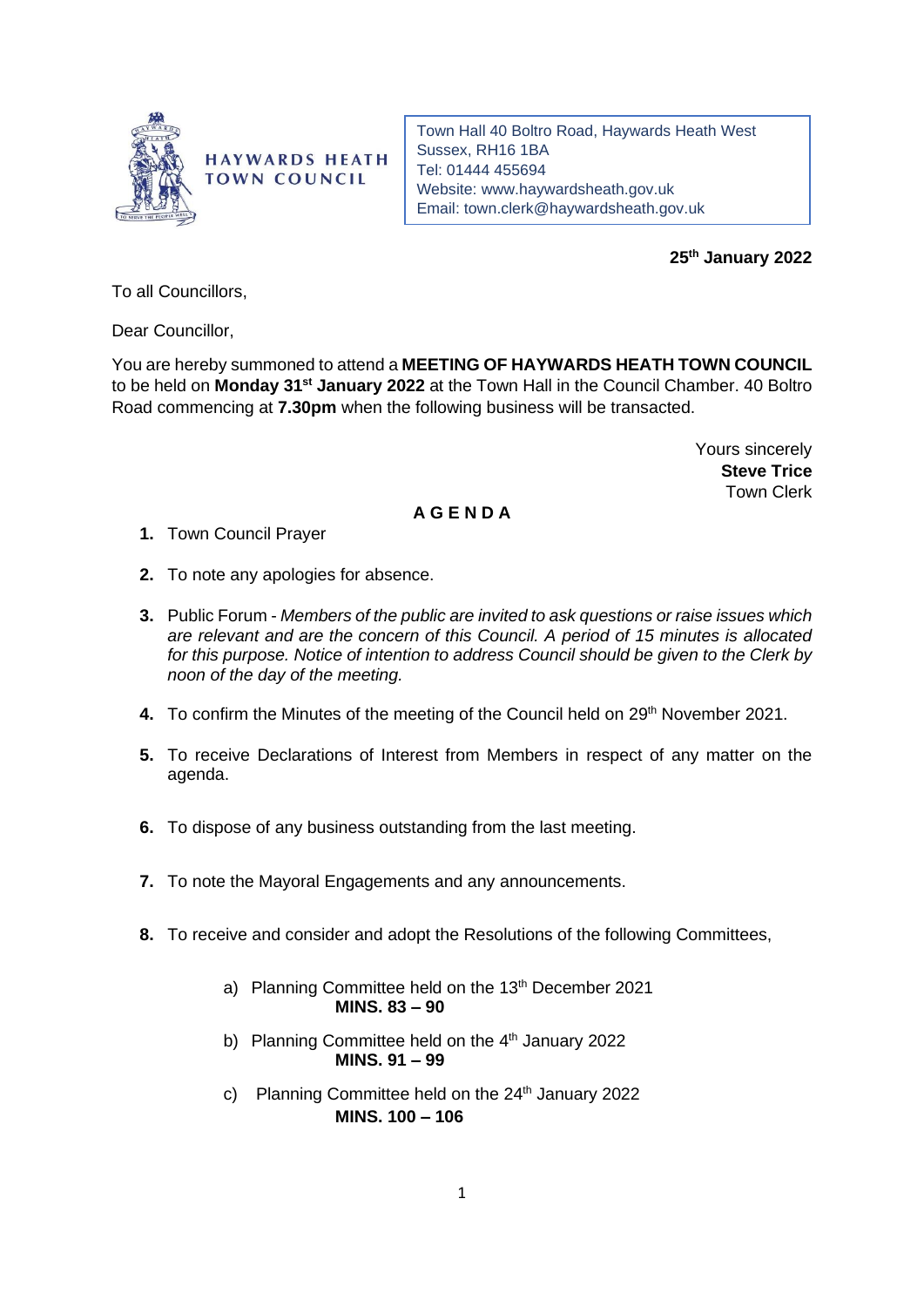d) Environment and General Purposes Committee on the 20<sup>th</sup> December 2021

## **MINS. 20 – 29**

- e) Policy and Finance Committee on the 17<sup>th</sup> January 2022 **MINS. 41 – 50**
- **9.** To consider and approve the Council's 2022/23 budget.
- **10.** To review the delegated authority of Town Clerk.
- **11.** To consider an updated Operation London Bridge Policy for Haywards Heath Town Council.
- **12.** To consider any urgent items the Mayor has received.

'During this meeting the public are allowed to film the Committee and officers only from the front of the public gallery, providing it *does not disrupt the meeting. Any items in the Exempt Part of the agenda cannot be filmed. If another member of the public objects to being recorded, the person(s) filming must stop doing so until that member of the public has finished speaking. The use of social media is permitted but all members of the public are requested to switch their mobile devices to silent for the duration of the meeting. '*

**Town Mayor Cllr Howard Mundin** Town Clerk Mr Steven Trice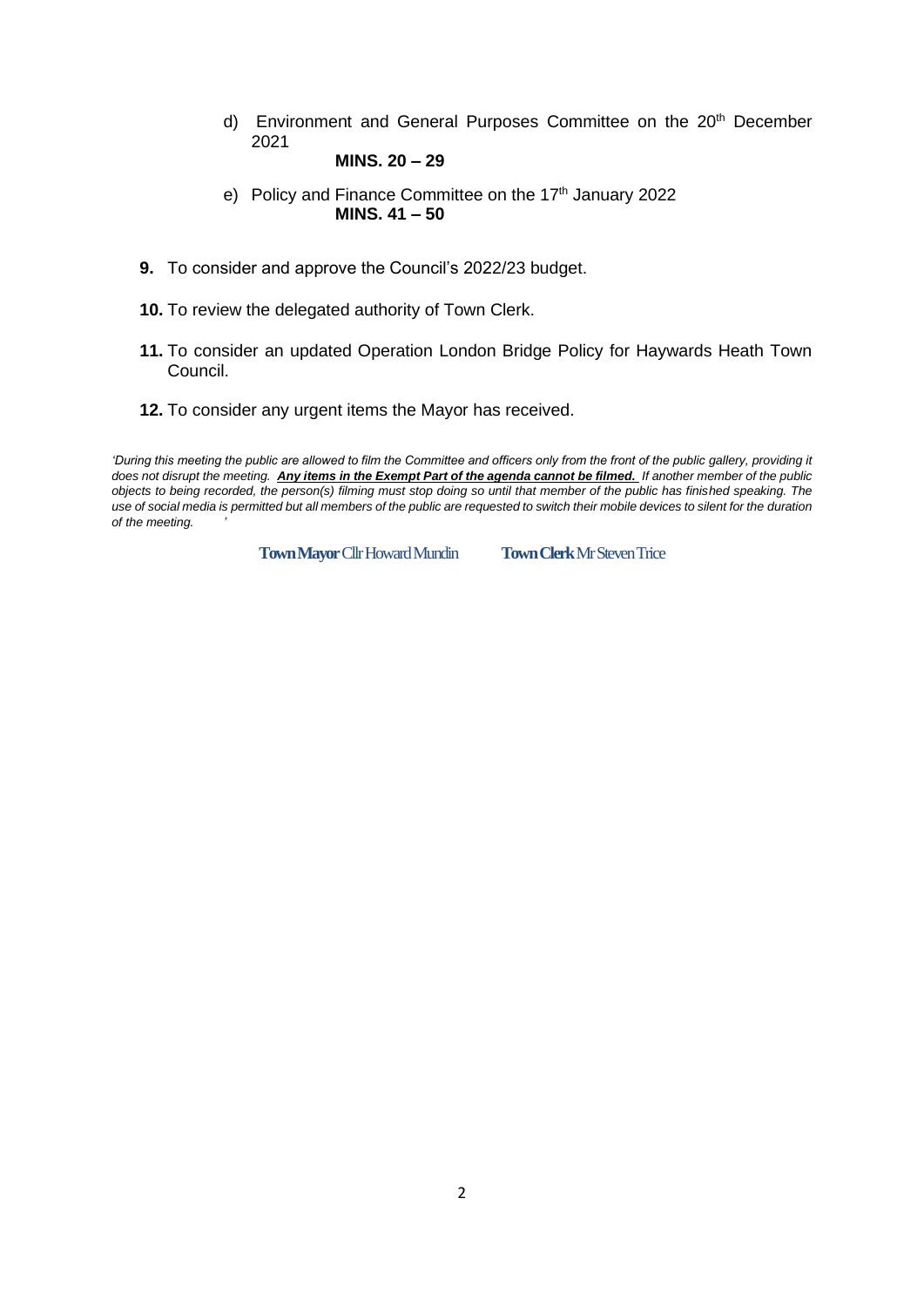## **HAYWARDS HEATH TOWN COUNCIL EXTRAORDINARY MEETING OF HAYWARDS HEATH TOWN COUNCIL Minutes of the meeting held on Monday 29th November 2021**

**Councillors: Christopher Ash-Edwards Richard Bates Clare Cheney Rachel Cromie Sandy Ellis Christopher Evans \*\* Howard Mundin Stephanie Inglesfield Matthew Jeffers \*\* James Knight Clive Laband \*\* Jack Langley \*\* Alastair McPherson Richard Nicholson Mike Pulfer Sujan Wickremaratchi**

> **Apologies\*\* Absent\* Also present, Mr A Carter and Mr S Smith**

Before the meeting commenced Mr Carter and Mr Smith from West Sussex Fire & Rescue Service presented a public consultation around the services proposals for its Community Risk Management Plan 2022 – 2026. The plan set out the direction of the service over the next four years, and as part of the consultation they presented six proposals that they would be seeking responses on from the community up until the 21<sup>st</sup> January 2022, which included.

- *Enhancing our retained (on-call) operating model,*
- *Weekend protection, prevention and response improvements,*
- *Improving protection, prevention and response performance in rural areas,*
- *How WSFRS should deal with false alarms from automatic fire systems,*
- *When we should review our Emergency Response Standards,*

*• How WSFRS proposes to undertake a review of our specialist appliance requirements to consider current and future risks to firefighter and public safety.*

It was noted that consultation was is a key opportunity for the community and all partners to have their say on the proposals, and the West Sussex Fire & Rescue Service would assess all of the responses and use the feedback to inform the Community Risk Management Plan which was intended to be published in Spring 2022. The Town Mayor thanked Mr Carter and Mr Smith and then opened the meeting formally.

#### **41. Council Prayer**

Members stood for the Town Council prayer, which was read by Town Mayor, Cllr Howard Mundin.

#### **42. Apologies**

Cllr C. Evans – Covid19 implications. Cllr C. Laband – Ill Health. Cllr M. Jeffers – Work Commitments.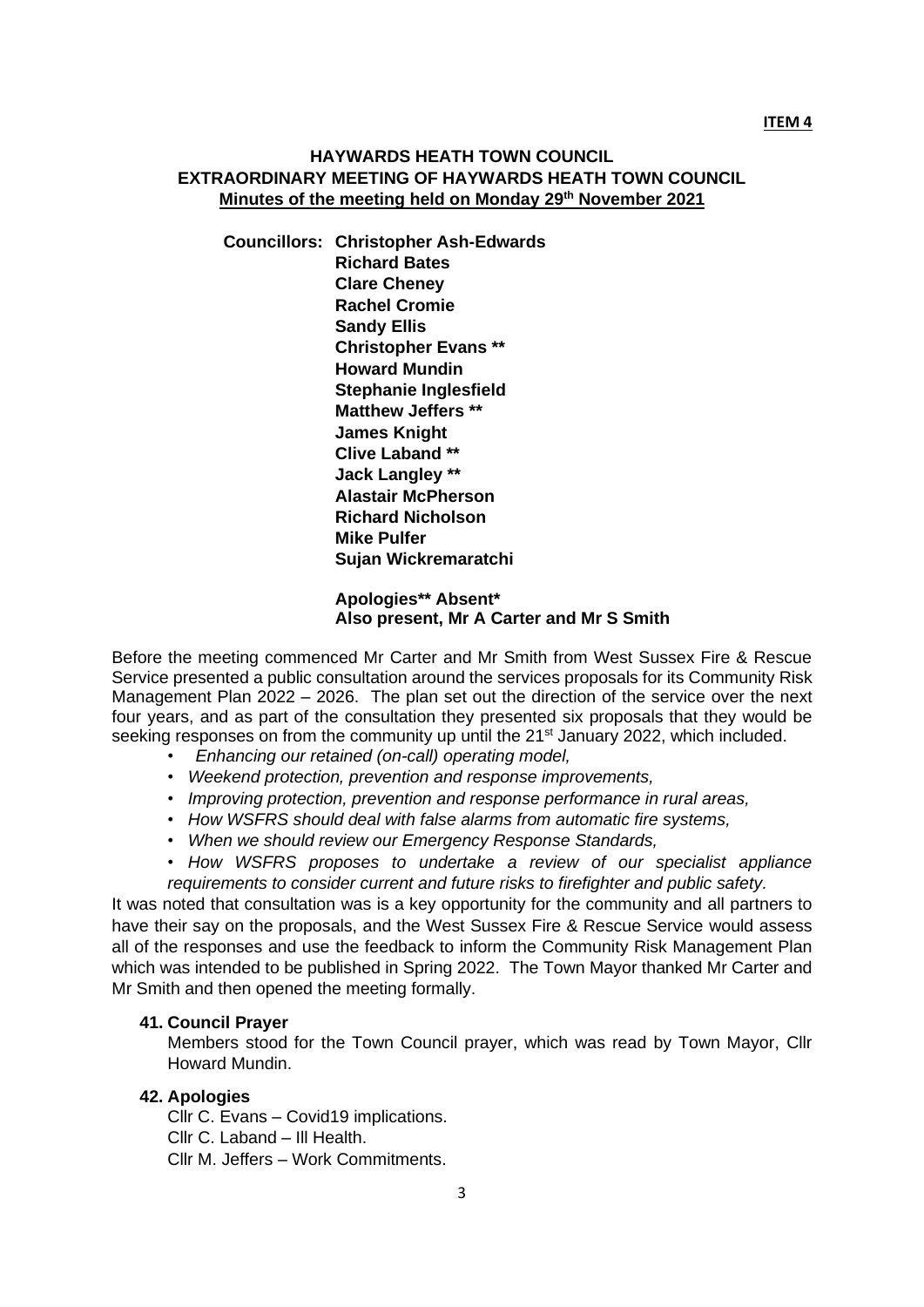Cllr J. Langley – Work Commitments.

#### **43. Minutes**

The Minutes of the meeting held on 27<sup>th</sup> September 2021, without comment, were taken as read, confirmed as true record and were duly signed by the Town Mayor.

## **44. Declarations of Interest**

None

## **45. Public Forum**

None

## **46. To Dispose of any Business Outstanding from the Last Meeting.**

It was noted that the Events and Community Officer was working with Mid Sussex District Council Officers to spend the allocation of money from the Welcome Back to the High Street Fund.

## **47. Mayor's Engagements and Announcements.**

The Town Mayor, presented his list of engagements making special note of his attendance at the ceremony, hosted at the Town Hall, to award Mr David Collins (Hayward Heath Royal British Legion) his British Empire Medal. Which was presented by Mrs Susan Pyper (Lord-Lieutenant for West Sussex). The Town Mayor also mentioned attendance at the Best Kept Garden and Allotments Tea Party, which was hosted by Cllr Ellis as Haywards Heath in Bloom Chair and paid tribute to those who received awards. In addition, it was noted that Town Mayor had attended Haywards Heath Football Club, with the Town Clerk, when they played Brighton and Hove Albion U23 and was pleased to meet the players and officials and enjoy the game albeit not the result they hoped for.

Finally, the Town Mayor announced his Charity for his Mayoral year, which was funding for the Sussex Rehabilitation Centre (SRC) at the Princess Royal Hospital. It was noted that the SRC has an outstanding record in treatment that is recognised nationally, working with each patient to assess and create treatment plans to maximise their recovery.

## **48. To receive and consider adoption of the Notes or Resolutions of the following Committees**:

(i) Planning Committee - **MINS. 59 - 82** The reception and adoption of the resolutions of the Planning Committee, dated 11 th October 2021 **59 – 66**, 1 st November 2021 **67 – 74** and 22nd November 2021 **75 – 82** were moved, seconded and agreed by Council.

It was claimed during the moving of the meeting that members of public were unable to attend the meeting of the 22<sup>nd</sup> November 2021 to make representation on an application in Triangle Road. The Town Clerk responded that he did not believe this to be the case as he was aware of discussions with residents in the Town Hall, but he would check with the Planning Committee Clerk.

#### (ii) Environment and General Purposes Committee MINS **10 – 19**

The reception and adoption of the resolutions of the Environment and General Purposes Committee, dated 25th October 2021 **10 – 19** were moved, seconded and agreed by Council.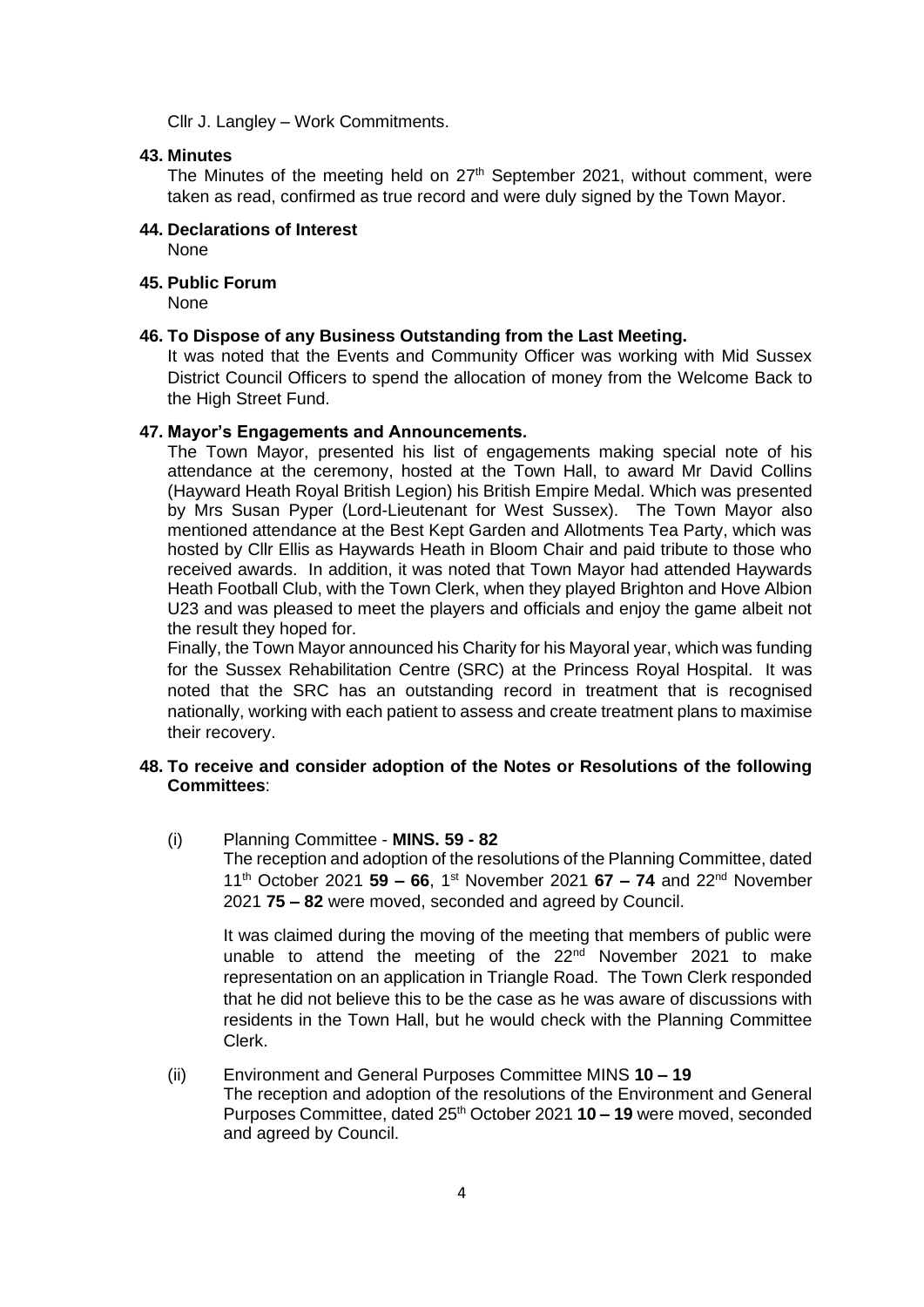(iii) Policy & Finance Committee - **MINS. 29 - 39** The reception and adoption of the resolutions of the Policy and Finance Committees dated 15<sup>th</sup> November Mins 29 - 39 were moved, seconded and agreed by Council.

## **49. Internal Audit Mid-Year Review 2021/2022.**

Members welcome the report of the Internal Auditor and were pleased to see that no substantive matters had been raised and thanked the Responsible Finance Officer for his efforts. Members were also pleased to see the robustness of the report and the detailed analysis undertaken by Mulberry and Co, which was far more in-depth than the Town Council had been used to with the previous auditor. Furthermore, it was more commendable that a clean bill of health was reported in light of a more forensic examination of the Town Council processes and financial management.

## Members **RESOLVED** to **adopt the Mid-Year Report of the Internal Auditor.**

## **50. Complaints Procedure**

Members noted and agreed the proposed revise complaints procedure with the following additions being suggested. Firstly, under clause 3.5 it should read Mayor and/or Deputy Mayor, to ensure that the designated panel is able to meet in the absence of the Mayor. Secondly, that the last paragraph be removed as it served no purpose in terms of the procedure. Finally, under clause 5 vexatious and repeated complaints should be reported to the panel as the Policy and Finance Committee, With this,

## Members **RESOLVED** to **adopt the Complaints Procedure.**

#### **51. Urgent Items**

One urgent item was heard. Cllr McPherson drew to Members attention his attendance at a preliminary meeting, hosted by consultants Nexus Planning, on behalf of Mid Sussex District Council to look at the retail offer in Mid Sussex and what would be a consultation and review of such matters in the new year. This meeting was a scene setting meeting and Cllr McPherson along with the Town Clerk would update and signpost to any documentation and consultation material when it becomes available.

**Meeting Closed at 8.44pm**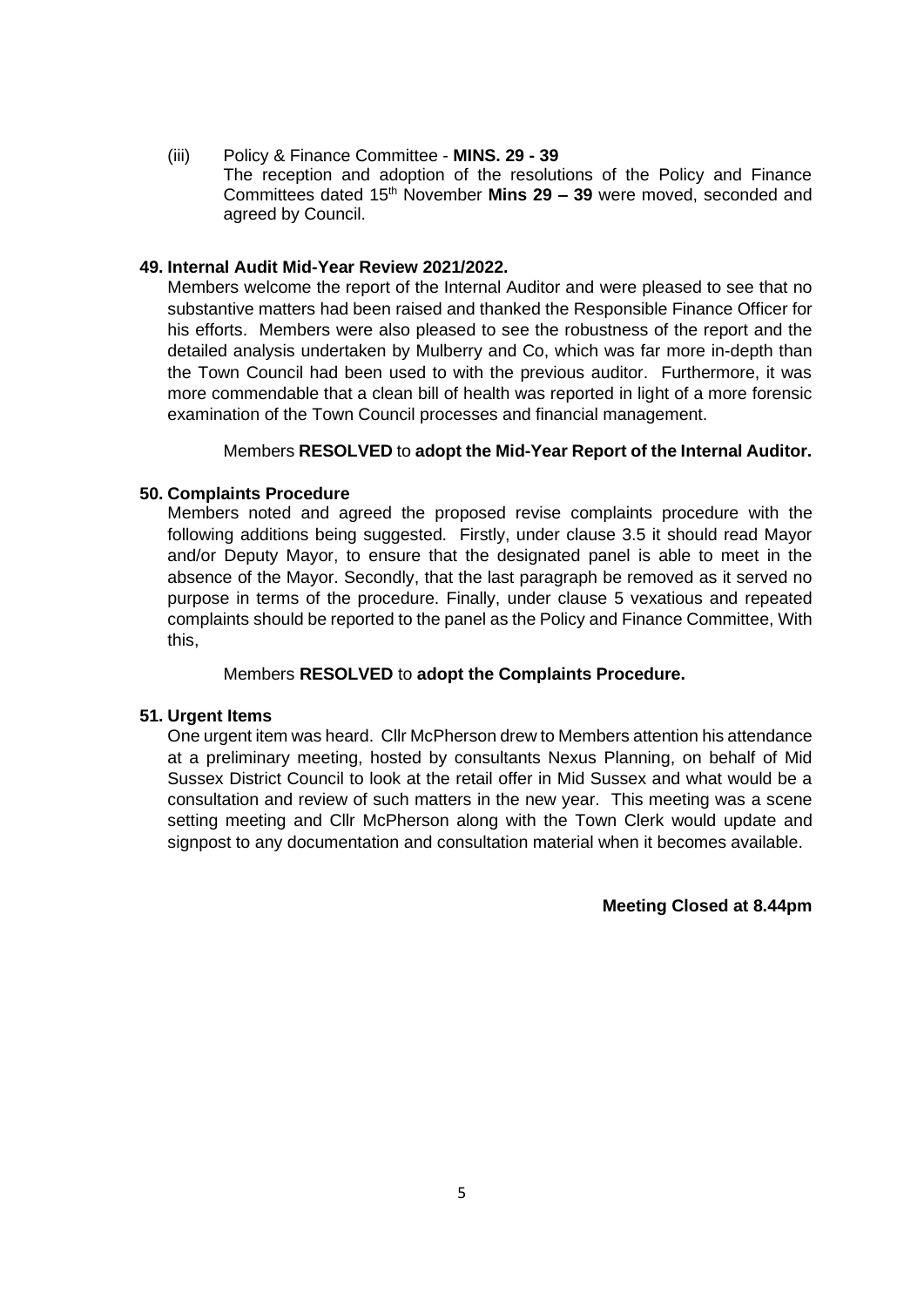## **Mayor's Engagements**

#### **From 26 November 2021 – 25 January 2022**

On Saturday 27<sup>th</sup> November, the Mayor and consort performed the official Christmas Lights Switch on for Haywards Heath and attended the Christmas Festival at the Orchards Shopping Centre.

On Saturday  $27<sup>th</sup>$  November, the Mayor and consort also attended the annual HHTC Christmas Fireworks in Victoria Park.

On Sunday 28<sup>th</sup> November, the Mayor and consort attended the First Sunday of Advent Service at Arundel Cathedral, also attended by the High Sheriffs of East and West Sussex and Surrey.

On 1<sup>st</sup> December, the Mayor and PA attended the VIP Official Opening Night for the newly rebranded Rouge in Haywards Heath.

On Saturday 4<sup>th</sup> December, the Mayor and consort attended the annual Mewes Vets Christmas Party in Haywards Heath and announced the winner of the Mewes Vets Calendar Competition.

On  $9<sup>th</sup>$  December, the Mayor and consort attended the  $20<sup>th</sup>$  year anniversary Christmas celebration of the Dame Vera Lynn Children's Charity in Cuckfield.

On Saturday 11<sup>th</sup> December, the Mayor and consort attended the annual Festive Litter pick in Victoria Park.

On Sunday 19<sup>th</sup> December, the Mayor and consort attended the East Grinstead Mayor's Christmas Carols at Meridian Hall.

On 22nd December, the Mayor and consort visited the Santa's Grotto at the Bentswood Community Hub to hear more about the amazing work at the hub.

On 24<sup>th</sup> January, the Mayor attended the Induction of Fr Raglan Hay-Will as Parish Priest of St Paul's by the Bishop of Arundel & Brighton, the Right Reverend Richard Moth at St Paul's RC Church.

#### **Ends**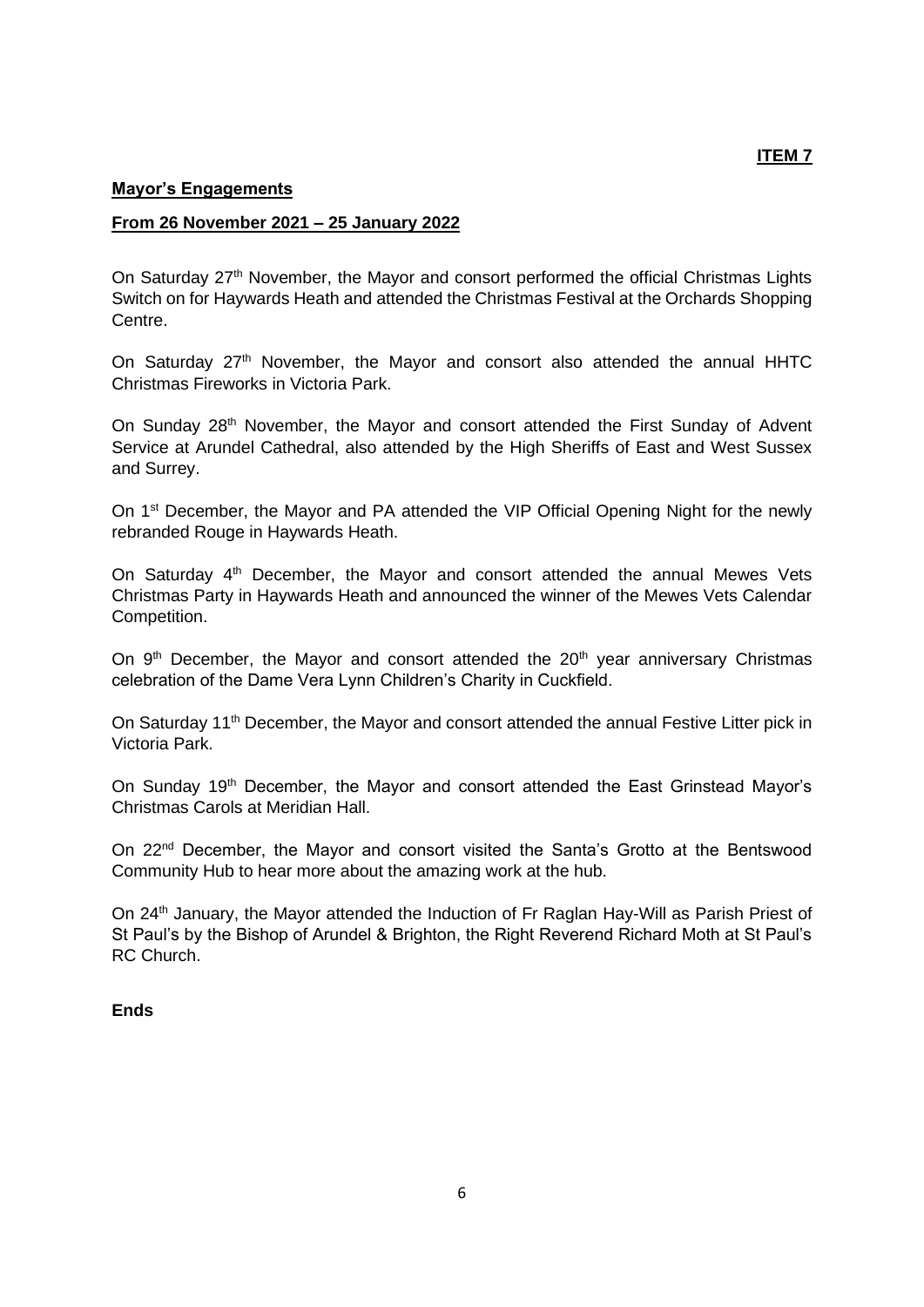#### **ITEM 8**

#### **Committee Meeting: Full Council**

**Report of:** Town Clerk

Date: 31<sup>st</sup> January 2022

#### **Subject:** Minutes of Committee Meetings

#### **Purpose of Report:**

**1.** The purpose of this report is for Members to receive and adopt the resolutions of the Council's standing committees.

#### **Summary:**

*2.* The Committee Chairmen will each move 'the reception and adoption' of their relevant Committee meeting resolutions. These resolutions relate to the Planning Committee held on the 13th December 2021 - **Minutes 83 - 90**, Planning Committee held on the 4<sup>th</sup> January 2022 - **Minutes 91 – 99** and Planning Committee held on the 24<sup>th</sup> January 2021 - **Minutes 100 – 106**. Environment and General Purposes Committee held on 20th December 2021 - M**inutes 20 – 29.** Policy and Finance Committees held on 17th January 2022 - M**inutes 40 – 50.**

#### **Members are recommended to;**

- **(a) Adopt the resolutions of the Council's standing Committees as laid out under points 3, 4, 5, 6 and 7 of this report.**
- **3.** Planning Committee, 13<sup>th</sup> December 2021 Minutes 83 90 resolutions; Nothing to report other than the planning application comments.
- 4. Planning Committee, 4<sup>th</sup> January 2022 Minutes 91 99 resolutions;

MIN. 98 – To RESOLVE the recommendation that the Town Clerk be given delegated authority to make a representation on the Mid Sussex District Plan - Site Allocations DPD Modification Consultation

*Thank you for the opportunity to comment upon the Mid Sussex District Plan - Site Allocations DPD Modification Consultation, which was considered by the Town Council's Planning Committee on the 4th January 2022.*

*In respect of the Inspector's amendments, which were consulted upon, the Committee made no comment on the changes recommended to the policies for housing allocation outside of Haywards Heath.*

*However, the following comments are made on the following Inspector's recommendations to overarching polices for the Town Centre and Highways.*

*MM12 Proposed modifications to Policy SA34 do not go far enough to protect the Central Business District areas in our three main towns.* 

*Specifically in Haywards Heath, Perrymount Road employment space has been decimated by poorly conceived legislation, recently amended to provide permitted conversion development rights from Class MA/E to Residential. Vital employment space required to provide and support local employment has been lost. Office space environment is needed even more so now that the return-to-work initiative moves our*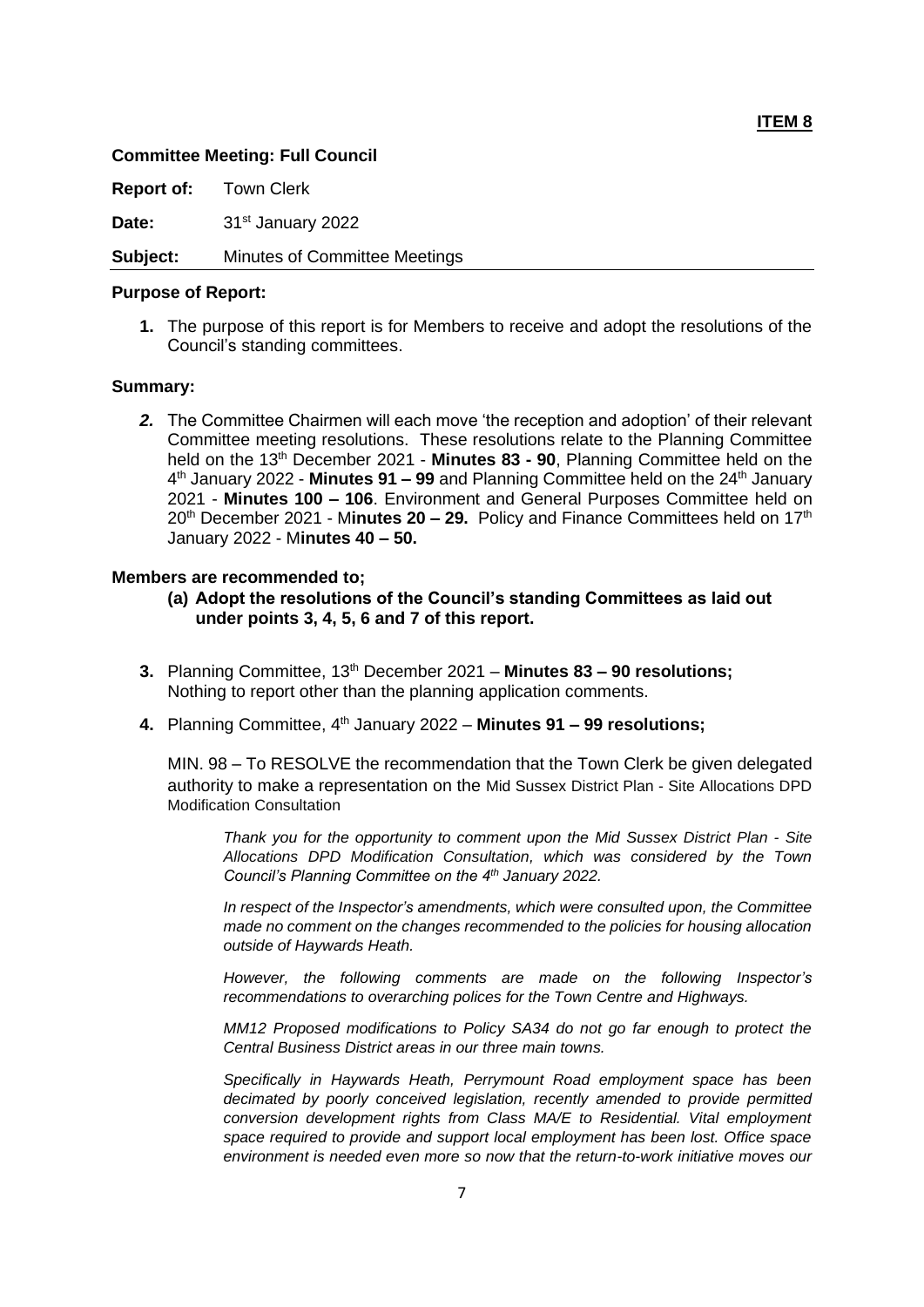*community back towards a new normal. Towns losing these employment spaces which provide ancillary and critically customers for local services and retail, will provide less incentive for strategic inward investment as towns seek to regenerate their local economies. These comments support the following policies in the Haywards Heath Neighbourhood Plan.*

*Policy B2: Planning permission will be granted for development or change of use that will encourage a diverse range of uses in the Town Centre including new office, leisure, community, hotel, retail and residential which can be shown to support the core retail offer and generate vitality and add viability to the Town Centre whilst avoiding harm to existing businesses and residential properties. Schemes that result in the loss of residential accommodation in the town centre will only be granted • in cases of upper floor accommodation where an independent access does not exist and cannot be provided, • in cases where there are insurmountable environmental factors which mitigate against continued residential use, • where an employment or retail use is proposed, providing that use would enhance the vitality and viability of the town centre. • where additional residential accommodation is being provided*

*Policy B3: The modernisation/redevelopment of existing commercial sites to create an improved commercial offer in the Town and proposals which seek to improve existing employment areas, including a possible small business park will be granted planning permission provided that: • there would be no adverse impacts on the amenities of surrounding uses • the improvements maintain or enhance pedestrian and cycle access • the improvements maintain or enhance access to bus stops • adequate servicing and parking provision is made • there is no increased risk of local flooding. • The Council would be supportive of an innovative design approach to such properties.*

*MM13 Safeguarding land for and Delivery of Strategic Highway Improvements. This process should be applied to all major site development over 150 dwelling units, to protect existing and future users of the road network, with the specific objective to deter unnecessary thru traffic through our communities. There should be leveraging and support for the West Sussex County Council to-not-thru strategy. A clear audit trail to ensure compliance, should be included in any application before approval to meet such.*

*These topics have been discussed often and in detail at Town Council planning meetings, and carry the support of the Town Council.*

**5.** Planning Committee, 24th January 2022 – **Minutes 100 – 106 resolutions;** Nothing to report other than the planning application comments.

#### *6.* Environment and General Purposes Committee 20 th December 2021 – M**inutes 20 – 29**

MIN. 14 – To RESOLVE the recommendation to support the 2022/2023 events programme as presented in the report under Appendix 4, including the Queen's Platinum Jubilee celebrations. Also, to recognise the Holocaust Memorial Day as a Civic event and supporting the Day with infrastructure support.

MIN. 15 – To RESOLVE the recommendation to recommend the Environment and General Purposes Committee's budget to the Policy and Finance Committee for inclusion on the 2022/2023 budget.

MIN. 16 – To RESOLVE the recommendation of the Environment Working Group dated 13/12/21 and authorise the Town Clerk to manage a campaign to promote plant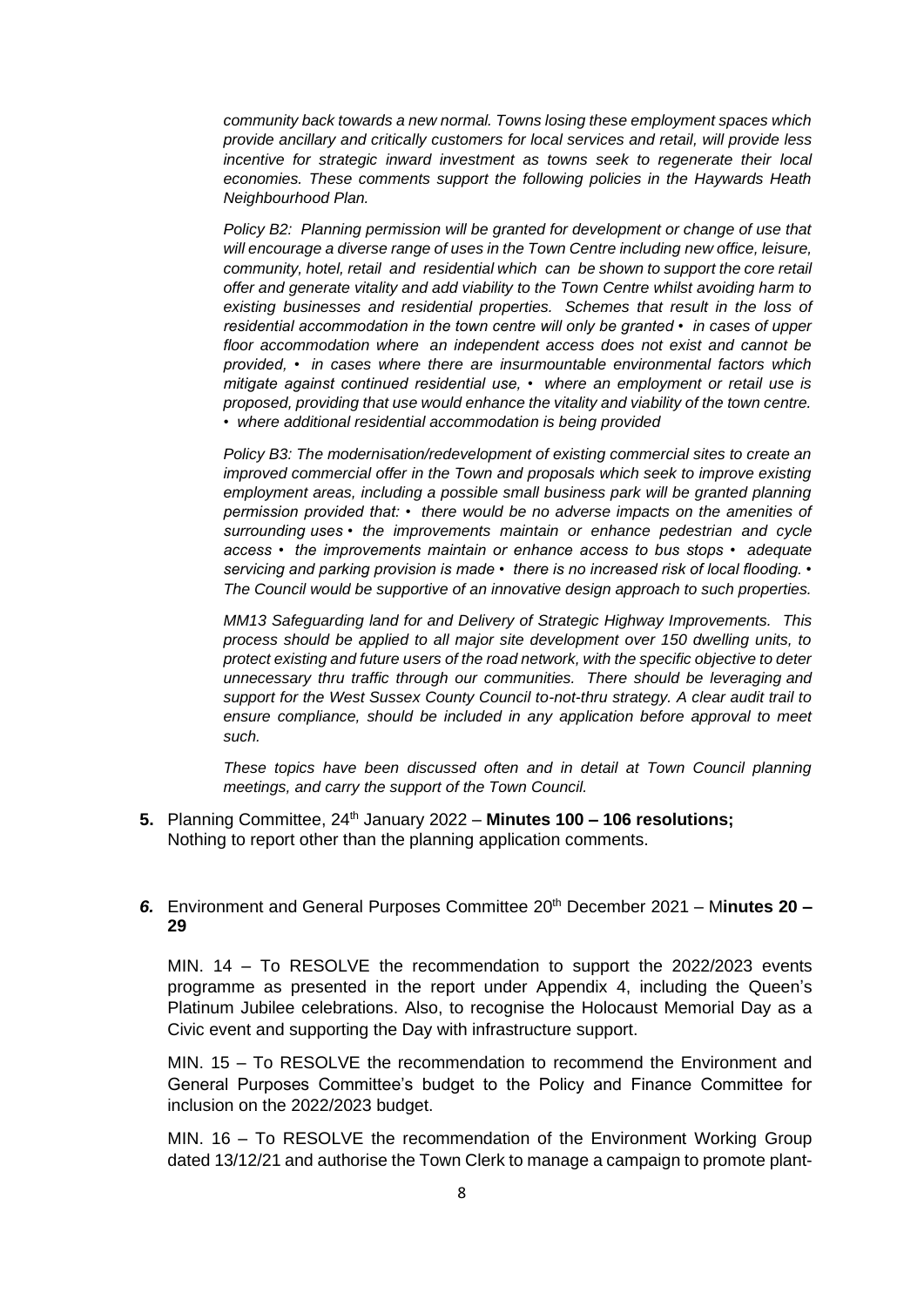based diets and signpost to the opportunities for such from January onwards. Furthermore, revisit the placement of Solar Panels, review the use of air pollution monitors, move forward with plans with Parish Council partners and continue liaison with a potential consultant to assist with delivering Town Council priorities.

## **7.** Policy & Finance Committee 17th January 2022 **- Minutes 40 – 50 resolutions;**

MIN. 45 –– To RESOLVE the recommendation to agree the expenses and allowances payable to Members and staff for the financial year 2022/2023 with a 5% rise in Member Allowances and Town Mayor's allowances and a 5% rise for subsistence allowances.

MIN. 46 – Budget 2022/2023 – please see item 9 of this Full Council agenda.

## MIN. 47 – TO RESOLVE, to award;

- a) A grant of £250 to 4sight Vision Support towards running costs.
- b) A grant of £250 to Albemarle Centre towards running costs relating to the Mid Sussex Duke of Edinburgh Centre.

MIN. 48 – Delegation to the Town Clerk – please see item 10 of this Full Council agenda.

## **Town Clerk**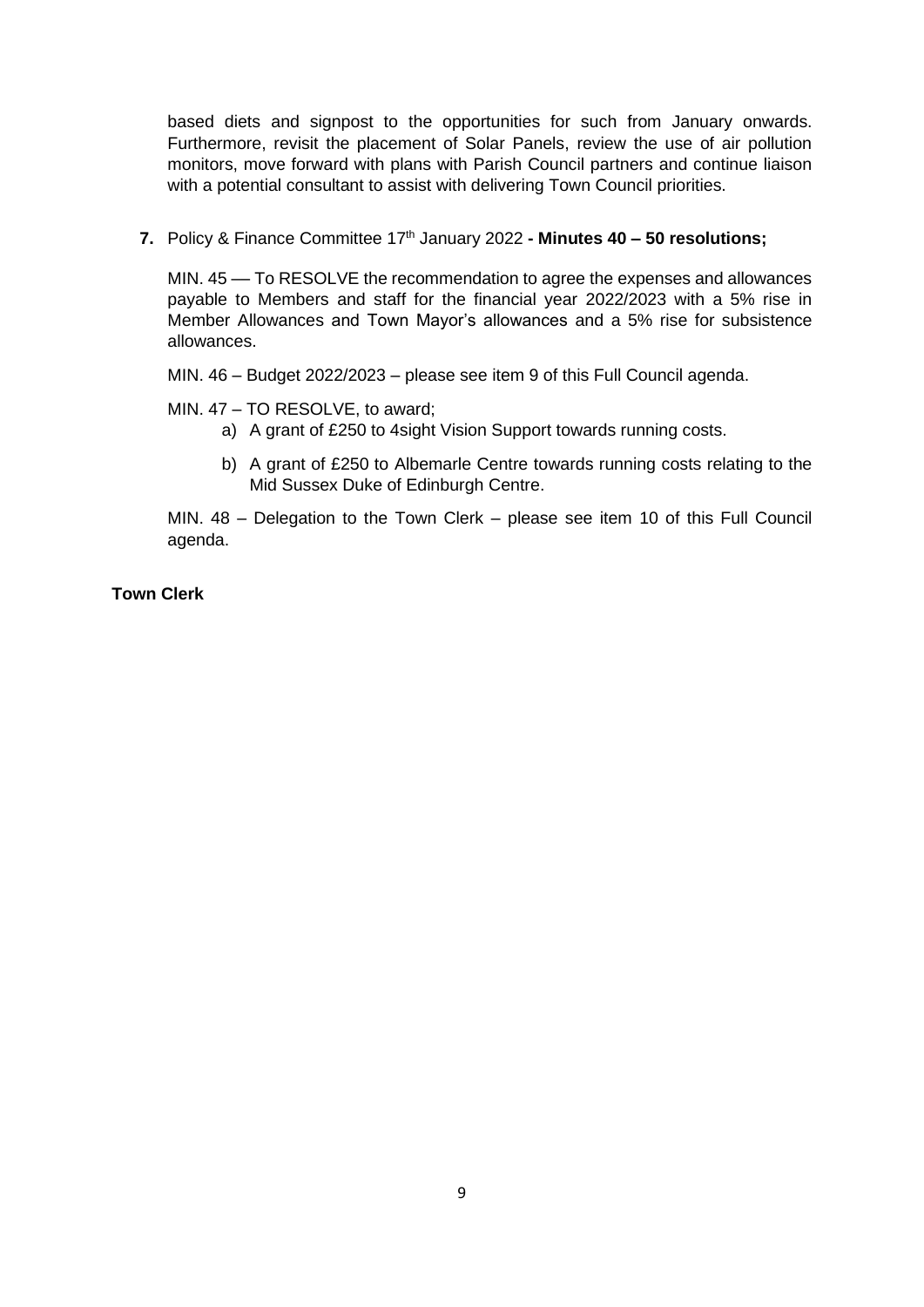#### **ITEM 9**

#### **Committee Meeting: Full Council**

| <b>Report of:</b> | Town Clerk                    |
|-------------------|-------------------------------|
| Date:             | 31 <sup>st</sup> January 2022 |
| Subject:          | Council Budget 2022 - 2023    |

#### **Purpose of Report:**

1. The purpose of this report is for Members to agree the Town Council's budget for the next financial year.

#### **Summary:**

2. On advice of the Chairman's Working Groups, the Policy and Finance Committee (17<sup>th</sup> January 2022) and the Environment and General Purposes Committee (20<sup>th</sup> December 2021) have considered, and agreed their draft budgets for the 2022 - 2023 financial year. As a result, the attached budget heading breakdown lays out the recommended budget for the 2022 - 2023 financial year, which Full Council is being asked to ratify. In addition, Members are asked to ratify the allocation of forecasted underspend for the 2021/2022 financial year.

#### **Recommendation(s):**

**Members are recommended to ratify the recommendations of the Policy and Finance Committee dated 17 th January 2022 and,**

- **(a) approve the 2022 - 2023 budget as presented in Appendix 1, with a 4% increase in Council Tax and a 5.3% increase in the precept (which includes a tax base rise of 1.24%). This equates to a precept of £717,463. This will represent an average Band D Council Tax of £58.09 p.a.**
- **(b) approve the earmarking of a proportion of the projected 2021/2022 underspend to**
	- **a. Capital Budget at £10,000.**
	- **b. Western Road Cemetery at £5,000.**
	- **c. Muster Green at £5,00.**
- **(c) note the forecasted overspend on the staffing budget with the current financial year 2021/2022 as reported in point 7 – 11.**

#### **Background:**

#### **Dispensation for setting the budget.**

3. Advice from the DCLG (now MHCLG) is that no dispensation is required to set the precept and allowances. However, Members are reminded of the restrictions on voting outlined in Section 106 of the Local Government Finance Act 1992. In particular it should be noted that where a Member has at least two months arrears of Council Tax he or she must not vote on any matter relating directly to the setting of a precept or any recommendation, resolution or other decision which might affect the calculation of the precept (though they may remain in the meeting and may speak).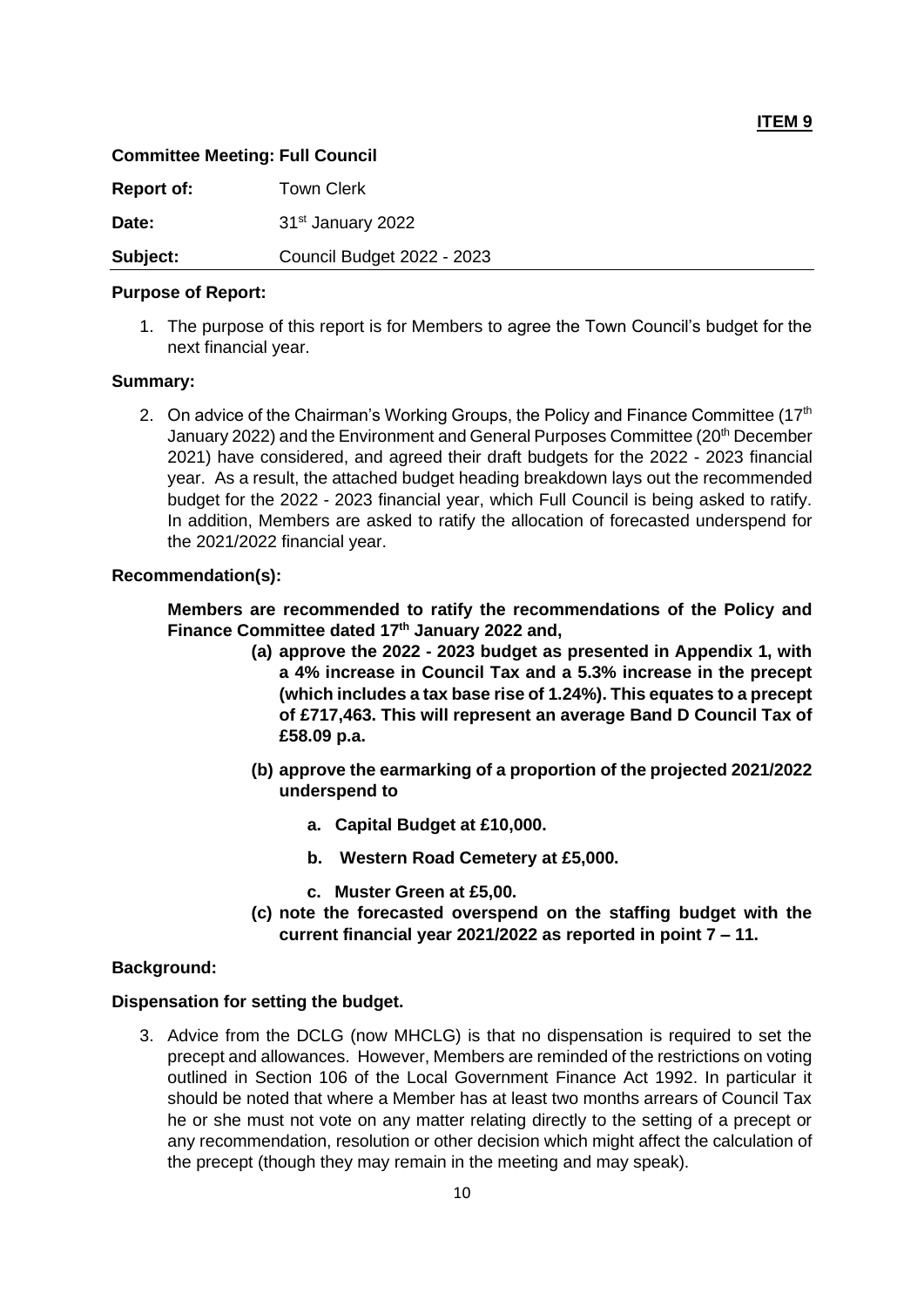- 4. Please note that in previous years the Monitoring Officer at Mid Sussex District Council advises a dispensation for all Members to discuss and vote on allowances, the budget and fixing the precept. Where dispensation is not required Section 13 of the Council's Standing Orders, which sets out the dispensation process and is administered by the Town Clerk, as the Proper Officer to the Council, a policy exists, which dates back to the 19th November 2012 to give certainty in the budget process annually. So, it can be proved that dispensation was given, if challenged even though none is required generally. This decision was taken under advice from the National Association of Local Councils and the Society of Local Council Clerks, to ensure the Council is totally covered from any legal challenge on the Council's budget setting process.
- 5. For information, Members will find attached a breakdown of the budget headings for the proposed 2022 – 2023 budget in Appendix 1 of this report. Appendix 2 is a breakdown of the Council's earmarked reserves which is in addition to the general reserves currently £195,340 which are forecasted to be £207,619 in 2022/2023.

## **Additional information relating to those matters to note as presented in Appendix 1**

- 6. As reported to the Policy and Finance Committee, under note 4 in Appendix 1, relating to Grounds Maintenance and Office and Customer Services there are overspends for staffing costs within year 2021/2022 budgets. Both forecasts assume an arbitrary 'cost of living' pay rises of 1.75% for 2021/22 (backdated to 1/4/21)
- 7. For the avoidance of doubt at the variance will be small for the Groundstaff (with £1,000) and greater for the Office and Customer Service and Customer Service heading than within the flexibility delegated to the Town Clerk in Standing Orders to authorise.
- 8. The overspend relates to the on-going negotiations represented by the aforementioned 1.75% cost of living negotiations, which in April 2021 were stated to be frozen (but the negotiations with Unions kicked on regardless) and the change of salaries to Members of staff during the year through appraisals.
- 9. Members are asked to note and agree the overspend, which is forecasted at Grounds Maintenance forecasted at £115,716 against £115,535 and more notably Office and customer services £180,760 against a budget £178,200 as reported. For noting this variance may rise by another £1,000 due to staff appraisals and/or the potential for an increased offer for the cost-of-living rise so a forecast of £182,000 maybe more realistic but this remains an unknown at the present time. This still only an overspend of £3,800 at worst case scenario with the £1.75% resulting to be £3,118.50. So negligible in term of changes outside of the cost of living rise due to prudent budgeting.

#### **Financial Implications for the Council**

- 10. For further information the following points should be noted:
	- The budget considered by Policy and Finance recommends a precept, which will mean a **4% rise in Council Tax,** leaving the average Band D Council at **£58.09 p.a. in 2022/2023.** This equates to a £2.23p rise per annum or 19p per month.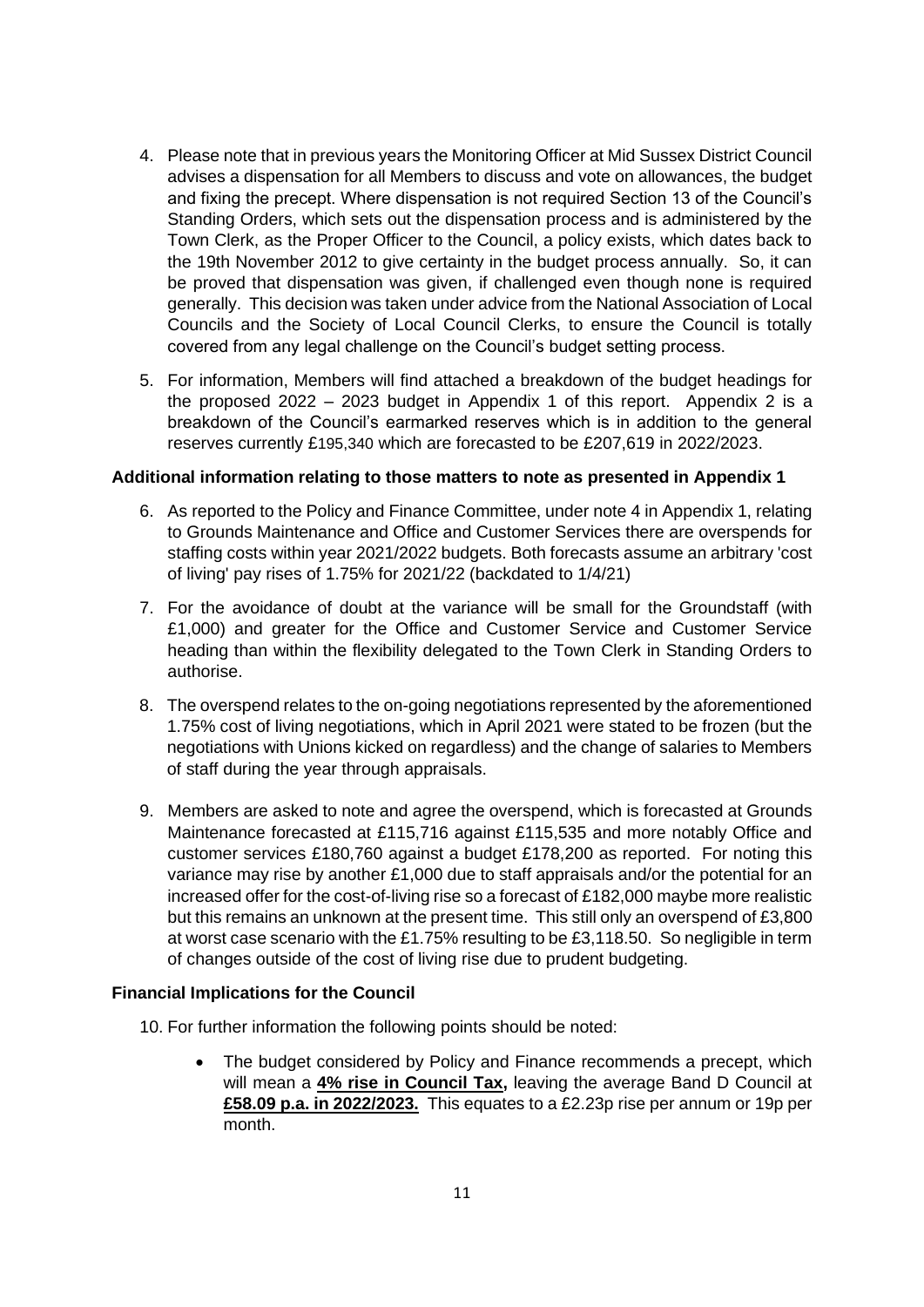- In terms of the precept itself, this will *increase in line with the Tax Base at 1.24% and Council Tax rise of 4%* from **£681.486 this year to, £717,463 in 2022/2023, representing an increase of 5.3%.**
- 11. The budget in line with the rise in precept and forecasts for income to the Council, shows a small positive revenue budget and would leave current earmarked reserves intact with an underspend forecasted on the 2021/2022 budget.

Town Clerk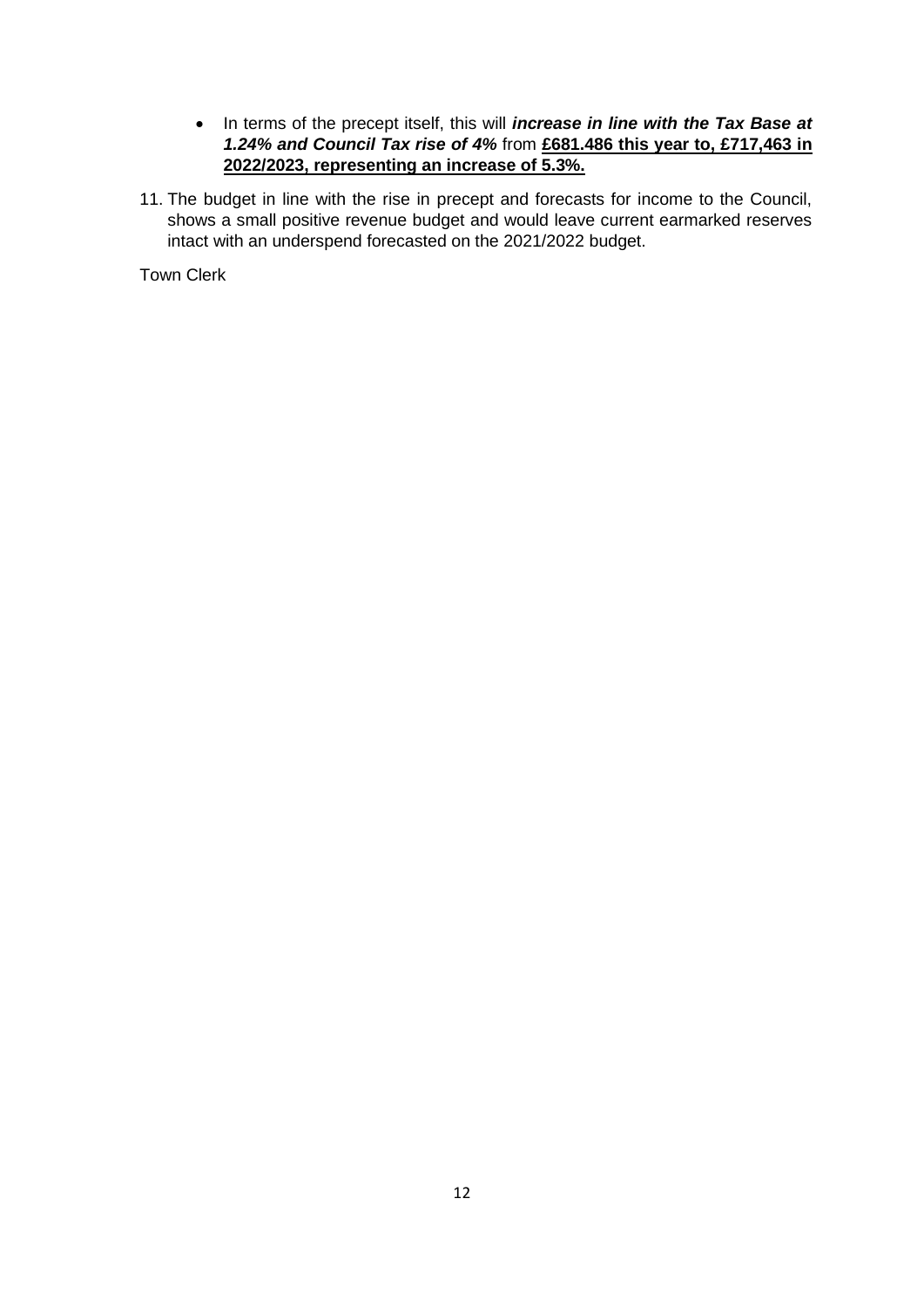## **HAYWARDS HEATH TOWN COUNCIL FULL COUNCIL – MONDAY, 31 JANUARY 2022 DRAFT BUDGET 2022/23**

## **REVENUE**

|                                           | <b>Budget</b><br>'21/22<br>£ | Forecast to<br>31/03/2022<br>£ | Draft<br><b>Budget</b><br>'22/23<br>£ | <b>Notes</b>   |
|-------------------------------------------|------------------------------|--------------------------------|---------------------------------------|----------------|
| Precept                                   | 681,486                      | 681,486                        | 717,463                               | $\circled{0}$  |
| Cemetery                                  | 27,500                       | 23,533                         | 29,000                                |                |
| Lettings                                  | 5,200                        | 12,396                         | 13,200                                | $\circledcirc$ |
| Interest Earned                           | 235                          | 74                             | 75                                    |                |
| <b>Allotment Rents</b>                    | 3,649                        | 3,903                          | 3,965                                 |                |
| Roundabouts (WSCC)/Flower Bed Sponsorship | 7,250                        | 7,250                          | 7,250                                 |                |
| Other Income                              | 7,597                        | 7,597                          | 7,388                                 | ③              |
|                                           | 732,917                      | 736,239                        | 778,341                               |                |

#### **EXPENDITURE**

|                                                   | <b>Budget</b> |             |                        |
|---------------------------------------------------|---------------|-------------|------------------------|
|                                                   | '21/22        | Forecast to | Draft                  |
|                                                   |               |             | <b>Budget</b>          |
|                                                   |               | 31/03/2022  | '22/23                 |
| <b>Environment &amp; General Purposes</b>         | £             | £           | £                      |
| Allotments                                        | 6,180         | 6,044       | 11,275                 |
| Cemetery                                          | 5,665         | 6,566       | 7,050                  |
| <b>External Contract for Cemetery</b>             | 10,300        | 10,321      | 10,734                 |
| Hanging Baskets, Goblet Baskets & Tiered Planters | 2,895         | 2,870       | 3,101                  |
| Muster Green, Roundabouts & Other Flower Beds     | 15,250        | 15,152      | 16,730                 |
| Public Clock (St Wilfrid's)                       | 200           | 200         | 200                    |
| Street Lighting - Power & Maintenance             | 13,900        | 13,227      | 14,900                 |
| Street Lighting - Improvement/New Schemes         | 2,500         | 2,500       | 2,500                  |
| Severe Weather Contingency                        | 300           | 300         | 300                    |
| General Maintenance/Repairs                       | 3,205         | 4,433       | 4,600                  |
| <b>Town Initiatives</b>                           | 3,857         | 3,857       | 3,246                  |
| South Road Trees                                  | 2,000         | 2,000       | 2,000                  |
| Land off Hurstwood Lane - Management Costs        | 25,000        | 25,000      | 0                      |
| <b>Environmental Projects</b>                     | 6,000         | 5,000       | 6,000                  |
|                                                   | 97,252        | 97,470      | 82,636                 |
| <b>Leisure &amp; Amenities</b>                    |               |             |                        |
| Best Kept Garden/Allotment Competitions           | 925           | 581         | 925                    |
| Christmas Lights                                  | 14,610        | 13,349      | 15,000                 |
| Christmas Lights - Maintenance Reserve            | 500           | 500         | 750                    |
| Haywards Heath/South & South East in Bloom        | 1,025         | 566         | 1,025                  |
| <b>Town Council Events</b>                        | 0             | 0           | 25,000                 |
|                                                   | 17,060        | 14,996      | 42,700                 |
| <b>Grounds Maintenance</b>                        |               |             |                        |
| Salaries & National Insurance                     | 115,535       | 115,716     | $\circledA$<br>122,790 |
| Pension                                           | 29,797        | 29,753      | 31,298                 |
| Clothing & Footwear                               | 1,000         | 1,000       | 1,050                  |
| Depot Rent                                        | 10,500        | 10,544      | 11,028                 |
| Depot Rates                                       | 4,391         | 4,391       | 4,391                  |
|                                                   |               |             |                        |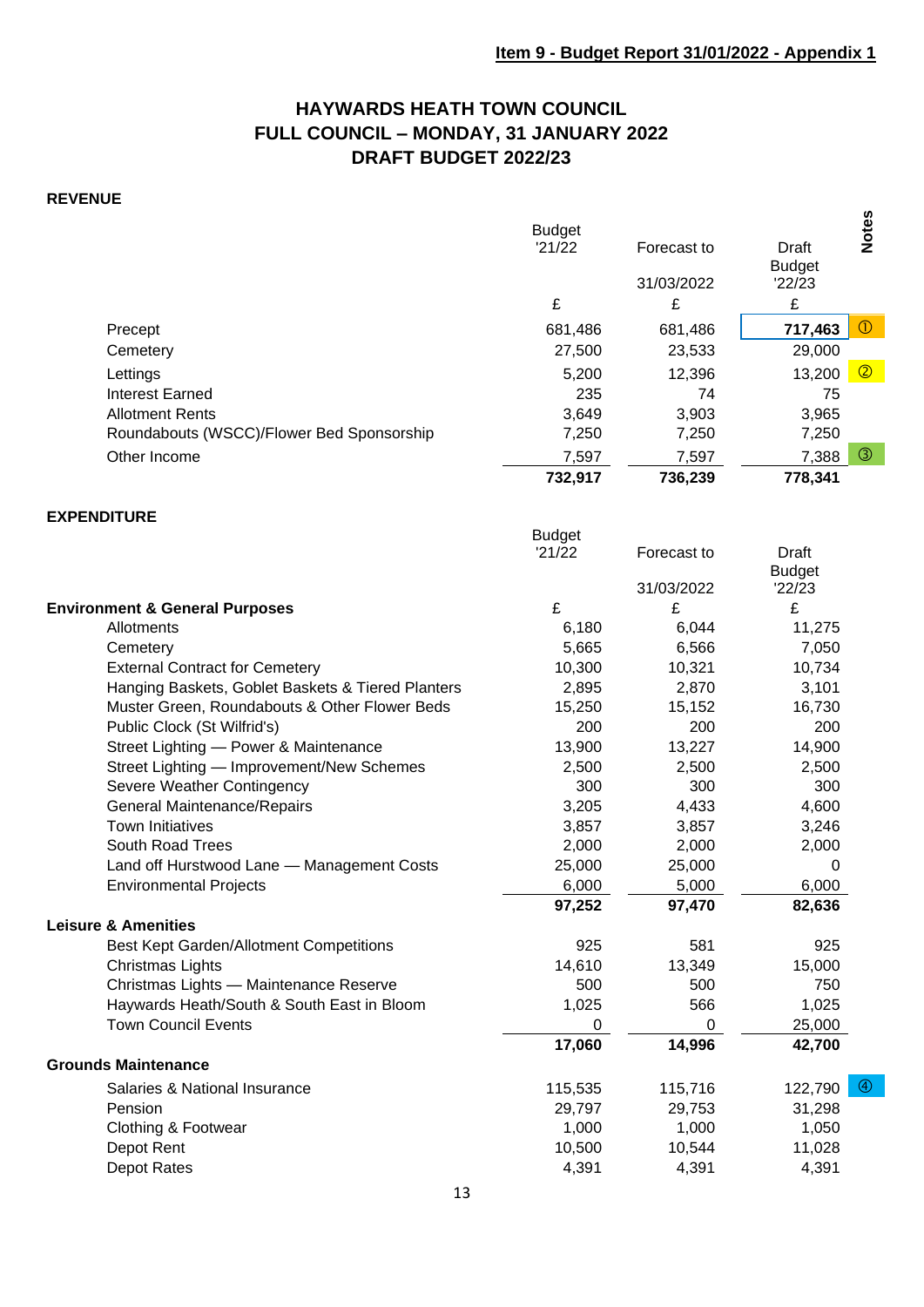| <b>Other Depot Expenses</b>                    | 1,600   | 1,718   | $\circled{5}$<br>9,300    |
|------------------------------------------------|---------|---------|---------------------------|
| Vehicle Expenses                               | 6,750   | 6,750   | $\circledcirc$<br>10,900  |
| Fuel                                           | 3,867   | 4,066   | 4,200                     |
| <b>Equipment Expenses</b>                      | 4,924   | 4,692   | 4,924                     |
| Mobile Telephones                              | 550     | 315     | 550                       |
| <b>Contingencies &amp; Sundries</b>            | 325     | 316     | 325                       |
|                                                | 179,239 | 179,261 | 200,756                   |
| <b>EXPENDITURE (cont.)</b>                     |         |         |                           |
| Accommodation                                  |         |         |                           |
| Rent                                           | 1,150   | 5,560   | 2,507                     |
| Rates, Water & Sewerage                        | 32,593  | 32,232  | 32,593                    |
| Cleaning                                       | 4,802   | 4,740   | 5,035                     |
| Caretaking                                     | 12,868  | 2,045   | 12,868                    |
| Maintenance Building & Grounds                 | 5,750   | 4,772   | 5,750                     |
| Electricity                                    | 2,650   | 1,538   | 2,650                     |
| Gas                                            | 1,950   | 1,999   | 3,000                     |
| Telephone, Fax & Internet                      | 2,130   | 2,208   | 2,289                     |
| Reserve for Cyclical Redecoration              | 1,250   | 1,250   | 1,250                     |
| COVID-19 Contingency                           | 3,000   | 1,875   | 2,000                     |
|                                                | 68,143  | 58,219  | 69,942                    |
| <b>Office &amp; Customer Service</b>           |         |         |                           |
| Salaries & National Insurance                  | 178,200 | 180,760 | $\circledcirc$<br>192,000 |
| Pension                                        | 47,172  | 35,368  | 49,657                    |
| <b>Travelling Expenses</b>                     | 1,000   | 224     | 1,000                     |
| <b>Printing &amp; Stationery</b>               | 3,345   | 2,339   | 3,365                     |
| Postage                                        | 725     | 260     | 525                       |
| Advertising                                    | 2,000   | 1,075   | 2,000                     |
| Office Equipment Maintenance                   | 5,150   | 5,202   | 5,346                     |
| Insurances                                     | 8,400   | 8,780   | $\circledcirc$<br>11,325  |
| Courses, Conferences & Publications            | 1,300   | 1,039   | 1,300                     |
| Subscriptions                                  | 9,329   | 9,058   | 9,576                     |
| <b>Audit Fee</b>                               | 2,200   | 1,553   | 2,200                     |
| <b>Staff Training</b>                          | 0       | 0       | 1,000                     |
| Reserve for Replacement of Fixtures & Fittings | 3,750   | 3,750   | 3,750                     |
|                                                | 262,571 | 249,408 | 283,044                   |
| <b>Other Expenditure</b>                       |         |         |                           |
| <b>Hospitality &amp; Staff Recognition</b>     | 1,000   | 813     | 1,000                     |
| <b>Grants &amp; Subsidies</b>                  | 8,500   | 5,235   | 8,500                     |
| Newsletters                                    | 4,500   | 3,882   | 4,500                     |
| Reserve for Election Expenses                  | 3,000   | 3,000   | 3,000                     |
| Contingencies & Sundries                       | 825     | 1,257   | 825                       |
| <b>Bank Charges</b>                            | 875     | 856     | 1,045                     |
| Mayor's Allowance                              | 1,015   | 1,015   | 1,066                     |
| <b>Members' Allowances</b>                     | 17,008  | 17,008  | 17,856                    |
| Reserve for Community Facilities               | 1,780   | 1,780   | 1,780                     |
| Loan Capital Repayment                         | 6,000   | 6,000   | 6,000                     |
| Loan Interest                                  | 3,510   | 3,510   | 3,198                     |
| <b>Advisers' Fees</b>                          | 8,750   | 8,750   | 8,750                     |
| <b>Community Warden</b>                        | 21,500  | 21,500  | 21,500                    |
|                                                | 78,263  | 74,606  | 79,020                    |
| <b>CAPITAL</b>                                 | 20,000  | 20,000  | 10,000                    |
|                                                |         |         |                           |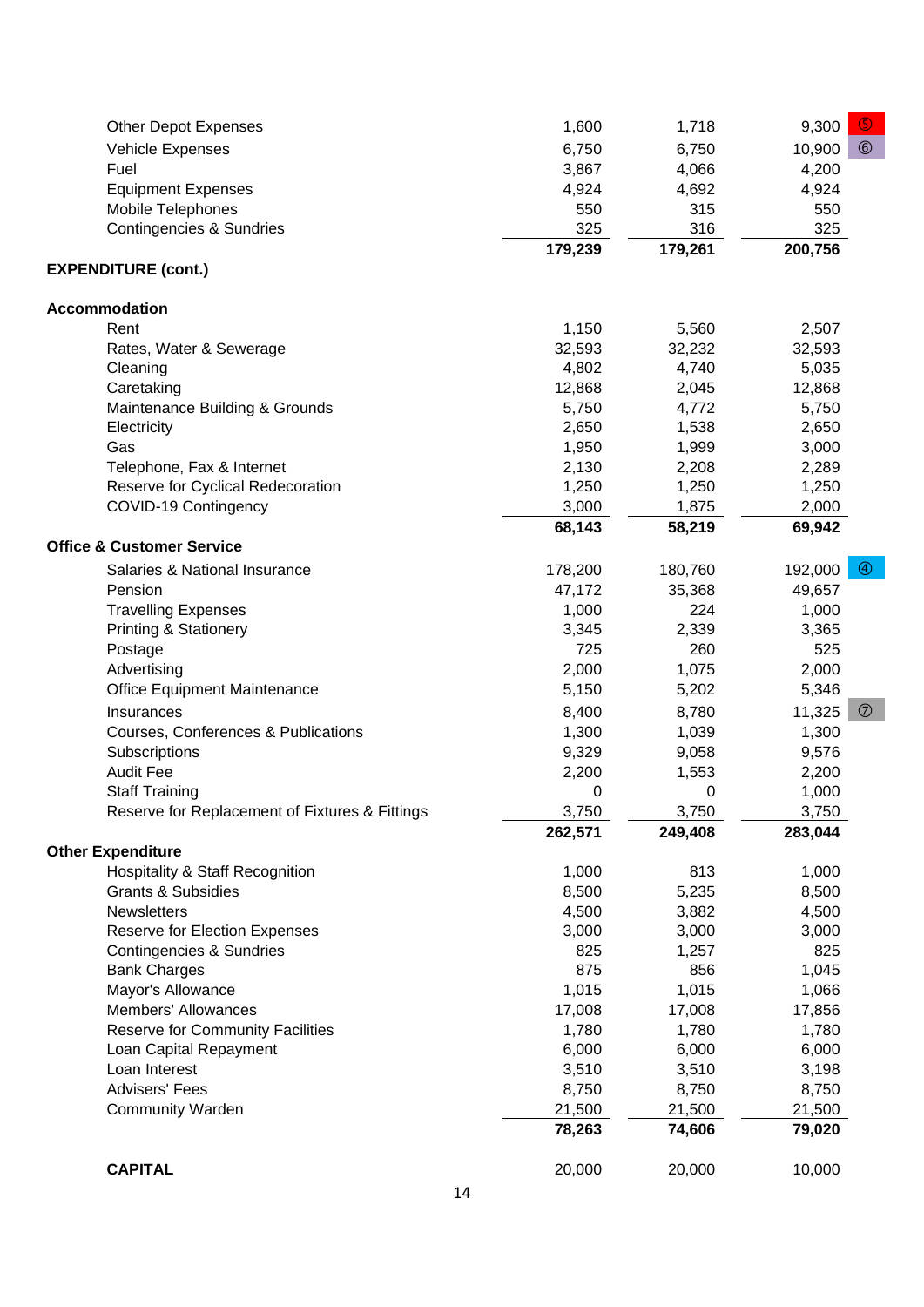| <b>Revenue Surplus/(Deficit)</b> | 389     | 32.279  | 243     |
|----------------------------------|---------|---------|---------|
| <b>Total Revenue Expenditure</b> | 732,528 | 703,960 | 778,098 |
|                                  | 10,000  | 10,000  | 10,000  |
| Lucastes                         | 2,000   | 2,000   | 2,000   |
| Heath                            | 2,000   | 2,000   | 2,000   |
| <b>Franklands</b>                | 2,000   | 2,000   | 2,000   |
| <b>Bentswood</b>                 | 2,000   | 2,000   | 2,000   |
| Ashenground                      | 2,000   | 2,000   | 2,000   |
| <b>Ward Budgets</b>              |         |         |         |

#### **Notes**

**D** Precept increased from £681,486 (2021/22) to £717,463 (2022/23), based on a tax base of 12,350.9 (up from 12,199.9 in 2021/22). This represents a **4.0% increase** in the amount payable by Council Tax payers, i.e. £58.09 p.a. for a typical Band D household (up from £55.86 in 2021/22).

 $\sqrt{\frac{2}{10}}$  Given the ongoing situation with the pandemic and the degree of uncertainty about the future, the budget has been set at an arbitrary rate of £1,100 per month. If this target were not met, the adverse impact on the overall budget would be relatively minor. Any income over and above the budget would be regarded as 'windfall', as will be the case for the current financial year (i.e. budget £5,200 vs forecast £12,396).

**7,388**

| $\circled{3}$ | Sources of other income are broken down as follows: |       |
|---------------|-----------------------------------------------------|-------|
|               |                                                     |       |
|               | MSDC (environmental services Agreement) (net)       | 5.640 |
|               | Lindfield Parish Council                            | 1.748 |

- Both forecasts/draft budgets assume arbitrary 'cost of living' pay rises of 1.75% for 2021/22 (backdated to 1/4/21) and 3.5% for 2022/23. Should Members wish to change either of these assumptions, the figures will obviously have to be recalculated.
- Budget increased to allow for one-off alterations to the depot staffroom, as requested by the grounds maintenance team. The changes are intended to enhance social distancing and thus make the facility more 'COVID-secure'. The budget will revert to normal for 2023/24.
- 6 Budget increased to allow for the cost of running the electric van alongside the two existing vehicles (for the time being). The oldest vehicle – the Renault Trafic van – will be disposed of part way through the year.
- $\oslash$  Budget increased to allow for the cost of insuring the electric van.

|      | Forecast General Reserve @ 31/3/22 is as follows: | b.f. 1/4/21 | 195,340.80  |
|------|---------------------------------------------------|-------------|-------------|
| add: | <b>Revenue Surplus</b>                            |             | 32,279.00   |
| less | the following recommended end of year transfers   |             |             |
|      | from the General Reserve:                         |             |             |
|      | to Capital Reserve                                |             | (10,000.00) |
|      | to 'top up' Reserve for (Western Road) Cemetery   |             | (5,000.00)  |
|      | to 'top up' Reserve for Muster Green              |             | (5,000.00)  |
|      |                                                   |             | 207,619.80  |

#### **Ends**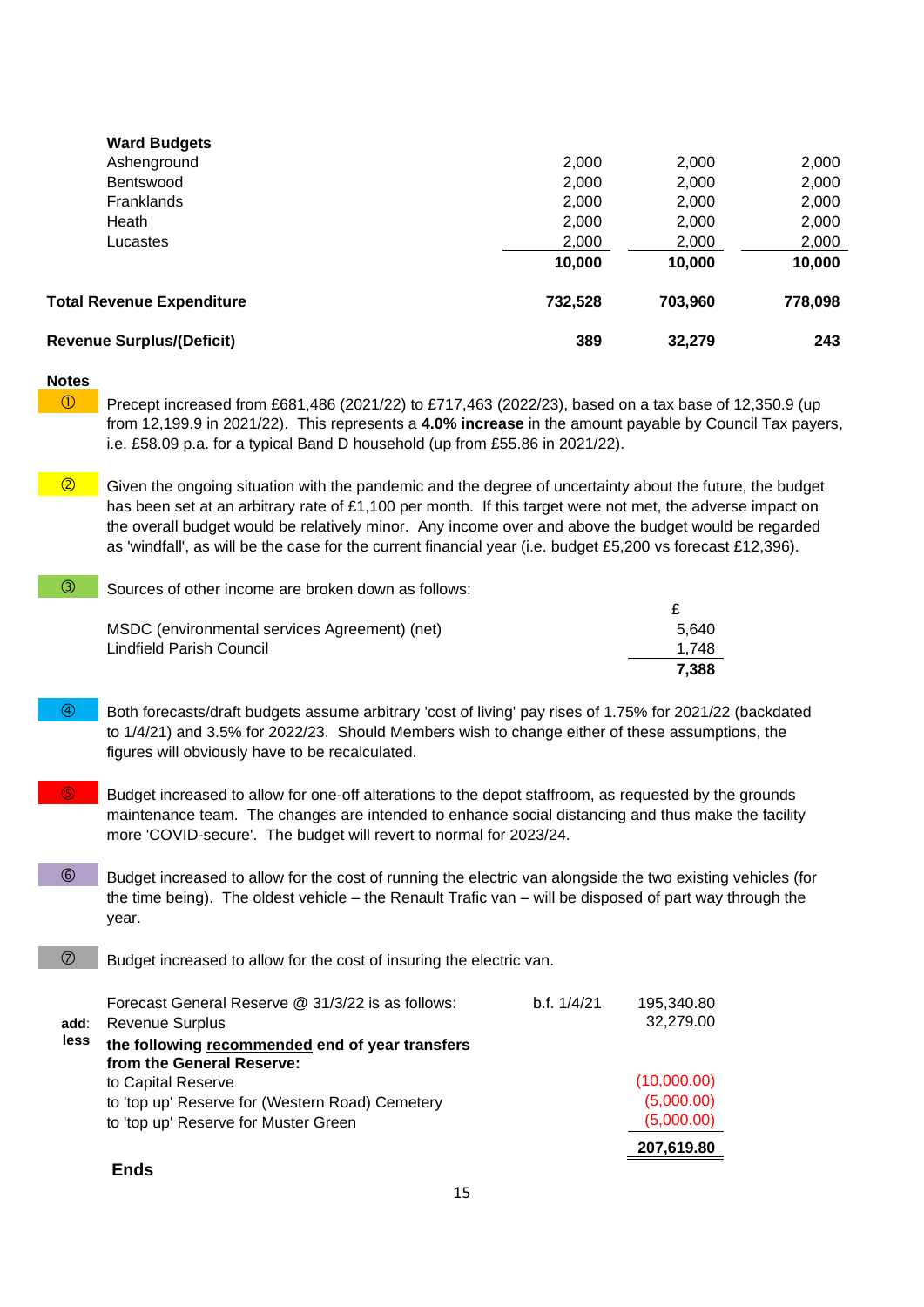Page 1

| 25/01/2022 | <b>Haywards Heath Town Council</b>                                                     |
|------------|----------------------------------------------------------------------------------------|
| 16:01      | Detailed Income & Expenditure by Budget Heading (Reserve Movements), year to date 30 b |

Detailed Income & Expenditure by Budget Heading (Reserve Movements), year to date 30 NOVEMBER 2021

Month No: 8

Meeting of the Council - Monday, 31 January 2022

|      |                                           | <b>Actual Year</b><br>To Date | Current<br>Annual Bud | Variance<br>Annual Total Expenditure | Committed | Funds<br>Available | % Spent |  |
|------|-------------------------------------------|-------------------------------|-----------------------|--------------------------------------|-----------|--------------------|---------|--|
| 900  | <b>Reserve Movements</b>                  |                               |                       |                                      |           |                    |         |  |
| 9002 | Cemetery                                  | 6,529                         | 41,139                | 34,610                               |           | 34,610             | 15.9%   |  |
|      | 9004 Street Lighting Schemes              | $\mathbf{0}$                  | 3,283                 | 3,283                                |           | 3,283              | 0.0%    |  |
|      | 9006 New Burial Ground                    | $\overline{0}$                | 70,920                | 70,920                               |           | 70,920             | 0.0%    |  |
|      | 9010 Christmas Lights - Maintenance       | 1,190                         | 4,144                 | 2,954                                |           | 2,954              | 28.7%   |  |
|      | 9013 Town Council Events                  | $\bf{0}$                      | 14,232                | 14,232                               |           | 14,232             | 0.0%    |  |
|      | 9016 Cyclical Redecoration                | 6,690                         | 12,324                | 5,634                                |           | 5,634              | 54.3%   |  |
|      | 9017 Insurances                           | 50                            | 237                   | 187                                  |           | 187                | 21.1%   |  |
|      | 9018 Staff Training                       | 345                           | 5,940                 | 5,595                                |           | 5,595              | 5.8%    |  |
|      | 9019 Replacement Fixtures/Fittings        | 0                             | 15,806                | 15,806                               |           | 15,806             | 0.0%    |  |
|      | 9022 Election Expenses                    | $\overline{0}$                | 25,116                | 25,116                               |           | 25,116             | 0.0%    |  |
|      | 9023 Community Facilities                 | $\overline{0}$                | 1,851                 | 1,851                                |           | 1,851              | 0.0%    |  |
|      | 9026 CAPITAL                              | $\mathbf{0}$                  | 42,984                | 42,984                               |           | 42,984             | 0.0%    |  |
|      | 9028 Advisers' Fees                       | $\theta$                      | 9,852                 | 9,852                                |           | 9,852              | 0.0%    |  |
|      | 9029 Graffiti/Street Scene Works          | (500)                         | 5,688                 | 6,188                                |           | 6,188              | (8.8%)  |  |
|      | 9030 Severe Weather Contingency           | 1,456                         | 3,772                 | 2,316                                |           | 2,316              | 38.6%   |  |
|      | 9032 Town Initiatives                     | $\mathbf 0$                   | 9,009                 | 9,009                                |           | 9,009              | 0.0%    |  |
|      | 9034 Muster Green                         | 1,858                         | 5,160                 | 3,302                                |           | 3,302              | 36.0%   |  |
|      | 9036 Haywards Heath Town CIC              | 2,245                         | 13,673                | 11,428                               |           | 11,428             | 16.4%   |  |
|      | 9037 Community Warden                     | 9,216                         | 9,216                 | $\bf{0}$                             |           | $\overline{0}$     | 100.0%  |  |
|      | 9038 Roundabout Liabilities               | 0                             | 2,250                 | 2,250                                |           | 2,250              | 0.0%    |  |
|      | 9039 Maintenance Building & Grounds       | $\mathbf 0$                   | 13,472                | 13,472                               |           | 13,472             | 0.0%    |  |
| 9041 | Town Development                          | $\mathbf 0$                   | 5,649                 | 5,649                                |           | 5,649              | 0.0%    |  |
|      | 9042 CCTV                                 | $\overline{0}$                | 11,894                | 11,894                               |           | 11,894             | 0.0%    |  |
|      | 9043 Fox Hill Village Sign                | $\overline{0}$                | 1,000                 | 1,000                                |           | 1,000              | 0.0%    |  |
|      | 9046 Visual Aids/Equipment (TV)           | 2,917                         | 5,000                 | 2,083                                |           | 2,083              | 58.3%   |  |
|      | 9055 South Road Trees                     | $\mathbf 0$                   | 3,351                 | 3,351                                |           | 3,351              | 0.0%    |  |
|      | 9058 Land Hurstwood Ln - Management       | $\mathbf 0$                   | 5,500                 | 5,500                                |           | 5,500              | 0.0%    |  |
|      | 9059 Speed Indicator Device (SID)         | $\mathbf{0}$                  | 2,500                 | 2,500                                |           | 2,500              | 0.0%    |  |
|      | Reserve Movements :- Indirect Expenditure | 31,996                        | 344,962               | 312,966                              | $\bf{0}$  | 312,966            | 9.3%    |  |
|      | <b>Net Expenditure</b>                    | (31, 996)                     | (344, 962)            | (312, 966)                           |           |                    |         |  |
|      | <b>Grand Totals:- Income</b>              | $\pmb{0}$                     | 0                     | 0                                    |           |                    | 0.0%    |  |
|      | Expenditure                               | 31,996                        | 344,962               | 312,966                              | 0         | 312,966            | 9.3%    |  |
|      | <b>Net Income over Expenditure</b>        | (31, 996)                     | (344, 962)            | (312, 966)                           |           |                    |         |  |
|      | <b>Movement to/(from) Gen Reserve</b>     | (31, 996)                     |                       |                                      |           |                    |         |  |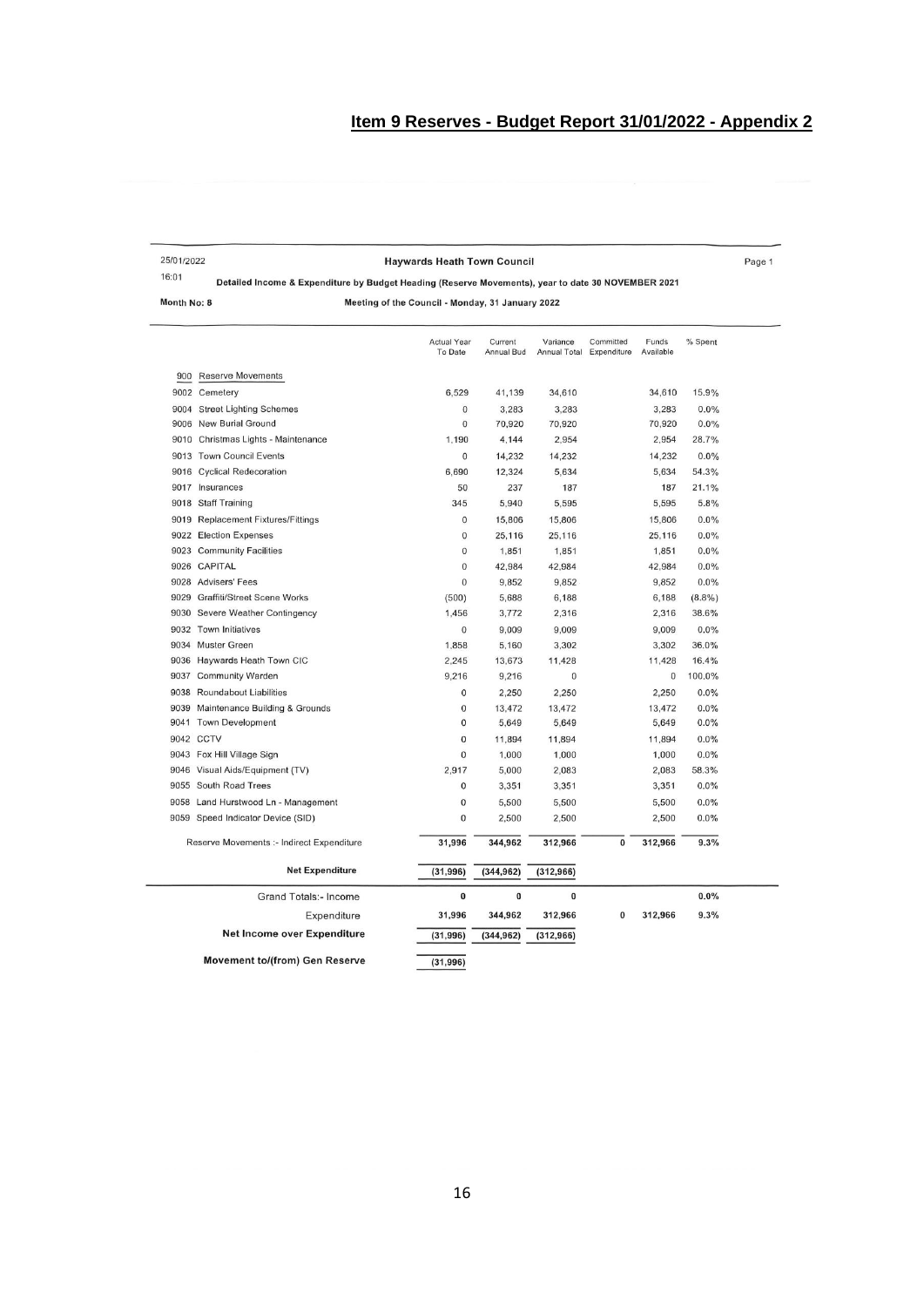## **ITEM 10**

| <b>Meeting:</b>   | <b>Full Council</b>                    |
|-------------------|----------------------------------------|
| <b>Report of:</b> | Town Clerk                             |
| Date:             | 31 <sup>st</sup> January 2022          |
| Subject:          | Scheme of Delegation to the Town Clerk |

#### **Purpose of Report:**

**1.** The purpose of this report is for Members to consider the development of a policy.

## **Summary:**

**2.** The following reports proposes an update to the Town Clerk's Scheme of Delegation, which is contained within the Town Council Standing Orders and Financial Regulations

## **Recommendation(s):**

**To RESOLVE the recommendation of the Policy and Finance Committee and adopt the revised Scheme of Delegation to the Town Clerk as presented in Appendix 1 and agree to the amendment of Standing Orders to allow the amended scheme.**

## **Background:**

3. Please see item 9 of the Policy and Finance Agenda dated  $17<sup>th</sup>$  January 2022.

#### **Financial Implications**

4. None.

## **Legal Implications**

5. Policy document. Contained within Appendix 1.

## **Town Clerk**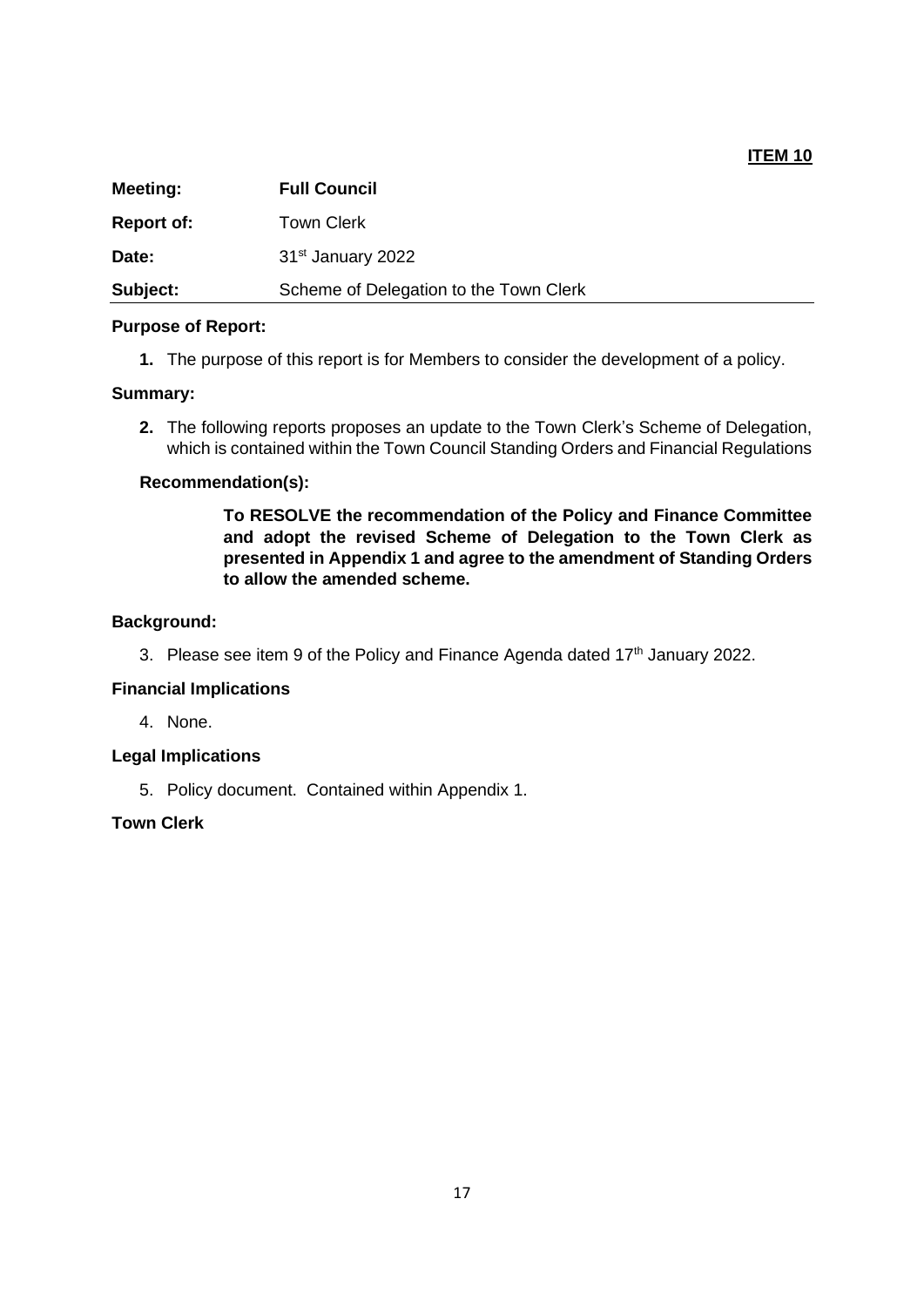## **Appendix 1 SCHEME OF DELEGATION TO THE TOWN CLERK**

## **Legal Context: (included to assist residents)**

## **Section 101 of the Local Government Act 1972 provides:**

a. That a Council may delegate its powers (except those incapable of delegation) to a committee; or an officer.

b. A Committee may delegate its powers to an officer.

c. The delegating body may exercise powers that have been delegated.

## **Proper Officer:**

The Town Clerk is designated and authorised to act as Proper Officer for the purposes of all relevant sections of the Local Government Act 1972 and any other statute requiring the designation of a Proper Officer.

Any delegation to the Proper Officer by Full Council or a Committee of the Council shall be exercised in compliance with the Council's Standing Orders and Financial Regulations, polices or any conditions imposed by the Council and within law.

Where statute, regulation or order confers functions or duties on the Proper Officer of the Council in the following cases, she/he shall be the Town Clerk: The Town Clerk, in consultation with the Chairman and Vice Chairman of the appropriate Committees, may also take action deemed desirable on any matters which the Committee concerned has delegated powers but which require urgent action. This will then be reported the Committee at the earliest opportunity.

## **Process Matters and Legal Requirements**

a) To receive declarations of acceptance of office from newly elected/co-opted Members of the Council.

b) To receive and record notices of Member's Declarations of Interests.

c) To receive and retain plans and documents.

d) To sign notices or other documents on behalf of the Council including Burial Deeds and Allotment Holder Tenancy Agreements.

e) To sign summonses requiring attendance at meetings of the Council or Committees.

f) To obtain and execute licences for use of land owned by principal authorities to improve and place street furniture, adopt and/or maintain open spaces, roundabouts and grass verges.

g) To negotiate and execute contracts for the devolvement or providing of services for principal authorities.

h) To represent or delegate representation of the Town Council at third party working groups and meetings.

i) Via the Deputy Town Clerk inform the Planning Authority of Planning Comments, as advised by the Planning Committee within the set timescales set by the Planning Authority.

j) Institute and appear in any legal proceedings authorised by the Council.

k) Appear or make representation to any tribunal or public inquiry into any matter which the Council has an interest.

l) As required, alter the date or time of a committee meeting, but before doing so, shall consult the Chairman of the committee concerned about the need for the change and about alternative dates and times.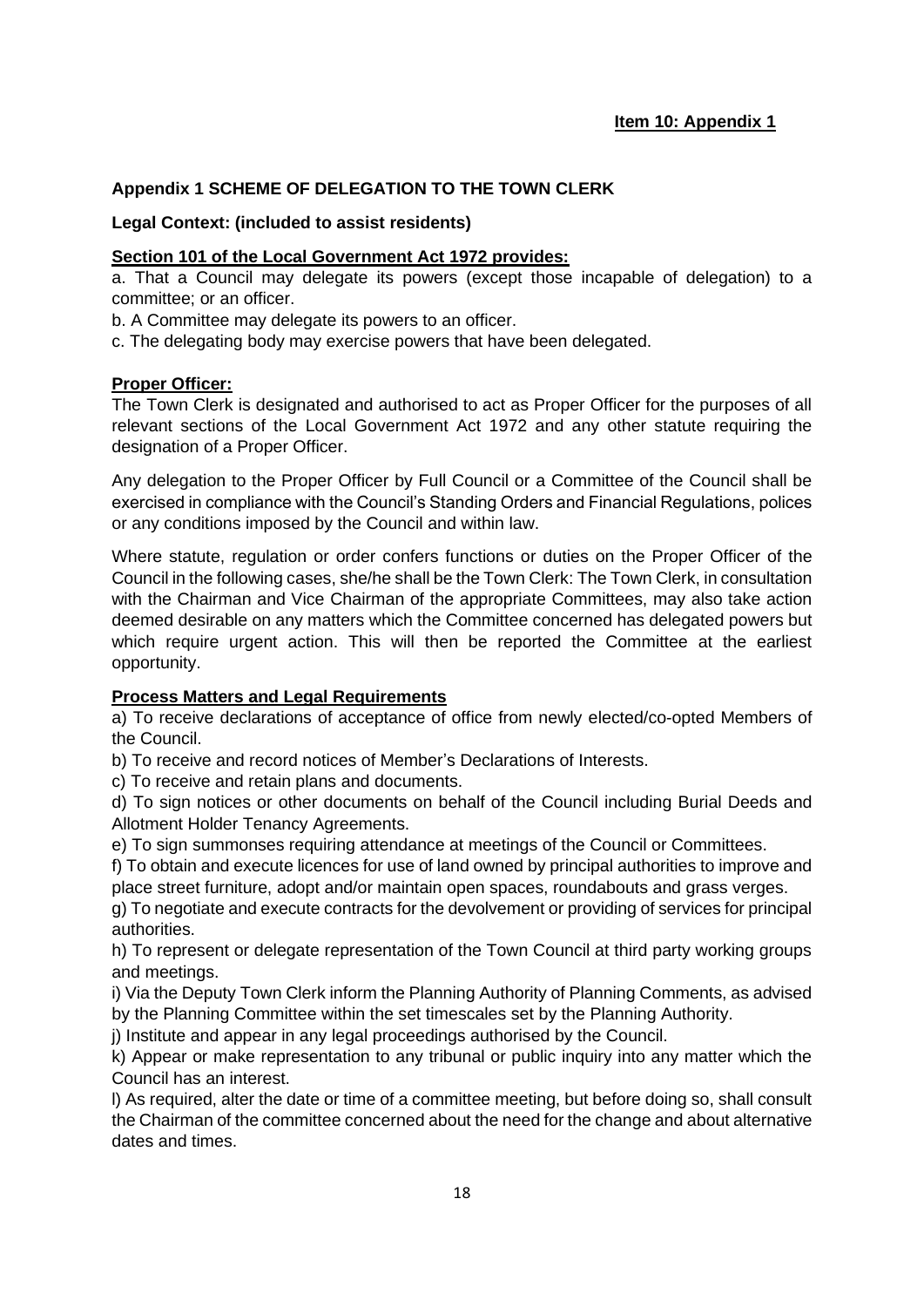m) To provide the opportunity of remote meeting for Working Groups and Council/Committee if legally allowed.

## **Operational Matters**

The Town Clerk shall have full day to day authority to deal with the business of the Council, within the agreed policies and budgets of the Council, subject to the adherence with Financial Regulations/Standing Orders. This is specifically defined as follows:

1. Purchase of goods and services within the confines of the approved budget,

2. To implement decisions of the Council and its Standing committees, subject to the adherence of Financial Regulations/Standing Orders,

3. Authorise budget overspend to a maximum of £1,000 in writing to the RFO with the Committee Chairman copied in, with all authorisations being reported to the next meeting of the Policy and Finance Committee

## **Staffing and Human Resources**

1. Appointment & dismissal of staff.

2. The monitoring and management of staff performance.

3. The management of discipline and grievance matters up to and including final written warning in line with council policy.

4. Authorisation of leave and carry-over leave.

5. The awarding of increments in accordance with National Conditions of Service.

6. To consider and decide upon requests for flexible working taking into account the operational implications for the Town Council.

7. The authorisation of compassionate leave up to seven days a year.

8. Authorisation of overtime working.

9. Approval of staff training courses.

10. Urgent action to ensure or safeguard staff welfare.

11. Payment of salaries, wages, pensions and taxes of staff employed by the Council or retired from service (through the Responsible Finance Officer).

## **Generally**

1. Arranging official courtesy receptions/entertainment of guests of, or advisers to, the Council.

2. Letting of Council facilities at Haywards Heath Town Hall and on open spaces.

3. Negotiations of insurance agreements and utilities services for Council property and services.

4. To co-ordinate and direct the publication of the Town Council Newsletter and Town Guide.

5. To deal with the Management provision and maintenance of within spending allowances;

Allotments, Notice Boards, Cemetery. Street & footway lighting, Litter Bins, Muster Green, Public Seats, Christmas Lights, Bus & Public Shelters, War memorial.

6. The management and maintenance of grounds maintenance contracts.

7. Co-ordinating all operational issues and partnership agreements that affect the Town Council.

8. Dealing with the local media on all press releases and/or Council promotions

9. Co-ordinate any youth development issues or initiatives.

10. Co-ordinate and direct the Council's involvement in any annual Town events.

11. Co-ordinate the Council's agreed civic role on Town Twinning.

12. To manage the Council's office premises including all operational issues/budgets.

**Ends**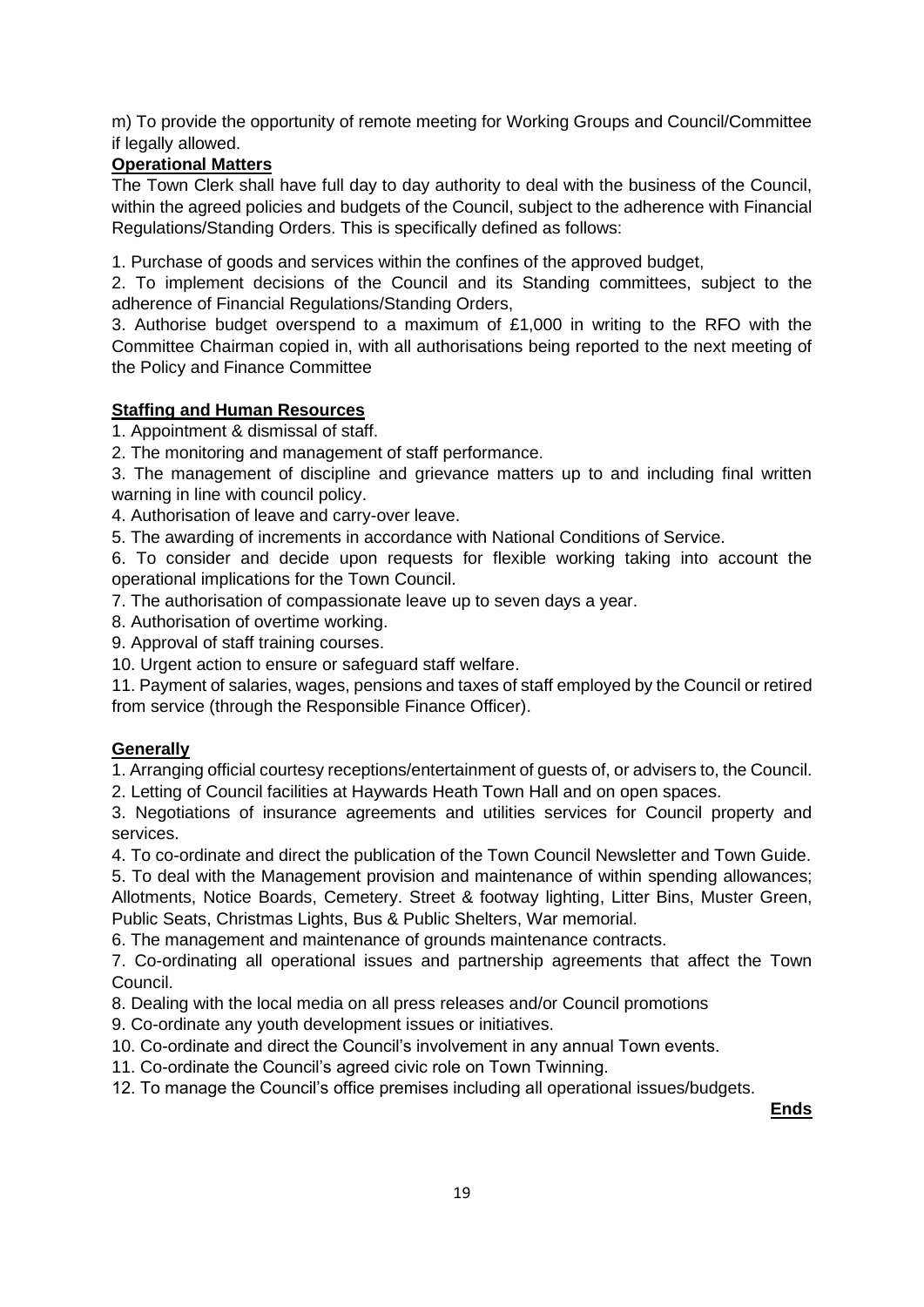| <b>Meeting:</b>   | <b>Full Council</b>                        |
|-------------------|--------------------------------------------|
| <b>Report of:</b> | Town Clerk – Marketing and Mayor Secretary |
| Date:             | 31 <sup>st</sup> January 2022              |
| Subject:          | <b>Operation London Bridge</b>             |

**ITEM 11**

#### **Purpose of Report:**

1) The purpose of this report is for Members to consider a Town Council Policy document.

#### **Summary:**

2) The following reports presents an updated version of the London Bridge Protocol for the death of HM the Queen.

#### **Recommendation(s):**

#### **To adopt the London Bridge Protocol as presented in Appendix 1.**

## **Background:**

- 3) The Operation London Bridge Protocol, as presented was put together to provide a single source of information for the steps that need to be taken for Operation London Bridge in the event of the death of HM the Queen. This single source document is customised for the use by Hayward Heath Town Council only.
- 4) A policy has already been adopted back in 2020, but a meeting between Mayor's P.A.'s in West Sussex was held to discuss and share relevant plans and points for use in the Operation London Bridge protocol and enabled the update document as presented.

## **Financial Implications**

5) None.

## **Legal Implications**

6) Policy document. Contained within Appendix 1.

## **Town Clerk**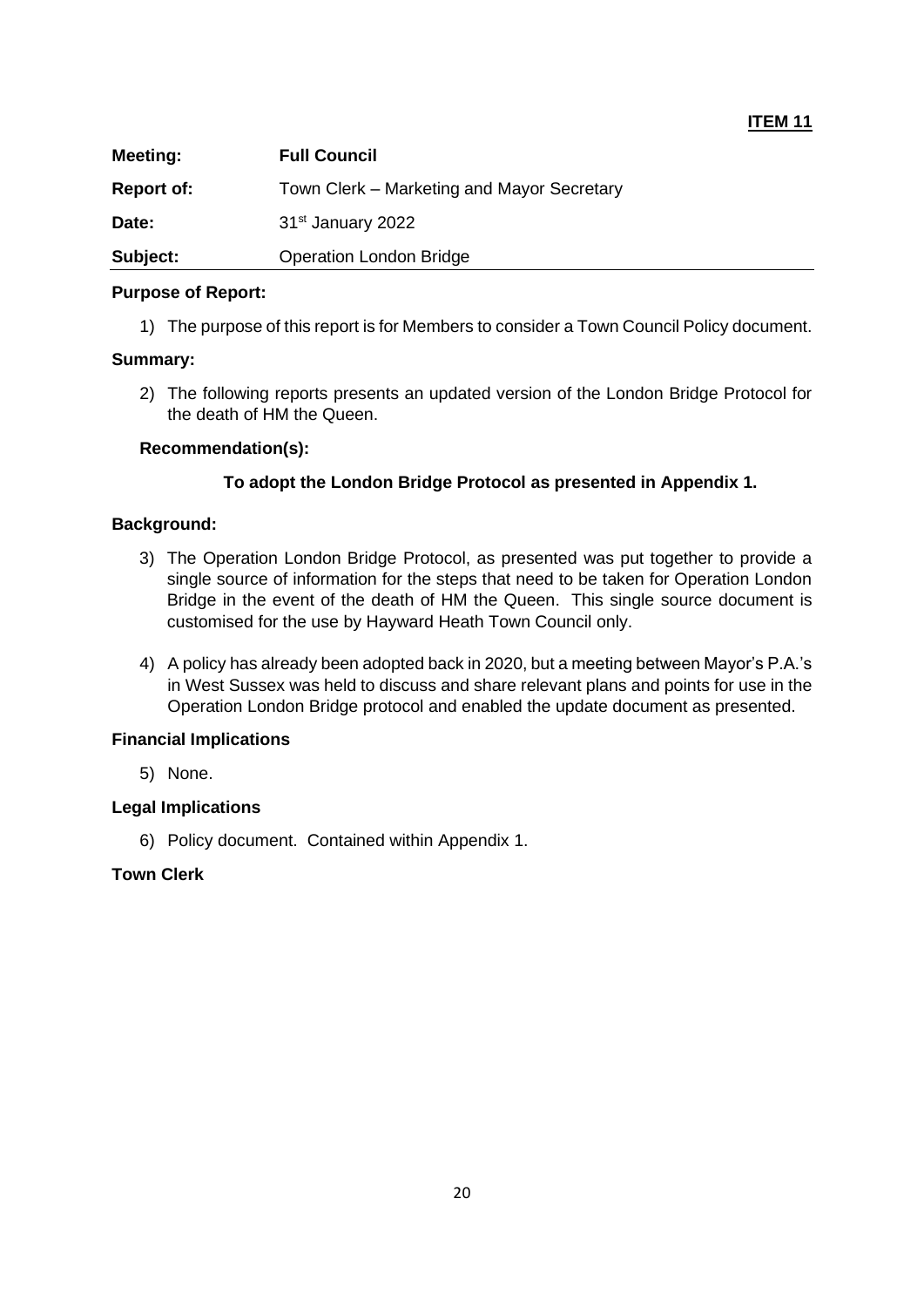**Appendix 1 Item 11**

# HAYWARDS HEATH TOWN COUNCIL PROTOCOL IN THE EVENT OF THE DEATH OF HM THE QUEEN Operation London Bridge

Version 1.0 – 31/01/2022

Owned by Maria Horne – Marketing & Civic Officer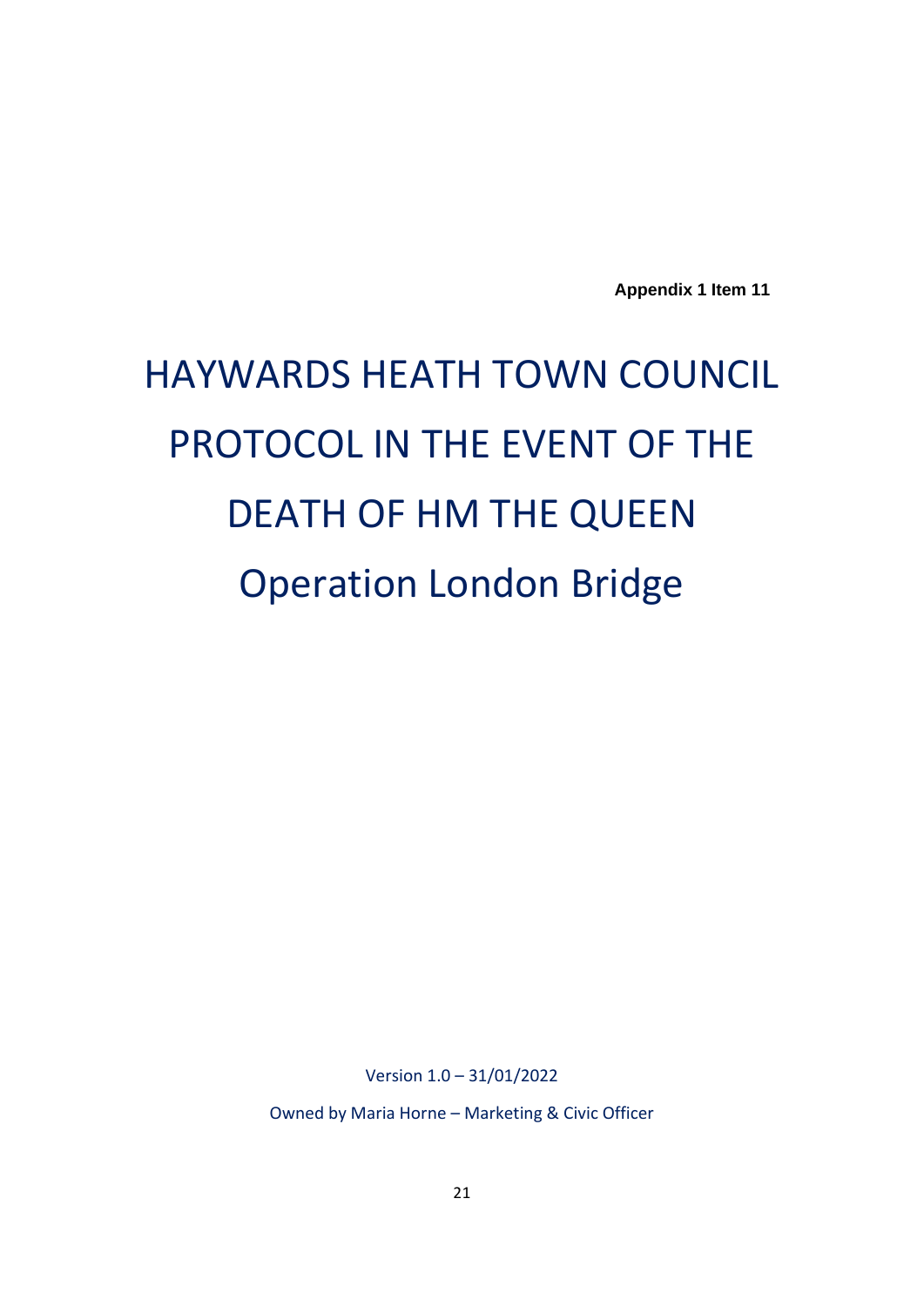# **Security Classification**

This Protocol has been given the following security classification: OFFICIAL SENSITIVE

Security classifications indicate the sensitivity of information (in terms of the likely impact resulting from compromise, loss or misuse) and the need to defend against a broad profile of applicable threats.

Security classifications ensure that sensitive information receives a uniform level of protection and treatment across government, according to its degree of sensitivity.

To view the information within this document an individual must have:

- A need to know (access is authorised to individuals for legitimate business reasons)
- The appropriate level of security clearance.

Organisations and individuals in receipt of this document must ensure the following when handling this document.

Proportionate good practice precautions against accidental or opportunistic compromise:

- That the document is not left unattended during working hours when staff are away from their desks and are unable to lock the office / room
- When moving the document by hand it should be protected by a single cover and precautions should be taken against overlooking whilst in transit.

Removable media:

- The use of removable media will be minimised and other approved information exchange mechanisms should be used, where available, in preference
- Any information moved to or transferred by removable media must be minimised to the extent required to support the business requirement.

Controlled access to sensitive assets through local business processes:

- The document may be shared with external partners subject to Haywards Heath Town Council's policies in line with this guidance
- The document must be stored in lockable furniture.

Disposal with care using approved commercial disposal products to make reconstitution unlikely:

• This document should be disposed of appropriately when no longer required (e.g. shredded or placed within a confidential waste bin).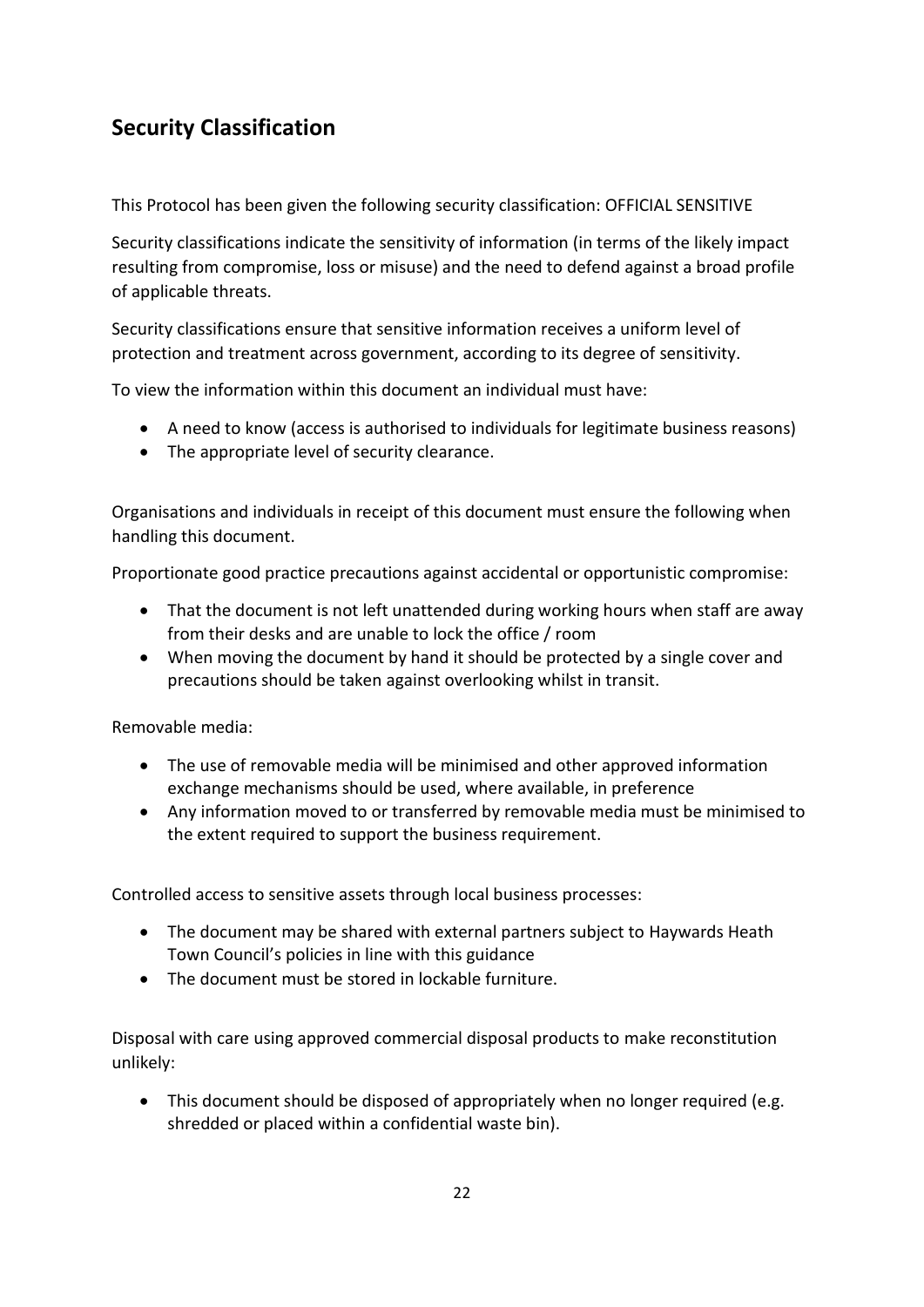Each recipient of this document has a responsibility to adhere to the security classification. Further information on Cabinet Office government security classifications can be found at: <https://www.gov.uk/government/publications/government-security-classifications> The security classification for this document will be reviewed regularly to ensure its appropriateness.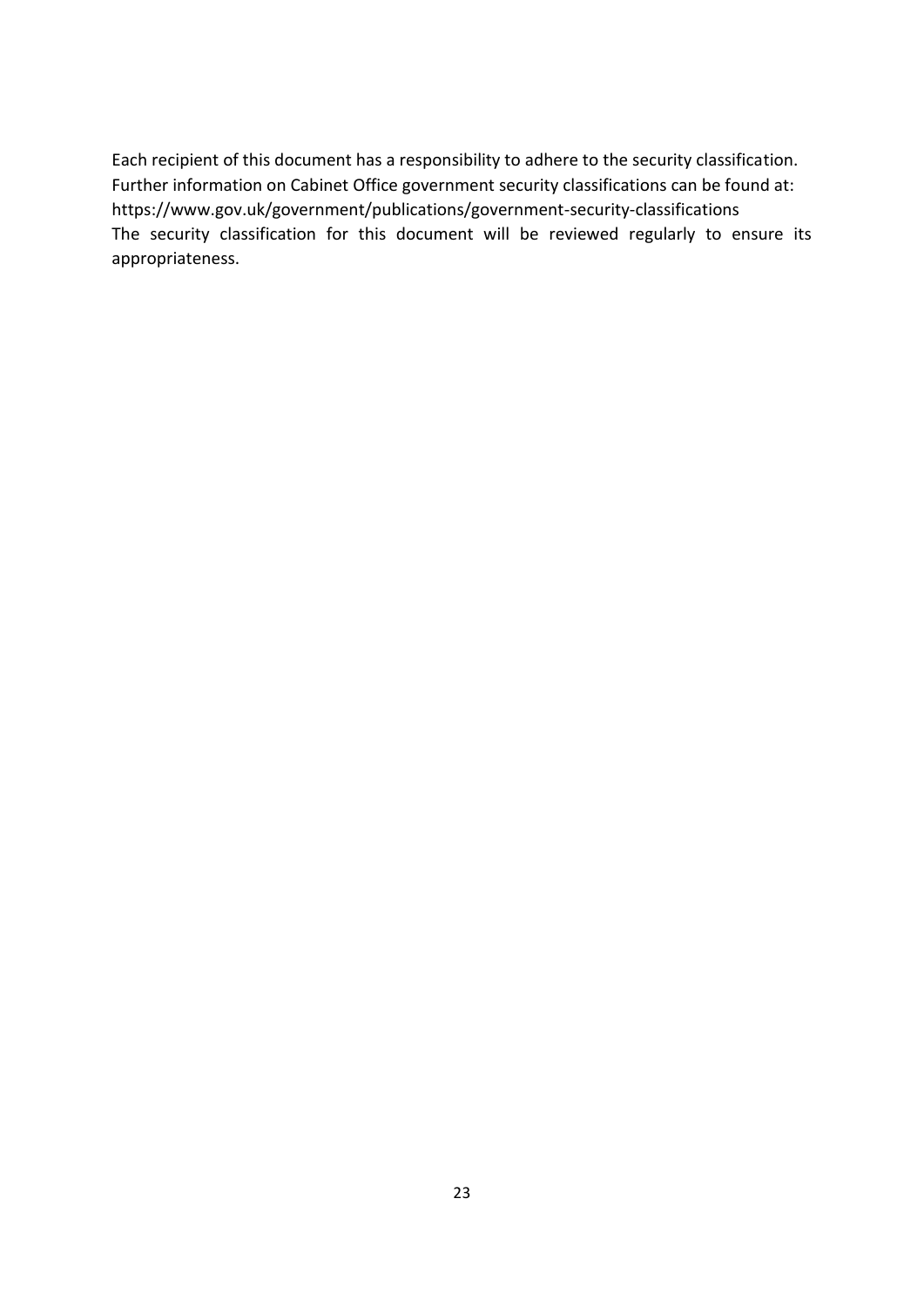# *Contents*

|                | <b>Contact Details</b>                 | Page |
|----------------|----------------------------------------|------|
|                | <b>Protocol &amp; Activation</b>       | Page |
|                | Preparations to be made prior to D Day | Page |
|                | D Day (Day of Death)                   | Page |
| D+1            | (Principal Proclamation Day in London) | Page |
|                | D+2 (Local Proclamation Day)           | Page |
| $D+3$          |                                        | Page |
| $D+4$ to $D+8$ |                                        | Page |
| $D+9$          |                                        | Page |
|                | D+10 (Day of Funeral)                  | Page |
| $D+11$         |                                        | Page |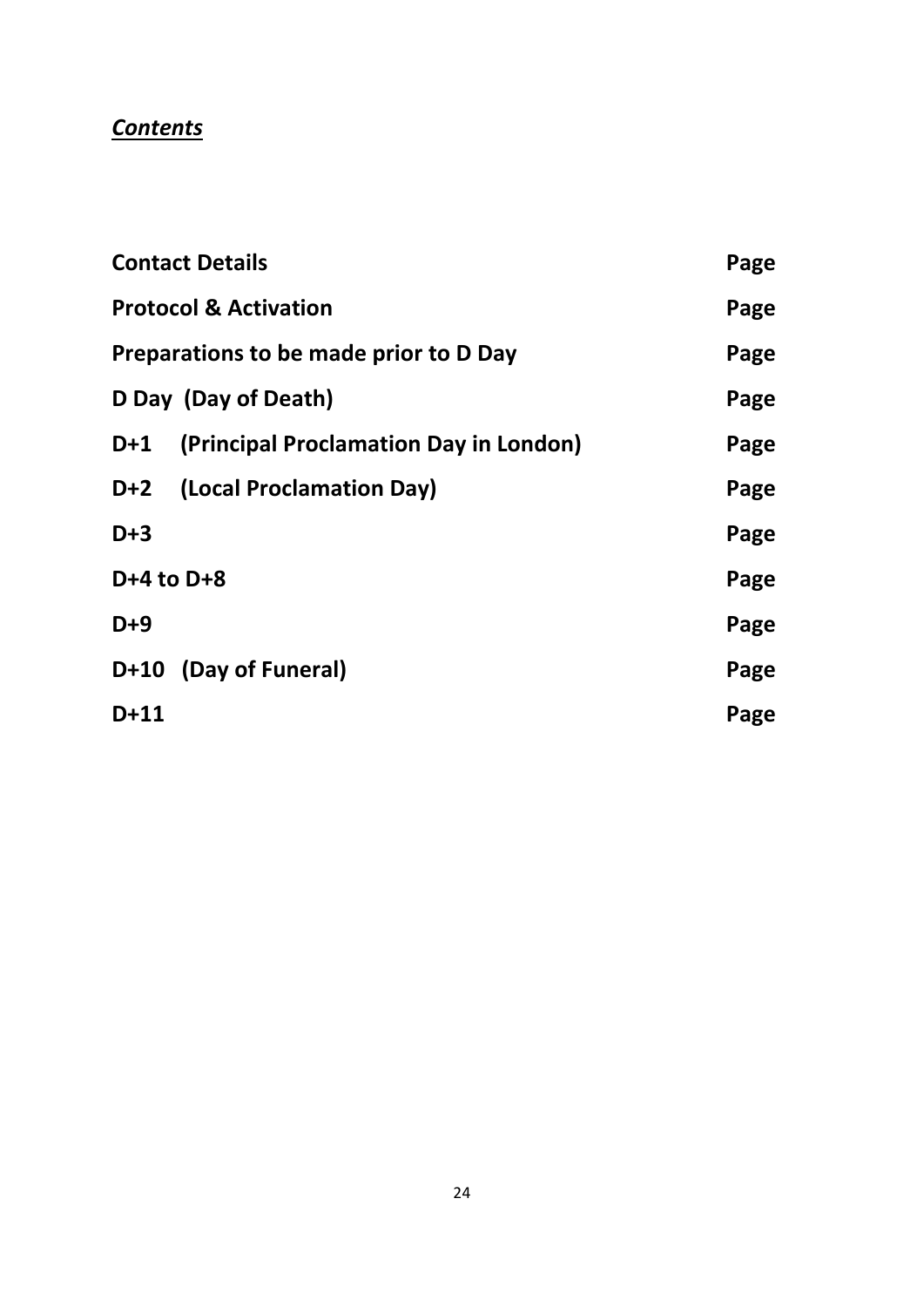# **Contact details (including out of hours)**

| Name                            | Title                                                    |                                                   | Email Tel number Day/out of hours                    |
|---------------------------------|----------------------------------------------------------|---------------------------------------------------|------------------------------------------------------|
| <b>Steven Trice</b>             | <b>Town Clerk</b>                                        | steven.trice@haywardsheath.gov.uk<br>01444 455694 |                                                      |
| Out of hours:                   |                                                          |                                                   |                                                      |
| <b>Cllr Howard Mundin Mayor</b> |                                                          | X                                                 |                                                      |
| <b>Cllr Al McPherson</b>        |                                                          |                                                   | howard.mundin@haywardsheath.gov.uk                   |
|                                 | <b>Deputy Mayor</b>                                      | X                                                 | alastair.mcpherson@haywardsheath.gov.uk              |
| Out of hours:                   |                                                          | X                                                 |                                                      |
| <b>Helen Hewett</b>             | Assistant to the Clerk helen.hewett@haywardsheath.gov.uk |                                                   |                                                      |
| Out of hours:                   |                                                          |                                                   | 01444 455694<br>x                                    |
| <b>Andrew Sturgeon</b>          | <b>Deputy Town Clerk</b>                                 |                                                   | andrew.sturgeon@haywardsheath.gov.uk<br>01444 455694 |
| Out of hours:                   |                                                          |                                                   | x                                                    |
| <b>Maria Horne</b>              | <b>Marketing &amp; Civic Officer</b>                     |                                                   | maria.horne@haywardsheath.gov.uk<br>01444 455694     |
| Out of hours:                   |                                                          |                                                   | X                                                    |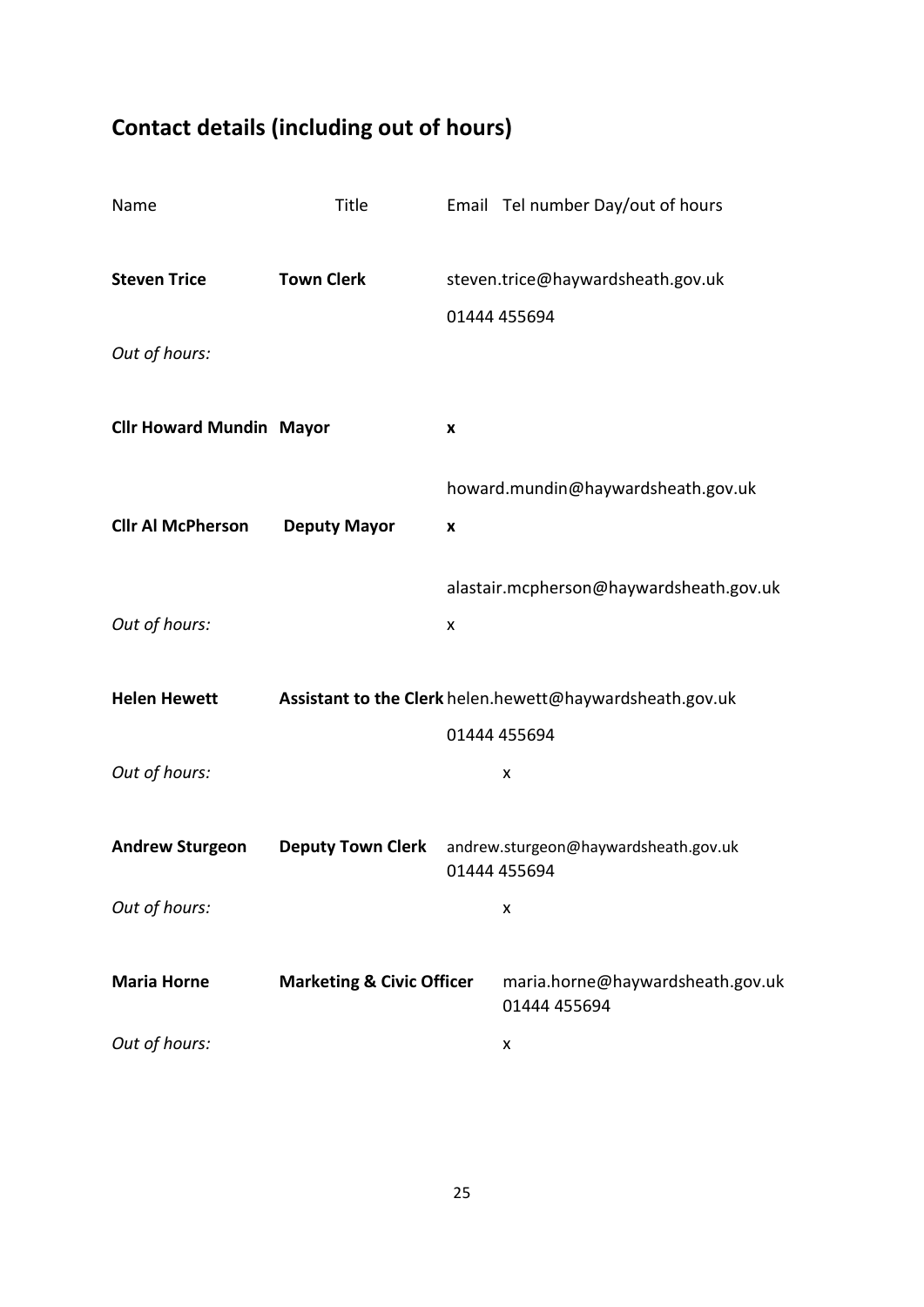## **Document control**

This Protocol will be reviewed and revalidated every six months and is owned by the Marketing & Civic Officer.

V2.0 – approved by Maria Horne on 25 January 2022

## **Exercising of Protocol**

This Protocol will be exercised on a biennial basis commencing January 2022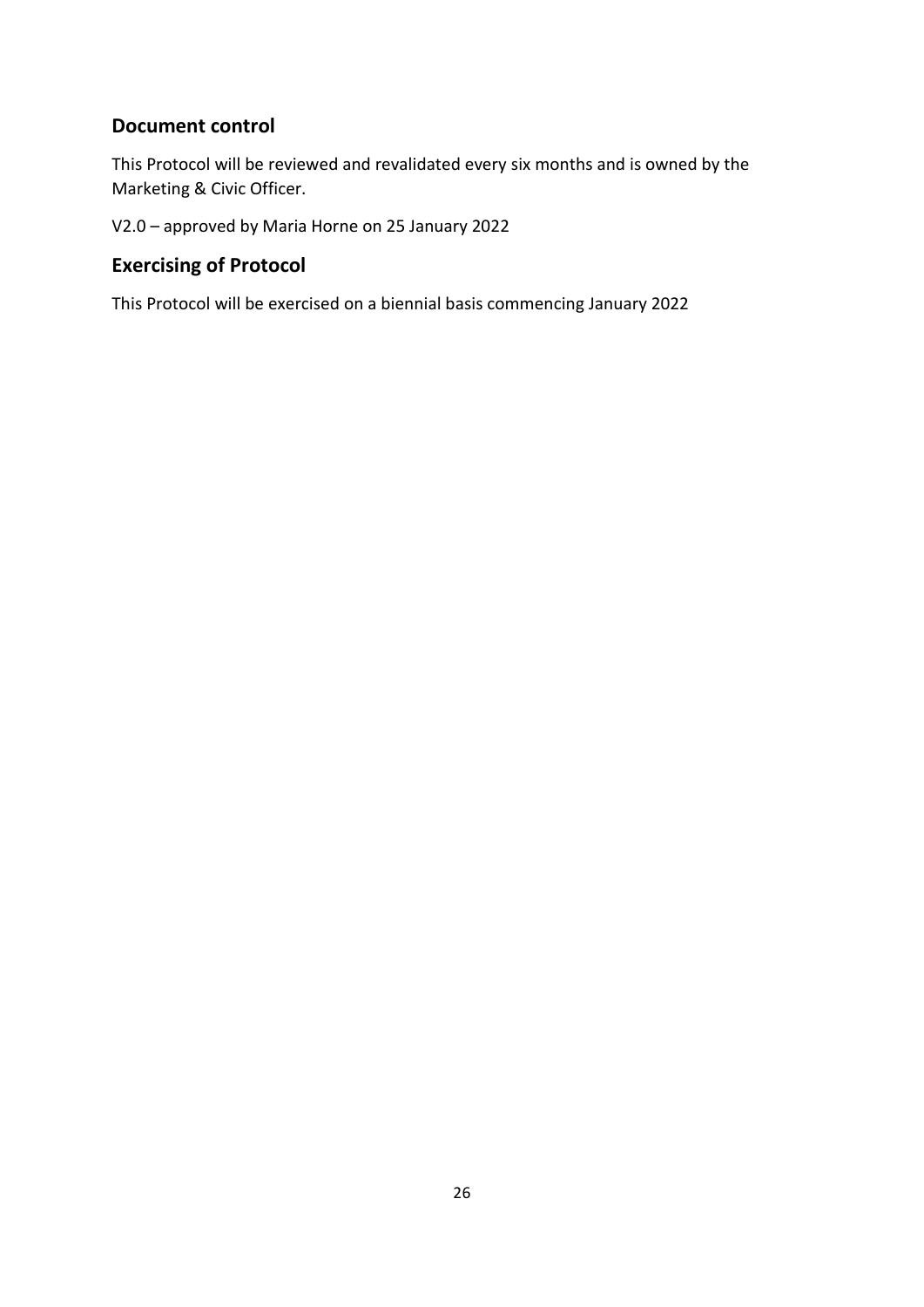# **Protocol in the event of the death HM The Queen**

The aim of this document is to ensure a swift, co-ordinated response in the event of the death of the Sovereign, describes the activities to be carried out and roles and responsibilities in facilitating a grieving and ceremonial process for Haywards Heath and the Town Council in the event of an announcement.

This protocol will be implemented on the formal announcement of the death of HM The Queen. Implementation of the protocol will be automatic and a Haywards Heath Town Council Gold Op London Bridge meeting will be convened (face to face or by other means) by the Town Mayor or Town Clerk.

Detailed national plans are in place for the death HM Queen and the following 'Operations' are particularly relevant to this Protocol:

- Operation London Bridge Death of the Sovereign HM the Queen
- Operation Spring Tide Accession visits for the new Sovereign

## **Activation of Protocol**

This Protocol should be implemented only when a formal announcement has been made. Treat with caution statements such as "reports are coming in of the death of .....". If possible, wait for a more definite announcement (perhaps along the lines that "it has been announced by Buckingham Palace / Downing Street that ......".

**This Protocol may be activated by any of the following: Mayor, Town Clerk, Deputy Town Clerk or the Assistant to the Town Clerk. The Town Clerk** is contactable at any time via his email **[steve.trice@haywardsheath.gov.uk.](mailto:steve.trice@haywardsheath.gov.uk) The Mayor** is contactable at any time via mobile **07966 057664.**

**Whoever activates this Protocol should inform all the people, or their deputies, identified in this Protocol as soon as possible** so that action can be taken, especially in relation to D Day and D+1 activities.

**It is responsibility of the CLT On Call colleague, when contacted, to co-ordinate the implementation of this Protocol** until a formal Haywards Heath Town Council Gold op London Bridge meeting has been set up and a Chair agreed.

Media interviews – **lead spokespeople will be the Mayor and Leader of the Council**. Briefing notes to be drawn up for them to ensure that the key messages of condolence and support are maintained throughout.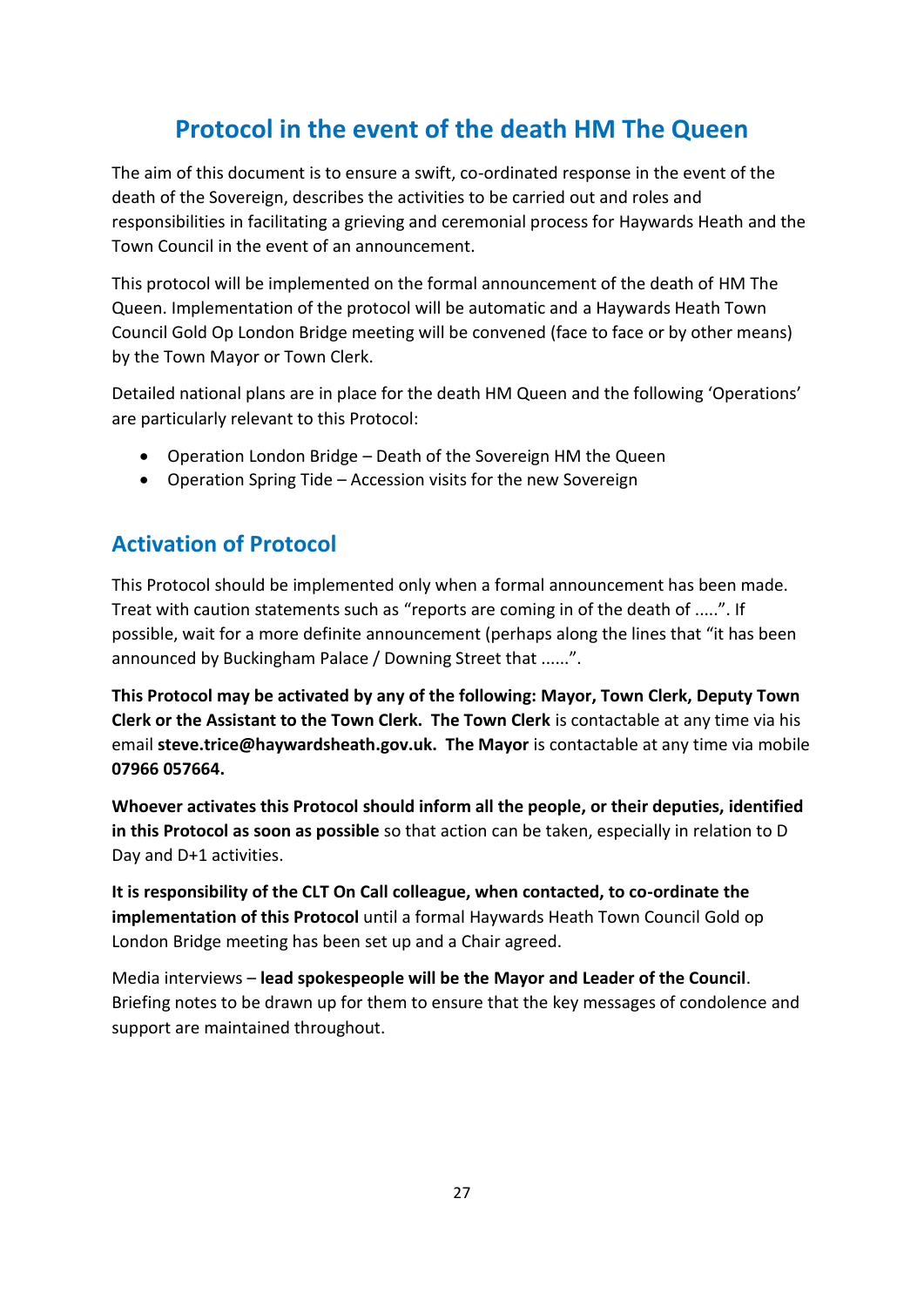## **Timing**

It is difficult to give definitive information on timings. This document uses the terms, D Day (Day of Death of HM The Queen), D+1, to follow the Earl Marshal's London Bridge planning format.

For Royal funerals, planning largely assumes that when a death occurs it will be on an ordinary day of the week and the funeral will follow a given number of days later.

However, it is almost impossible to anticipate every conceivable set of circumstances. Easter, Christmas and Remembrance Sunday all throw up possible problems.

Also, there remains a possibility that if death occurs late in the day, arrangements for the Principal Proclamation on D+1 could not be put in place swiftly enough and may have to slip slightly.

For planning purposes at local level it makes sense to remain flexible and ensure that, in the case of the Monarch's death, the subsequent Proclamation readings by High Sheriffs take place at 12.30 or later on the same day as the readings in Belfast, Edinburgh and Cardiff, with readings by Mayors and Council Chairmen following on later in the day.

It is only when a formal announcement of a death come through that it will be possible to take a view on whether it is a "straightforward" time of the year, which gives a clear run, or whether other elements like Easter or Christmas are likely to complicate matters.

When the announcement is made of the first reading of the Proclamation at St.

James's Palace, it will be possible to establish (probably via television coverage) when the Proclamations are being read in the three other capital cities. Local timings can then be taken from that.

A Royal funeral will not take place on a Sunday. There is a degree of flexibility in the date of the funeral; for instance, it will be on D+11 if D+10 is a Sunday.

Should Remembrance Sunday fall between D and the day of the funeral it is likely that the National commemorations would go ahead in some form, but again the lead on local ceremonies should be taken from indications on television and in the media of plans for the Cenotaph.

If the funeral takes place in the week, then it will be a Bank Holiday. However, if the funeral is on a Saturday, it will not be a Bank Holiday and no day in lieu will be created.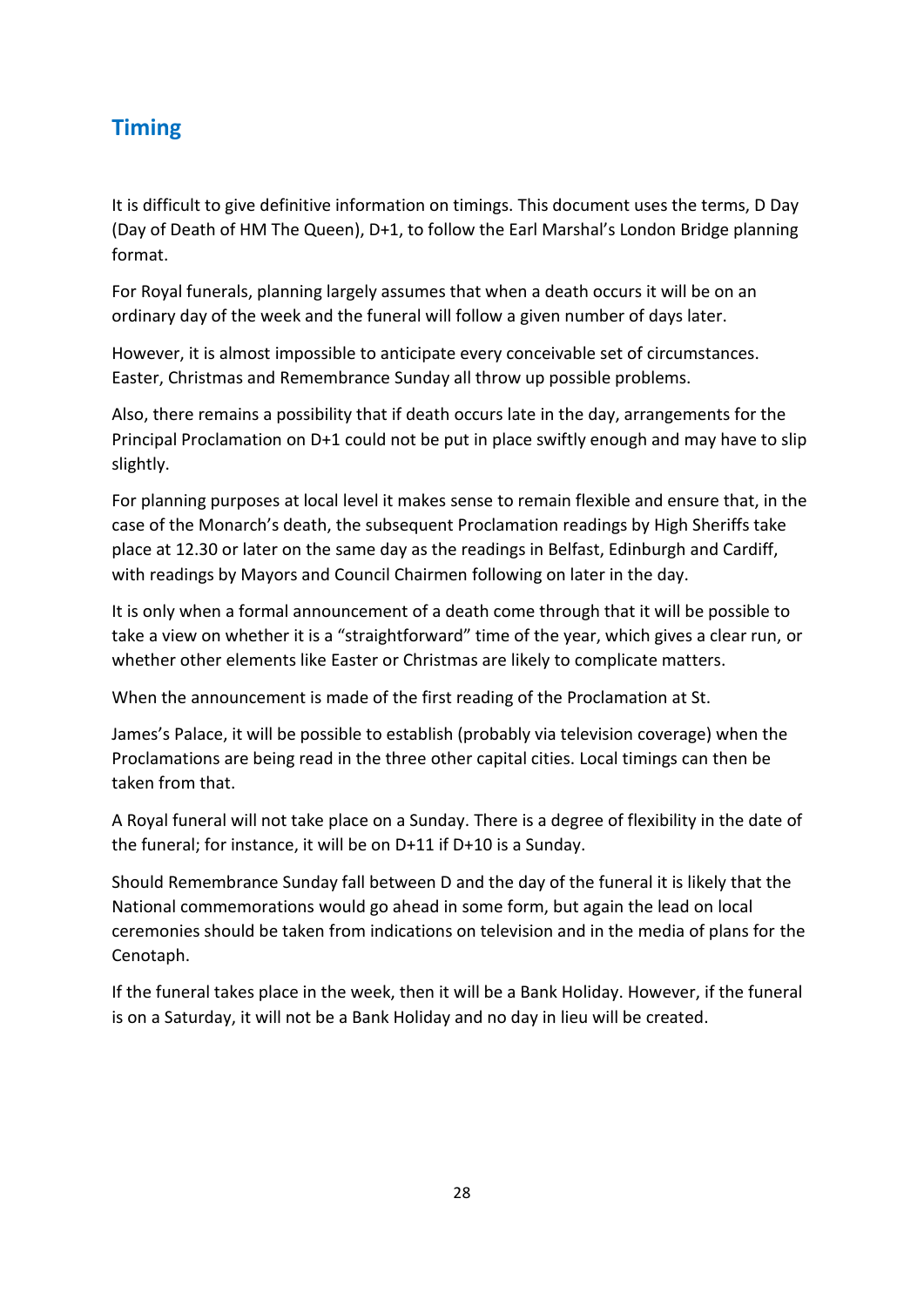## **Latest guidance and information**

On a daily basis, check the Buckingham Palace website [\(www.royal.gov.uk\)](http://www.royal.gov.uk/) website and the National Association of Civic Officers' website ([www.naco.uk.com\)](http://www.naco.uk.com/) for any further or up to date guidance.

## **Mourning Guidance**

It is expected that official Mourning Guidance will be issued but this, at time of writing, is yet to be received.

**It is important that the following Protocol should be read in conjunction with any official Mourning Guidance received. This may be available via Resilience Direct.**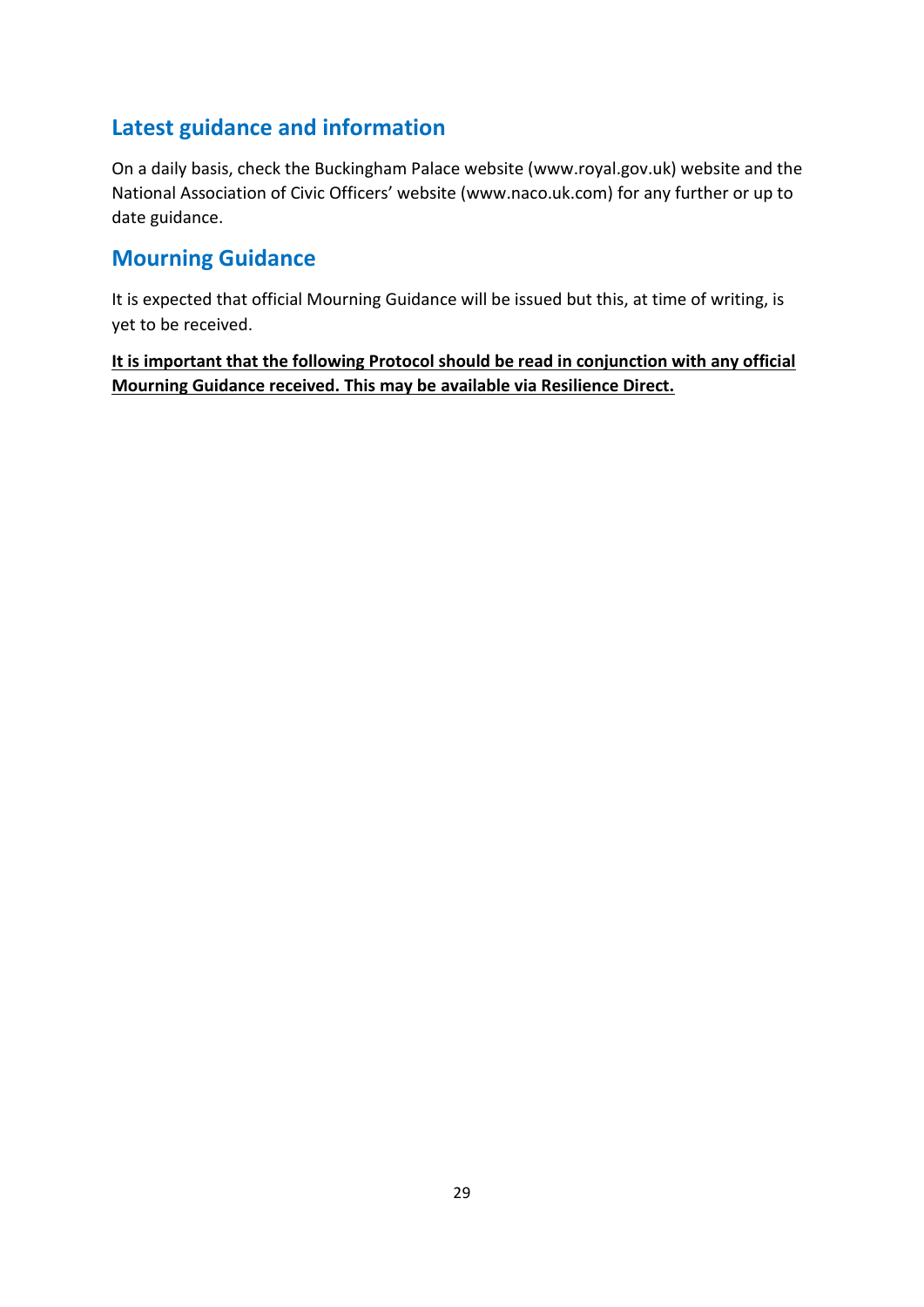# **Preparations to be made prior to D Day**

# **(Day of Death of HM The Queen)**

**(Arrangements you should have already made)**

- Items to be held in the Town Clerk's Office Lead Person –**Town Clerk (ST)**
	- o Black Ties/Scarves for Mayor, Deputy Mayor, Councillors
	- o Black rosettes
	- o Black armbands
	- o Sufficient Condolence books
	- o Sufficient framed photographs
	- o Sufficient suitable pens
	- $\circ$  Short form of word for Mayor if asked for reaction to HM The Queen's death
- 'Ghost' page for Council website created and clear accountability as to how it is to be made live –– Lead Person – **Marketing Communications Officer (MH)**
- 'Ghost' e-condolence book page to be created and clear accountability as to who, when and how it is to be made live - Lead Person – **Town Clerk (ST)**
- Process for 'moderating', if necessary, comments on the e-condolence book –**Town Clerk (ST)**
- Draft invitations/letters to be created and made easily accessible for other appropriate colleagues – Lead Person –**Marketing Communications Officer (MH)**
- Pre-identify churches for bell tolling purposes **Town Clerk (MH)**
- Agree with Political Leadership whether 'Parallel events' are to be held Lead Person –**Town Clerk (ST)**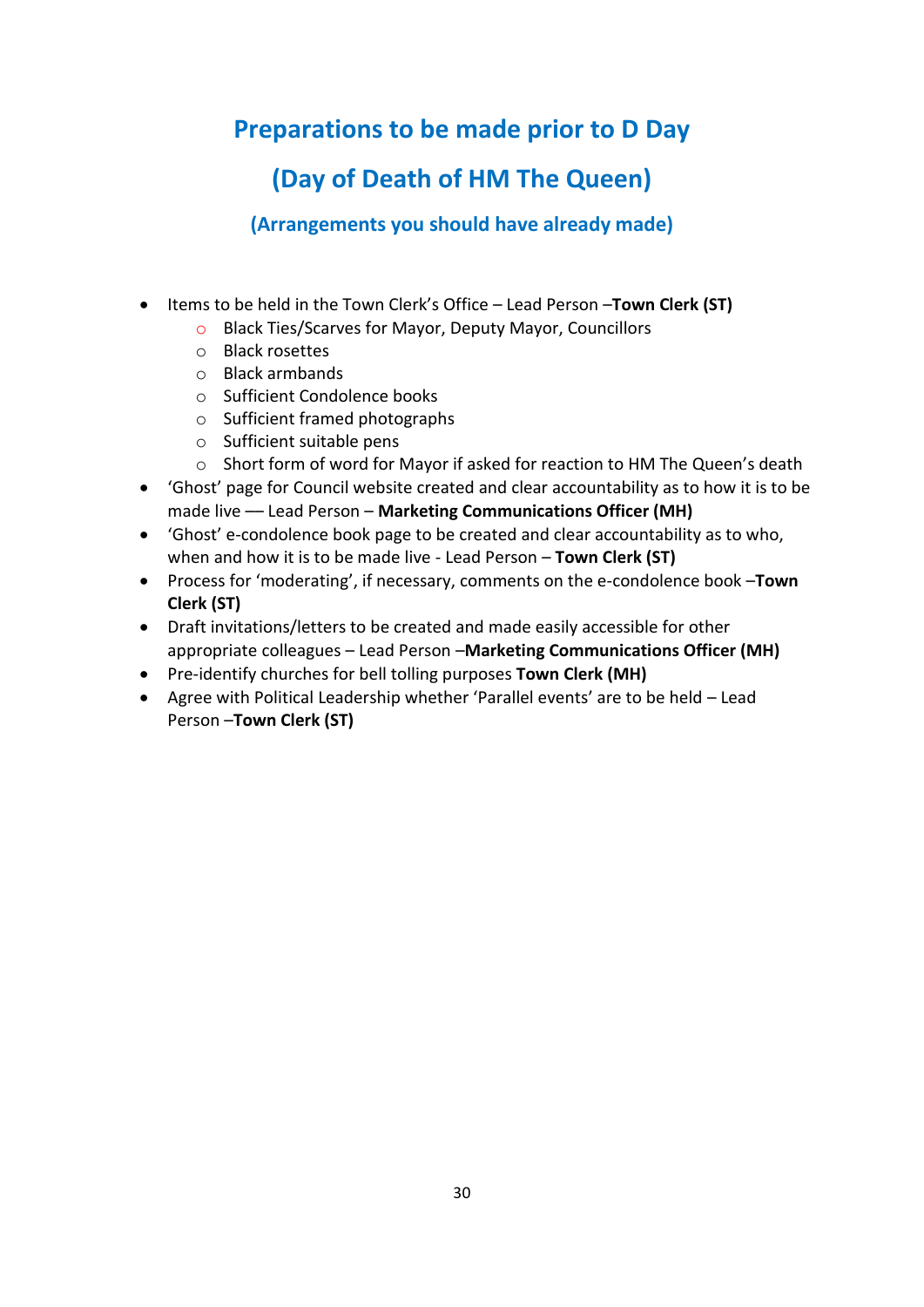# **D Day (Day of Death)**

## **'Command and Control' – CLT On Call colleague initially**

- Inform all people/sections identified in this Protocol see Contact list on page 4
- Inform Leader, Deputy Leader and Leader of Opposition that Operation London Bridge has been activated
- Be responsible for initial co-ordination of actions until first meeting is convened or until Chief Executive decides otherwise.
- Be responsible for keeping Councillors periodically informed

## **Flags – Lead person – Town Clerk (ST)**

- On the formal announcement of Death, **all flags on Council owned buildings are to be lowered to half-mast until 0800hrs. on the morning following the Funeral**. (But see exceptions on D1+2)
- Any 'warning flags' to continue to be flown at full mast

Half-mast means the flag is flown two-thirds of the way up the flagpole, with at least the height of the flag between the top of the flag and the top of the flagpole. When a flag is to be flown at half-mast, it should first be raised all the way to the top of the mast, allowed to remain there for a second and then be lowered to the half-mast position. When it is being lowered from half-mast, it should again be raised to the top of the mast for a second before being fully lowered.

In marking a death, it is right to lower to half-mast the Union Flag and the flags of the Nations of the United Kingdom, and the Council's own flag.

Authoritative information on flag flying can be found on the website of the Department for Culture, Media and Sport [https://www.gov.uk/guidance/designated-days-for-union-flag](https://www.gov.uk/guidance/designated-days-for-union-flag-flying)[flying](https://www.gov.uk/guidance/designated-days-for-union-flag-flying)

Information is also carried on the website of the Flag Institute (www.flaginstitute.org) but bear in mind that the Institute is not an official body and whilst its guidance can assist it does not carry the same weight as information from the Government.

## Flying flags on angled flag poles

Flags should not be flown at half-mast on poles that are more than 45° from the vertical, but a mourning cravat can be used instead (see the Flag Institute's website for further details).

However, if there is a danger that this may not be readily understood by the wider public or if a cravat is not readily available, alternative arrangements may be necessary. If the flag pole is long enough to show clear space at the top and bottom of the pole so it is obvious the flag has not just slipped a little, it may be more in keeping with the public mood to fly the flag at half-mast, even on an angled pole.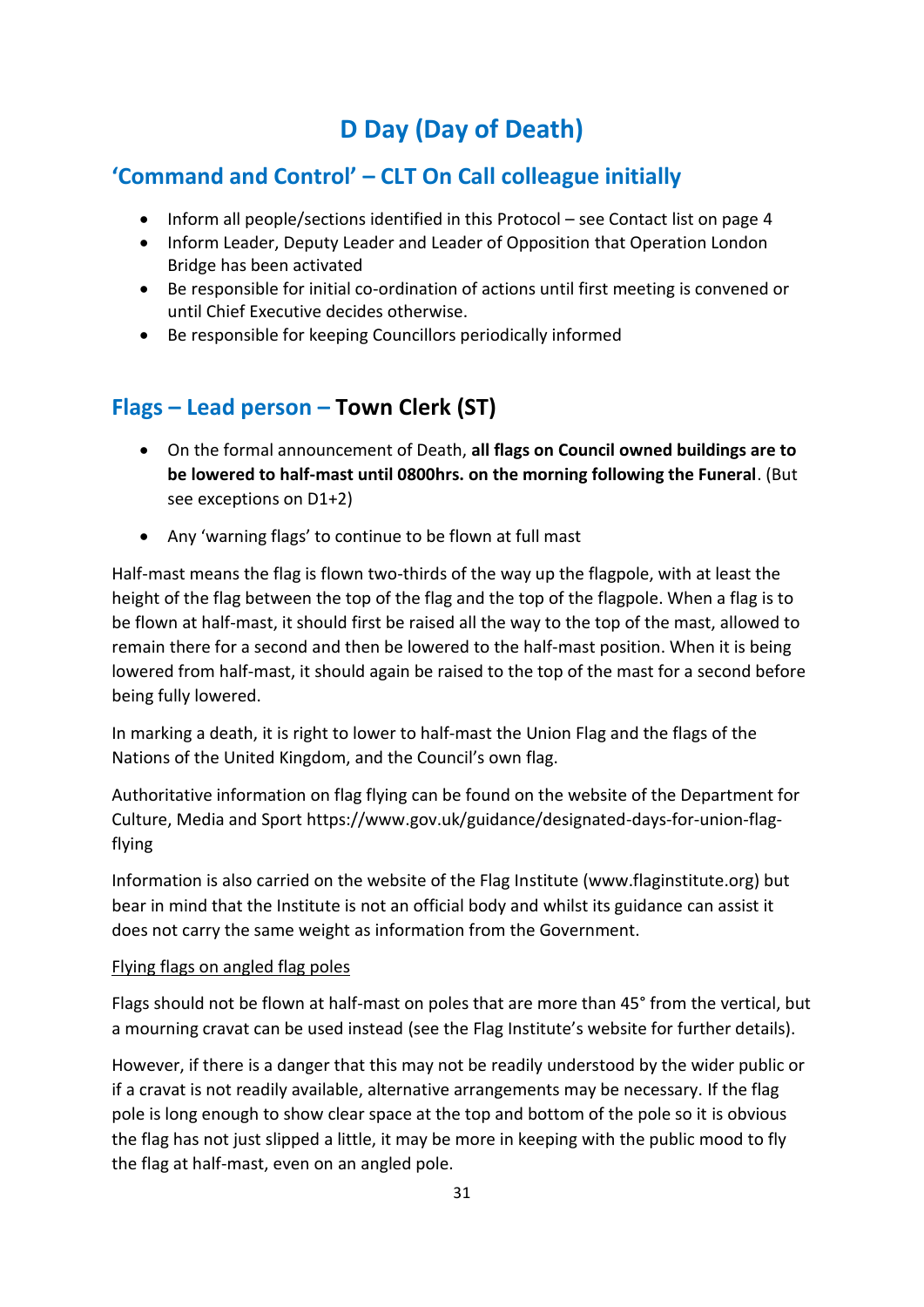## Flag-flying Days

Should it happen that between the day of death and the funeral there is a period when local authorities are scheduled to fly other flags, such as the Commonwealth flag, the Merchant Navy flag or the Armed Forces flag, Haywards Heath Town Council will let those days pass un-marked, deciding instead to continue to fly the Union flag at half-mast as a symbol of National mourning.

## **Dress Code – Lead person – Town Clerk (ST)**

• Civic Lead officer to inform appropriate civics and councillors of suggested dress code below and availability of ties/rosettes etc.

Whilst flags are at half mast, **black ties, scarves or rosettes** will be worn by Civic Leaders and senior officers when undertaking civic duties or in connection with Operation London Bridge. An adequate supply of black ties and black rosettes will be available in the Civic Office.

## **Civic should wear black armbands**

The **head of the mace will have a black bow tied around the shaft**. This should apply both when the mace is in use and when it is on public display (for example, in a glass display cabinet).

On the day of the death and the day of the funeral, and on days between when public mourning is observed the **badges on the civic chains will be covered by a black 'purse'.**

If a Council meeting takes place during the period of mourning for the Sovereign, Councillors may consider wearing a black armband as well as tie/scarf.

# **Media messages – Lead person – Marketing Communications Officer (MH)**

The **Lord Mayor and Leader of the Council will issue a joint message**, expressing sorrow at the news of the death. This should be widely distributed via traditional and social media platforms.

- The statement should begin with a suitable expression of the sadness of the Authority on hearing the announcement.
- It should state that flags will be flown at half-mast.
- It will also give information on when and where the Books of Condolence will be opened, and the URL of the online Council's and Royal website's Condolence books.
- It should also encourage that, if flowers are to be lain in tribute, they should be placed at adjacent to the War Memorial and that the Mayor will lay flowers at this site on XX date at XX time.
- When a decision has been taken on the Mayor's programme of events and engagements, it might be stated that events are being cancelled as a mark of respect or that they will begin with a period of silence.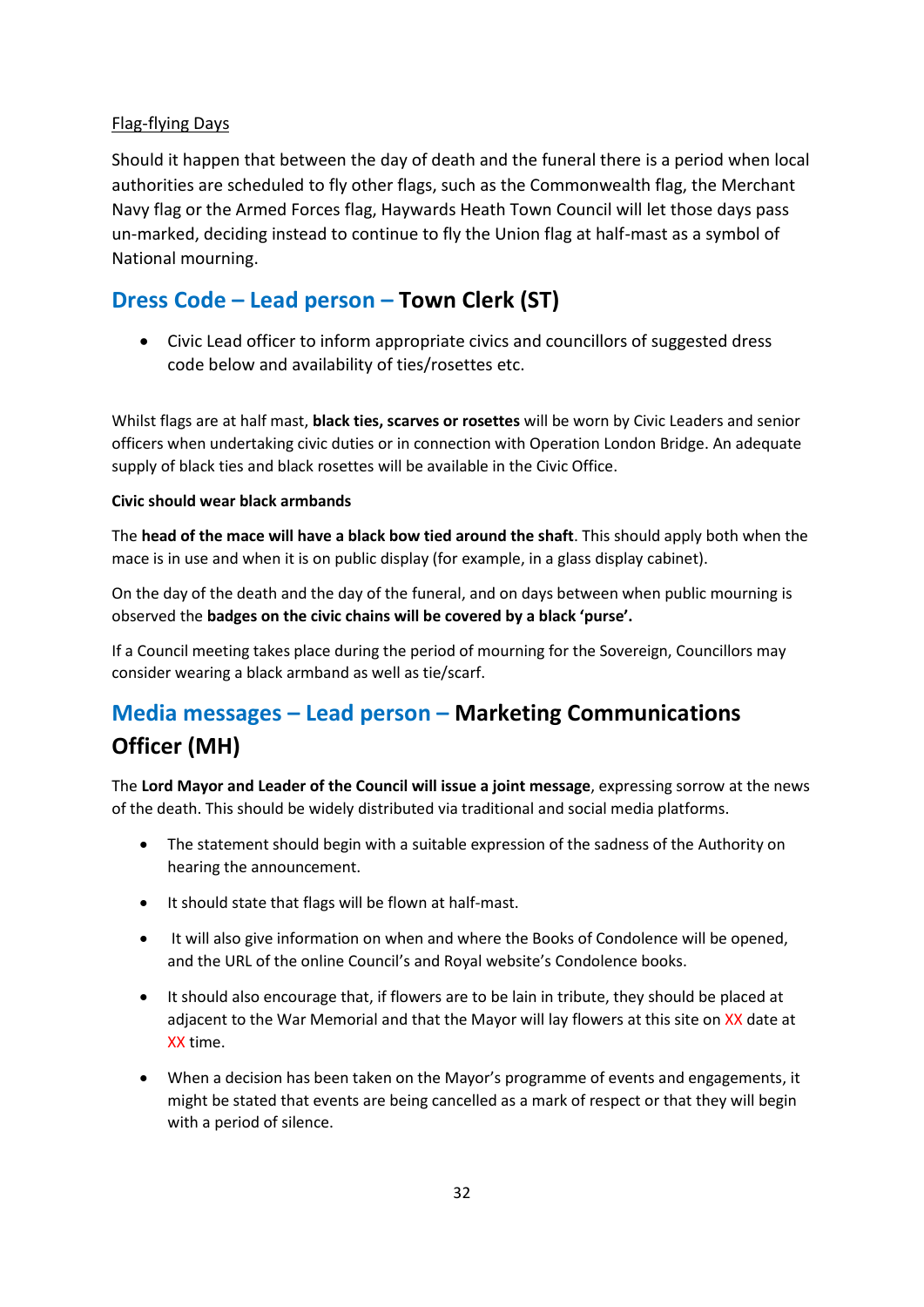• Other Council Social Media platforms should NOT be used to express opinions about the death of HM The Queen until the Council's official statement has been released

A separate message re flowers could include:

- It will specify that flowers will be removed the day after the funeral and be composted
- Flowers should not be wrapped in paper/plastic
- Flowers not placed in designated area may be moved to official area
- Gift cards and other items will not be kept
- Consideration should be given to making a donation to a suitable charity of the individual's choice rather than purchasing flowers

A further message could be issued separately re Proclamation Day if details are known.

*If in doubt, do not rush out a statement which commits the Authority to action before that action has been discussed and has the necessary agreement from the political leadership and the Executive.*

# **Council's website – Lead Person – Marketing Communications Officer (MH)**

- A pre-prepared 'ghost holding page', containing an image of HM Queen with dates of birth and death will be made live, and will include a statement from the Mayor noting, on behalf of the citizens of Haywards Heath, the great sadness on the death of HM Queen.
- This web page can also include links to anything else that is relevant i.e. press releases, message from the Mayor, where flowers can be laid, details of the Proclamation Day etc.

# **Ceremonies and Oaths of Allegiance – Lead Person – Town Clerk (ST)**

- On the death of the Monarch it will be necessary for the oath to be amended immediately so that allegiance is sworn to His Majesty The King.
- Until such time as a picture of The King is available, ceremonies may take place without a photograph of the Monarch at the centre of the setting. It would be inappropriate to include a picture of the late Monarch as a feature of the ceremony.
- If the ceremony takes place in a room where a picture of The Queen usually hangs, but the picture is not a feature of the ceremony, then that picture does not need to be removed.
- See below for ways in which pictures can reflect the passing HM The Queen by using black ribbons.

Matters such as the length of time pictures should be draped in ribbons, and if or when the pictures should be moved to a new position are entirely for local decision.

# **Lighting of Council House – Lead Person – Town Clerk (ST) – to consider**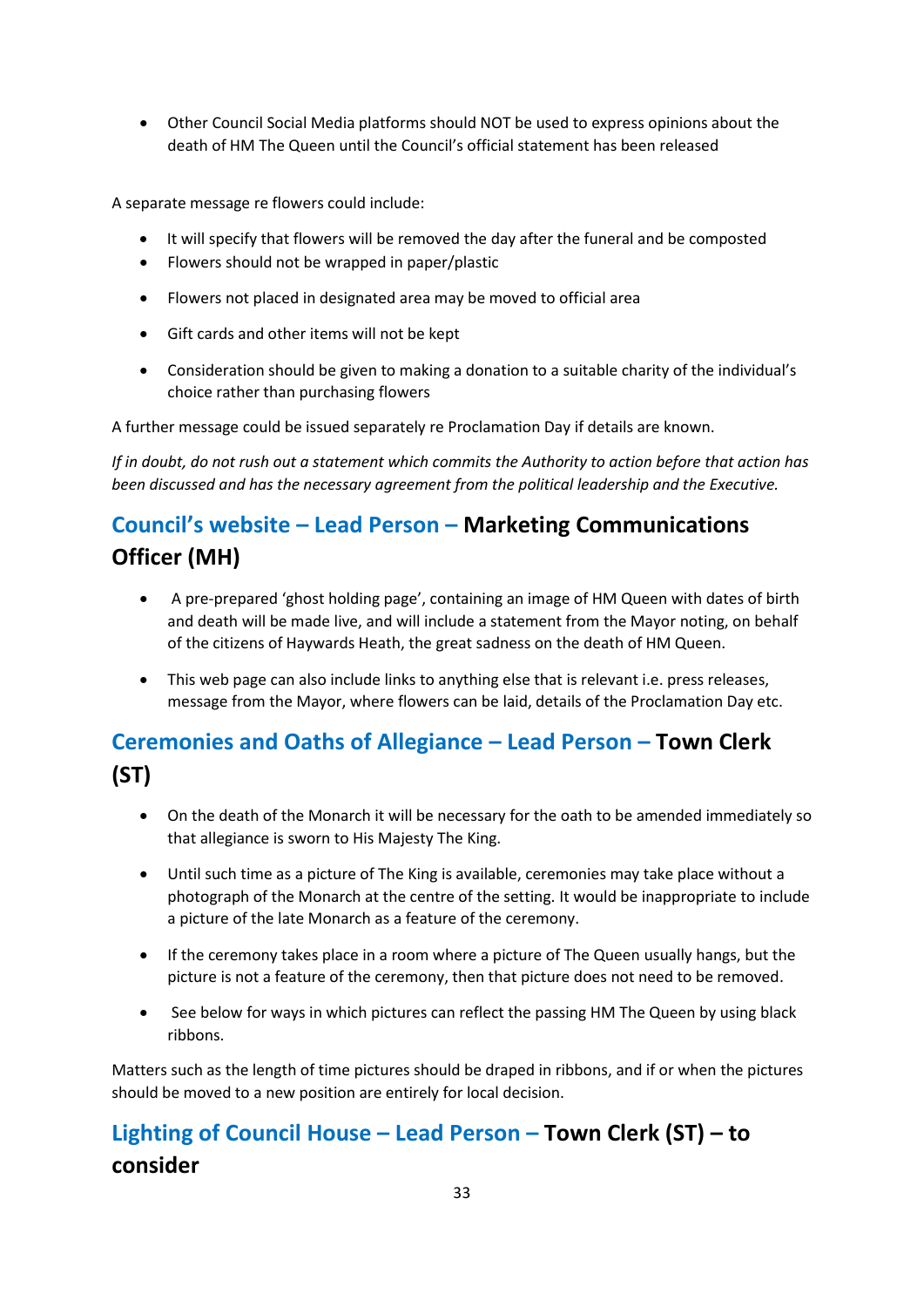• If time allows, and the colour filters can be changed easily and inexpensively, the Town Hall could be lit during the period between the day of death and the day of the funeral by deep purple filters to, signify mourning.

# **Cancellation of Existing Planned Civic Events – Town Clerk (ST)**

## **Marketing Communications Officer (MH)**

- Check the Mayor's diaries and agree which engagements can go ahead and which need to be cancelled
- Make allowance for additional events connected with public mourning in the above decision

From the day of death until the day after the funeral, careful thought should be given to the types of events and activities which the the Mayor should host or attend. Lunches, Dinners, Receptions and so on may not fit with the mood of the nation and as a mark of respect may need to be cancelled or postponed. This will be a local decision taken by the Town Clerk in consultation with the Mayor, and one which needs to be reached with great sensitivity.

It is impossible to create hard and fast rules around cancelling long-planned events which fall in the period between a death and the funeral.

Hard as it may be, it is perhaps best to forget about the cost and the inconvenience of cancelling and be guided by the public mood. It is hard to envisage an event (whether it be a reception, charity fund-raiser, Dinners or Lunches) that should carry on in the period between a death and the funeral. Perhaps, when the time comes, the question to ask is not "do we cancel?" but rather "why is it really necessary and appropriate for this event to go ahead?"

# **Use of Resilience Direct – Lead Person – Town Clerk (ST)**

The Emergency Planning Officer On Call should check to see if any National or Local Resilience Forum pages have been created and if any new guidance or information is available. Any information available should be passed to the CLT Lead.

- If so, this information to be passed to the CLT lead
- The EPO On Call will be responsible for local reporting up to Government via RD, if informed by the Mid Sussex District Council Gold Group
- Daily reporting will be required throughout the public mourning period by LRFs to MHCLG Resilience and Emergencies Division

Local Authorities will use the Emergency Planning portal Resilience Direct to coordinate activity and share information with Central Government.

# **'Bank Holiday' implications – Lead Person – Town Clerk (ST)**

• If D+10 is to be a Bank Holiday, arrangements will need to be made as to the continuation/suspension of council services on that day and colleagues and citizens advised accordingly.

It is expected that D+10 (the day of the funeral) will be made a Public Holiday, unless that day falls on a Saturday.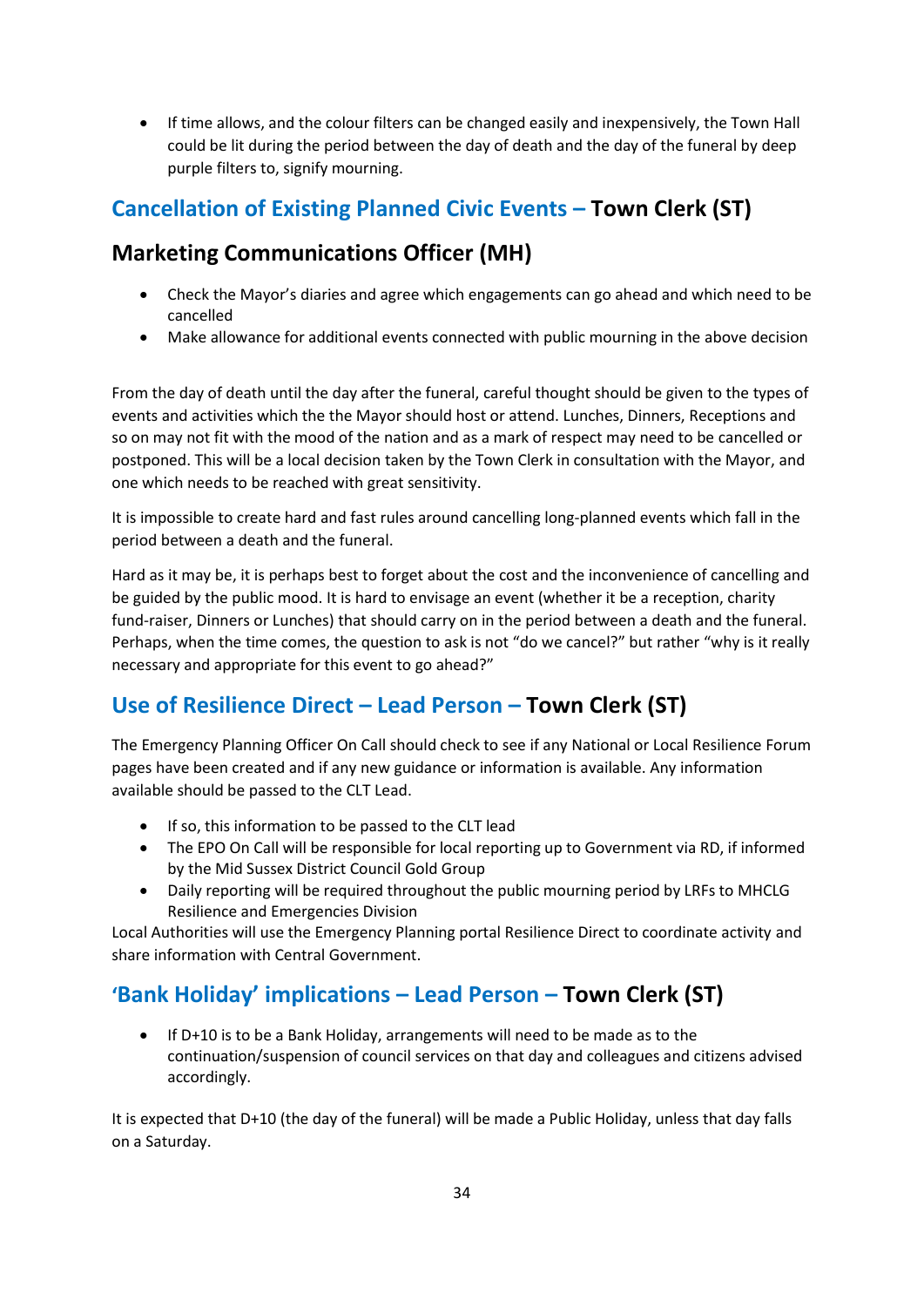



On her death it will be appropriate to mark that in some way.



A black ribbon across the corner or the picture (shown left) is one means of doing that.

A black ribbon draped across the top of the picture is an alternative.

There will come a point, after the funeral, when it will be appropriate to replace or reposition these pictures. In the case of Her Majesty, this is likely to be before the Coronation of The King.

However, decisions on pictures and where they hang is not something that needs to be rushed and it can be determined taking into account both the public mood and the availability of new pictures.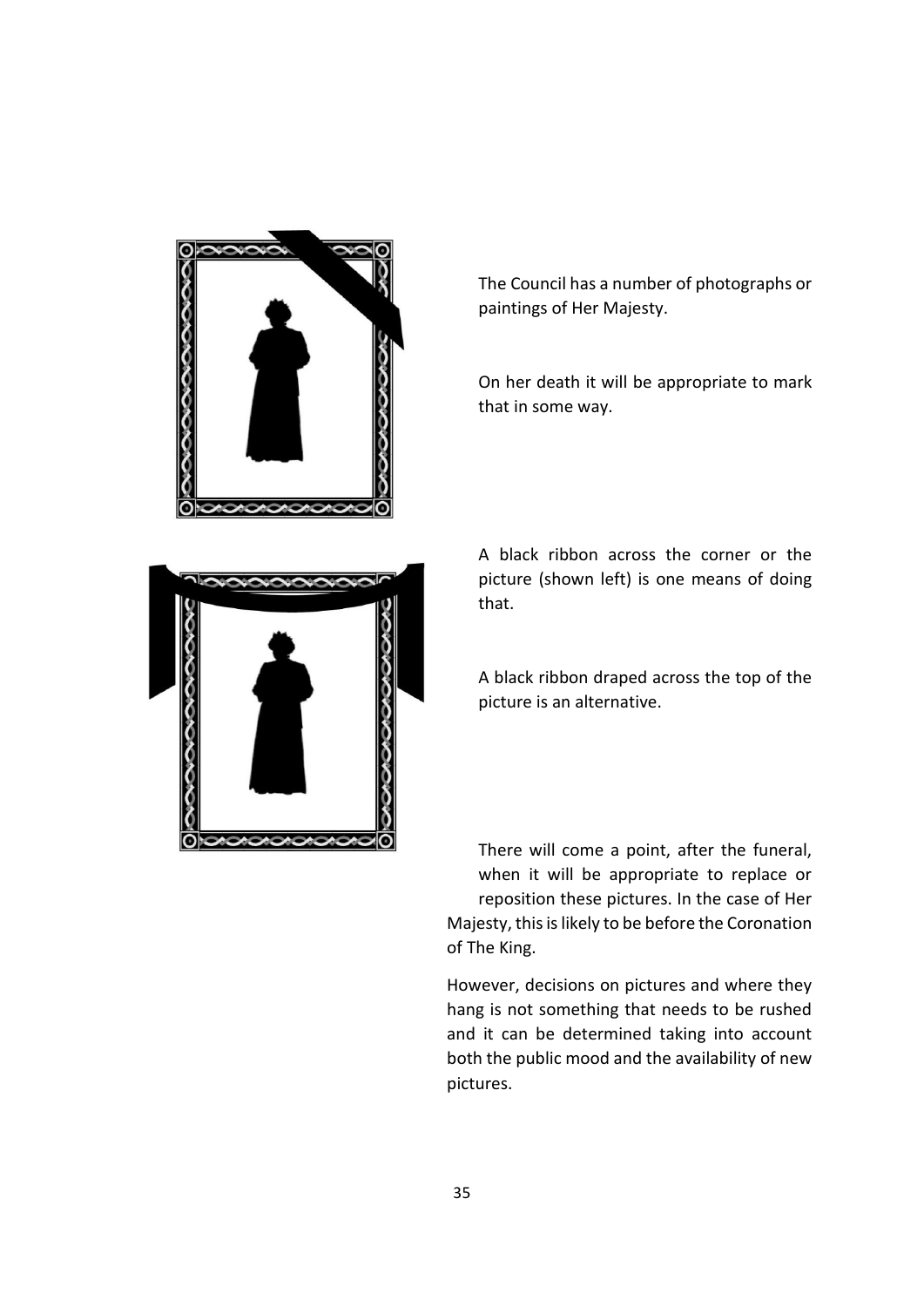# **Cancellation of council-wide events – Town Clerk (ST)**

- Town Clerk to consider planned events and, in discussion with the Mayor and Leader of the Council, formulate a coherent position on the cancellation of events
- Town Clerk to liaise with neighbouring councils and County Council on this decision
- Decision above to be communicated via Town Clerk or Marketing Communications Officer

There will, inevitably, be events that the Council has organised that fall within the public mourning period (from Day of Death to day after the funeral). Great sensitivity will be required in deciding which events can continue and which should be cancelled. Clearly, the 'mood of the nation' will need to be considered, and if the event is to continue, ways of marking the death. This may include silence at the start of events, change of programme etc. It is important that there is co-ordination between neighbouring councils as to this decision as bad publicity may ensue if one council cancels an event but the neighbouring one continues with a similar event.

## **Tolling of Bells – Lead person – Town Clerk (ST)**

- Town Clerk to inform pre-identified churches of opportunity to toll bells on D+1
- Town Clerk to encourage further participation in this event

Some churches already have in place plans to toll a bell at noon on the day of death (if the announcement is made before noon) or on the day following if death is after noon. The Town Clerk may have a list of local churches and contact details, so that when the need arises a message can be sent to encourage the tolling of bells.

The suggestion is that the bell should toll once for every year of The Queen's life.

## **Laying of Flowers – Lead person – Town Clerk (ST)**

- The decision has been made to lay the flowers adjacent to the War Memorial at Muster Green. The Town Clerk to organised a cordoned off area for these.
- This decision should be conveyed to the public as soon as possible
- Suitable signage, and, if necessary, queueing system to be created
- Arrange with the Town Clerk/Marketing Communications Officer for the Mayor to lay flowers as soon as possible, preferably with media coverage
- Arrange with the Town Clerk for security/assistance to the public in laying flowers
- Provide additional bins for flower wrappers
- Information to the public about the designated area should include:
	- o No paper of plastic wrappers please
	- o Bins will be provided for any paper/ plastic wrappers
	- o Flowers will be removed and composted the day after the funeral
	- $\circ$  Flowers left in other areas may be removed and placed in the designated area if they impede normal business
	- o No candles should be left to be re-lit
	- o It is not expected that gifts, cards, labels or other documents will be kept
	- o Consider a donation to a charity in lieu of flowers/gifts
- The Town Clerk to manage the movement of flowers sensitively, if necessary
- A 'back up area' to be considered if necessary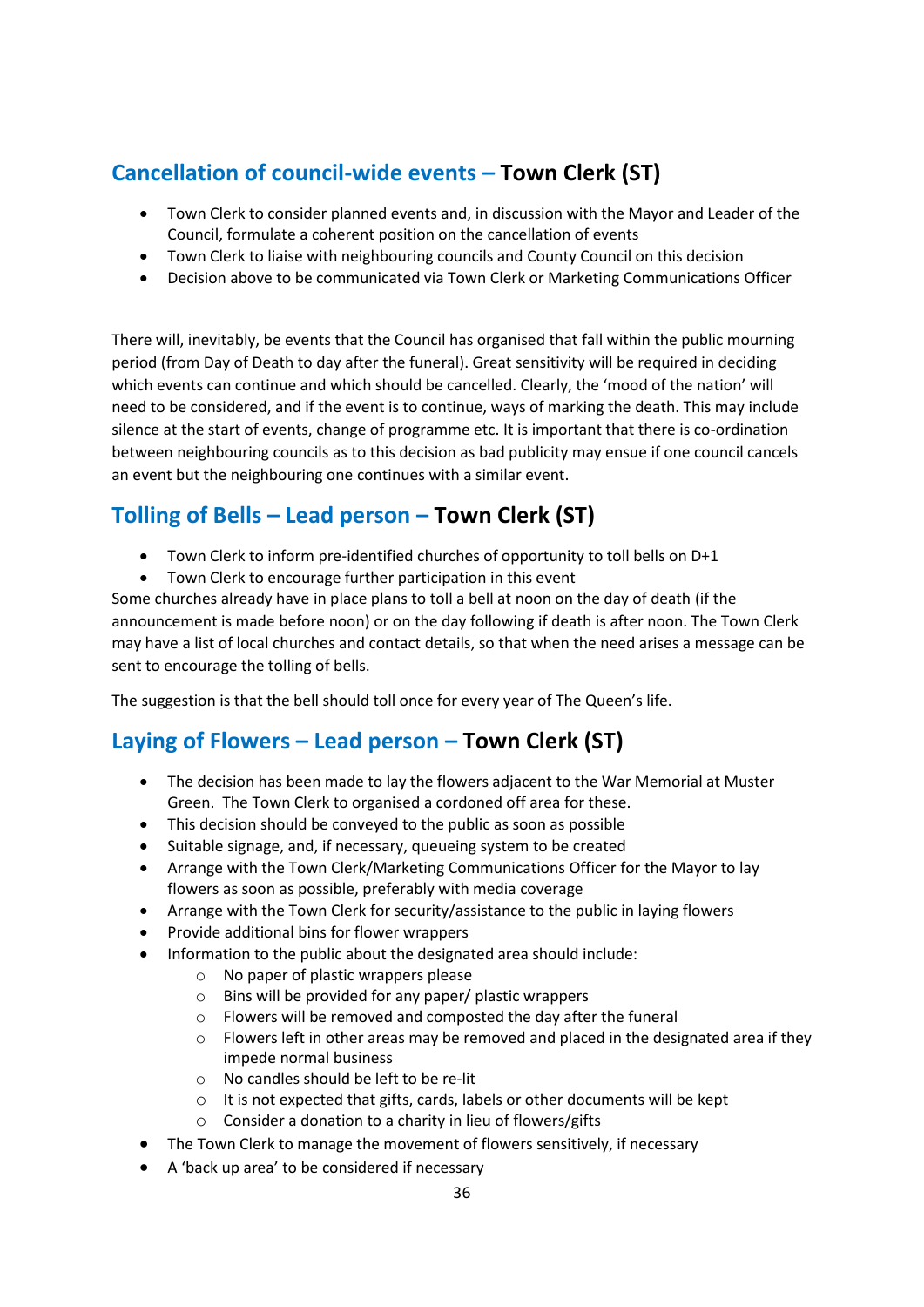An area as identified above will be designated for the laying of flowers. This decision should take into consideration any logistic and security issues.

The Mayor should lay flowers as quickly as possible in the chosen designated place. The public should be advised of the designated place as soon as possible via Marketing Communications Officer. If items are left in other locations, it may be necessary for them to be sensitively relocated to the official designated area. The Town Clerk could 'lead the way' in effecting this.

## **Condolence Books – Lead Person – Town Clerk (ST)**

- Decide locations of Condolence books and distribute books, photos, table cloths, pens accordingly for D+1 implementation
- Include instruction, opening/closing times etc.
- Arrange monitoring of books
- Suitable signage and queuing system to be created
- Books to be available 9am to 5pm Monday to Friday and will remain open until 5pm on the day following the funeral (see exception at D+1).
- Photo of HM Queen to be sourced and framed prior to D Day
- Ensure that for the 'ghost' condolence page is ready to be made live on D+1 and the holding page is put on the Council's front webpage on D Day
- Arrange, if possible, for Lord Mayor to sign book at the Town Hall on D+1, preferably as first 'name' and with media coverage
- Arrange Leader to sign also on first day, possibly after Lord Mayor

Condolence books will be opened on D+1 but preparations should commence on D Day. The table will be covered with a cloth and a framed**. See D+1 for more details.** 

## **It is assumed that the Council's main condolence book will be at the Town Hall – either in the Council Chamber or in the Mayor's Office.**

The official images of The Queen come from Michael O'Keefe. mike@royalimages.co.uk

Mike is Custodian of the Official Royal Image Library. If you are contacting Mike O'Keefe, mention NACO as NACO members can get a discount on images

## **Preparation for Local Proclamation – Lead Person – Town Clerk (ST)**

- The venue of Haywards Heath Town Council's Proclamation will be from Balcony of the Town Hall
- 'Event' arrangements to be made barriers/stewarding/loud speakers etc. **Town Clerk**
- Invitations and event content **Town Clerk or Marketing Communications Officer** (see D+2 for suggestions)
- Ensure availability of **Mayor** and senior officials (**Mayor** be robed)
- Inform Media of place and time
- Liaise with Haywards Heath Police regarding venue and arrangements for Town Council's Proclamation

The Local Proclamation will be made on D+2, but it is essential that preparations start to be made for this on D Day.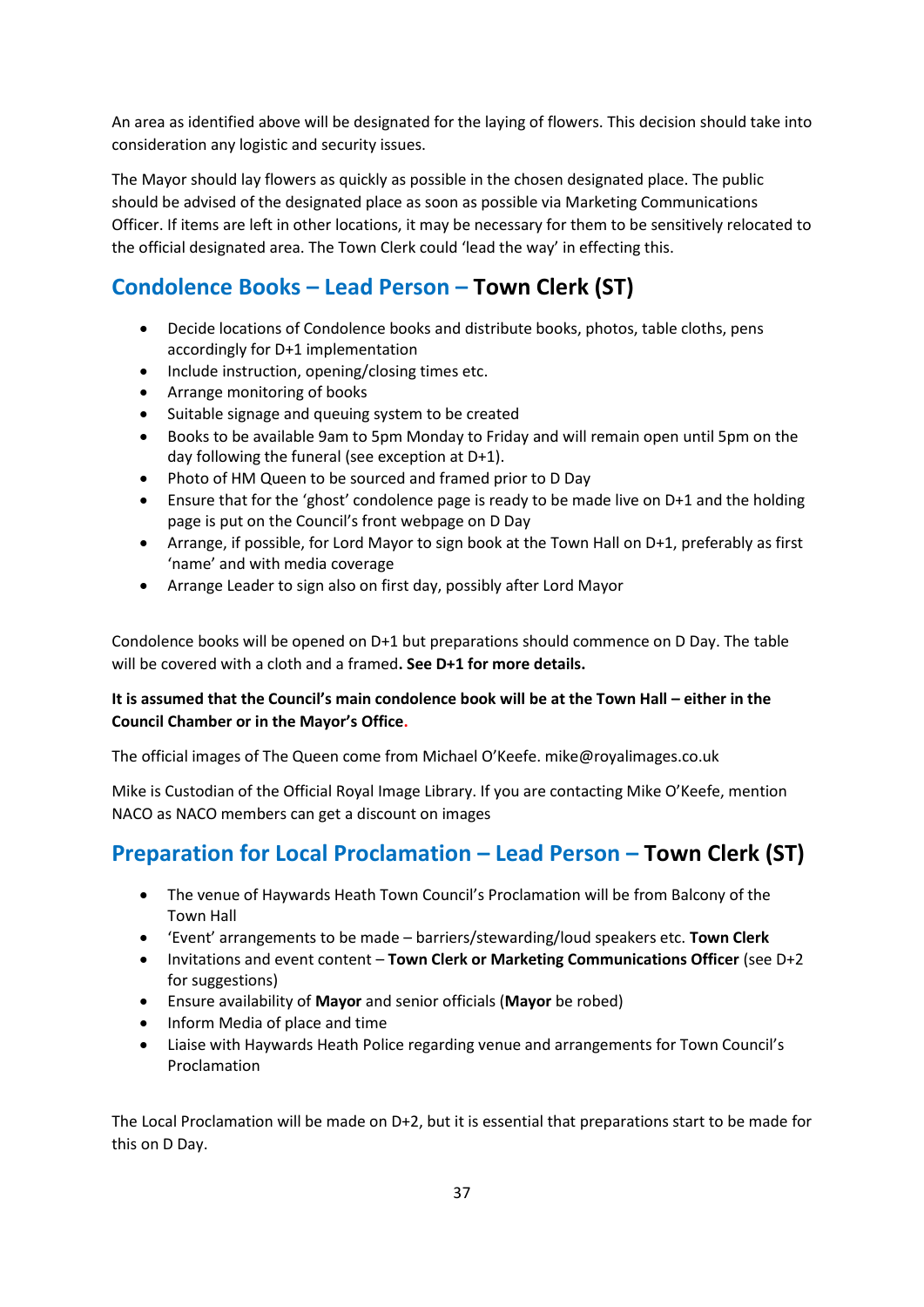# **Organisation of local events during the period of Mourning Town Clerk (ST)**

- •
- An early decision needs to be taken as to whether any additional events will be held locally to mark the Death and Funeral of HM Queen (e.g. Open-Air service, showing of funeral on large screens etc?)
- Consult Chief Executive/Leader/Portfolio Holder(s)

On the death of the Sovereign large numbers of people will wish to pay their respects and to take part in events that mark not just a sad passing, but a moment in history.

As part of their planning Civic Offices are asked to ensure that their local authorities are developing plans locally for events which provide opportunities for people to come together.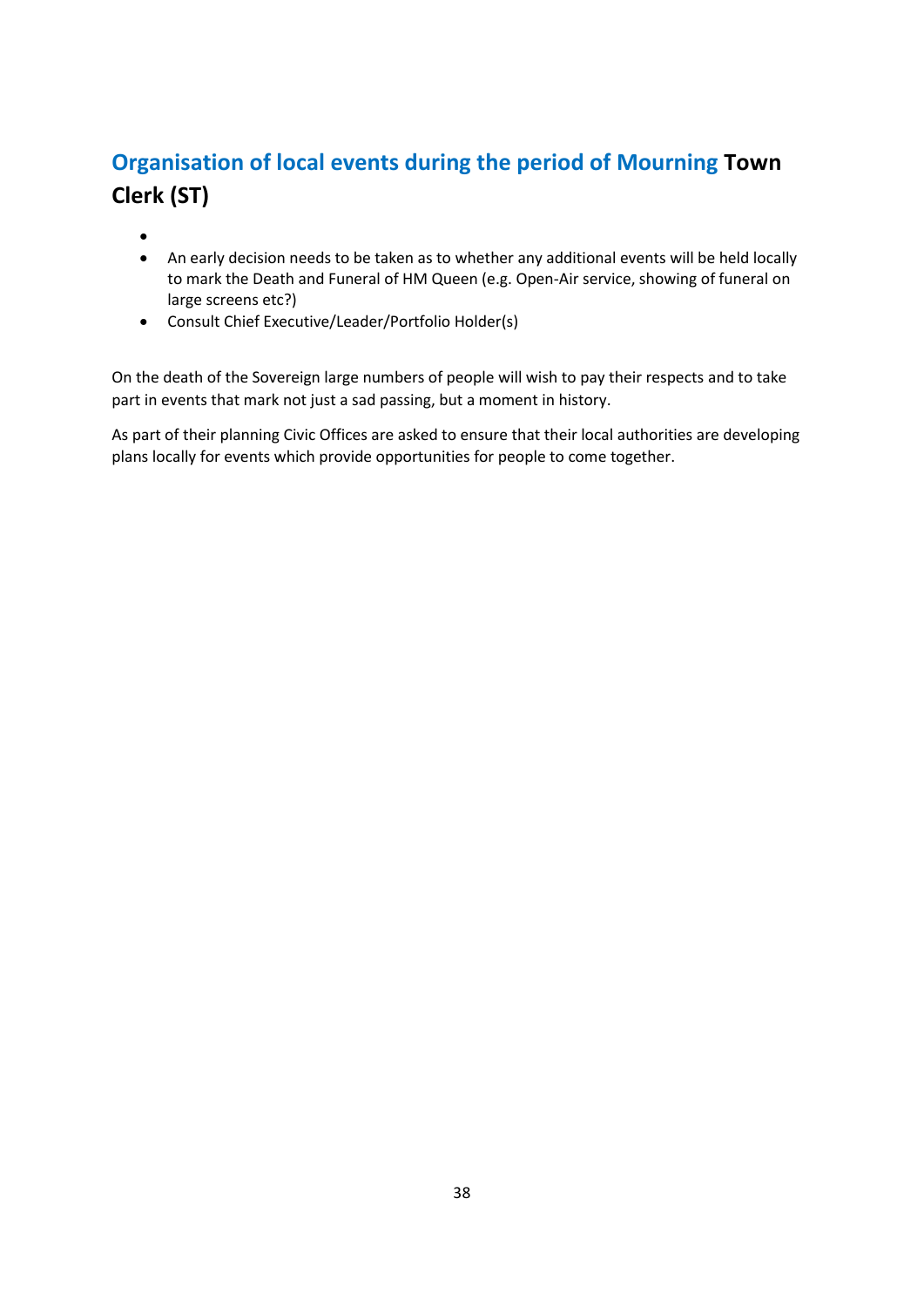# **D+1 (Principal Proclamation Day in London)**

Proclamation Day is the day following the death of the Sovereign (Day of Death + 1). The first Proclamation will be made at St James' Palace at 11.00am (or 2.00pm if it's a Sunday – to be confirmed) by the Garter King of Arms. The Proclamation is then "cascaded".

At noon on Proclamation Day it will also be read at the Royal Exchange in the City of London.

Following the first Proclamation, heralds travel to Belfast, Edinburgh and Cardiff and make formal Proclamation on the second day after the death (Day of Death +2). At 12.30pm in Edinburgh there will be a second reading of the Proclamation to the people of Edinburgh.

**Once those Proclamations have been made it is appropriate for the Proclamation to be read at City, County, Borough & Parish level on D+2.**

## **Flags – Lead person – Town Clerk (ST)**

• Raise flags to full mast from 1100hrs on D+1 (Proclamation Day) to coincide with the Reading of the Principal Proclamation and continue to fly at full-mast until 1300hrs the following day, i.e., D+2 (but see exception at XX)

## **Opening Of Books of Condolences - Lead Person- Town Clerk (ST)**

- Books of Condolences to be opened, with preferably the **Mayor's** 'signing' first with media coverage. Also see Leader of Council suggestion at D day)
- If possible, there should be some light 'supervision' of the books and of the queuing process, which at certain times might be significant
- Ensure new books or loose-leaf paper is available at all Condolence book places
- Ensure daily maintenance of the tables, books, pens, flowers etc.
- Web team to replace holding page of D Day with details of the Council's e-condolence book or direct to the www.royal.gov.uk website condolence page
- Web team to put public information re the Council's London Bridge arrangements, press releases etc. on the website.

Books of Condolence should be opened on the first working day after the day of death (but follow the Palace's lead as to when D day is – see Timing section on **page XX**).

It is expected that there will be a high demand from the public to sign these books so an adequate supply should be available beforehand. The main condolence book will be at the Town Hall but other places, (e.g. main libraries, other Council offices) including the neighbourhoods should be considered as a matter of urgency.

The books should be placed in an easily accessible place, but quiet enough to enable those signing the books a moment of privacy and quiet reflection whilst doing so.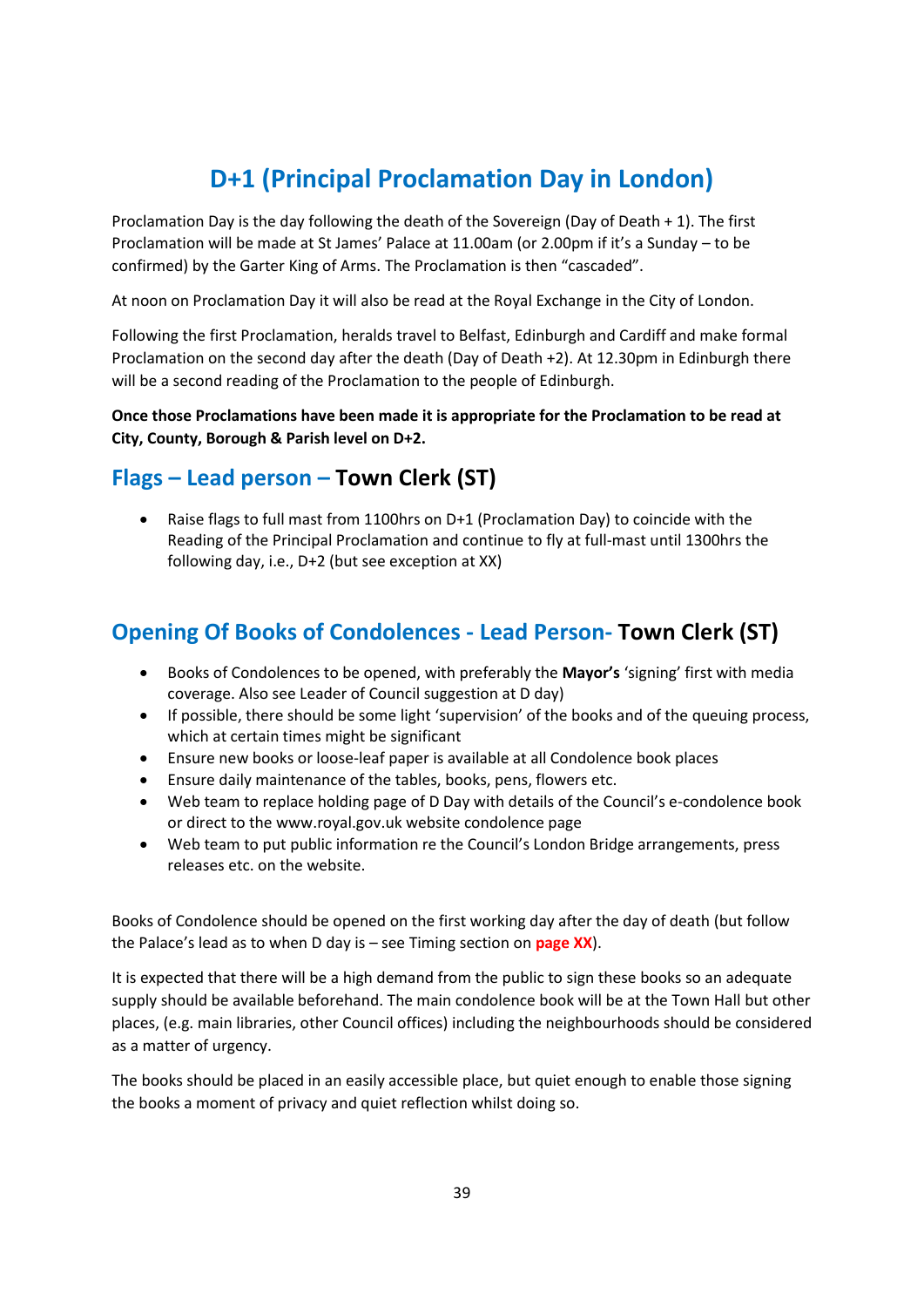The books should be placed on a good-sized table, covered with a suitable cloth, a chair, a clean blotter, a supply of pens and a desk lamp if necessary. A suitable framed photograph of HM The Queen should be made available and/or or a small flower arrangement.

The books will be available for signing from 9am to 5pm Monday to Thursday and 9am to 4pm on Friday, although public opinion may suggest that a dynamic reassessment of these times and days may be necessary. They will remain open until 5pm on the day following the funeral (unless that falls on a Sunday in which case, they will remain open until 5pm the following Monday).

Paper with a black border and wide left-hand margin, hole-punched to fit in a loose-leaf binder is recommended.

Loose leaf ring binders allow for the pages to be re-ordered, so that if the Mayor, Council Leader and others cannot be the first to sign the book, their signatures can nevertheless be on the first page of the bound book. A loose-leaf folder also offers an opportunity to take action if the book is defaced or offensive comments included. Pages including any questionable comments should be quietly removed until such time as a decision can be taken at senior level on whether or not they should be permanently excluded.

Prior to D day, the Council should decide whether it wishes to open its own on-line Book of Condolence or whether it is adequate to include on the Council's website a link to the Buckingham Palace e-Book of Condolence (www.royal.uk).

## **Civic Service – Lead Person – Town Clerk (ST)**

• Cathedral/Minster may hold a Service at 6.00pm on D+9 (eve of funeral) to which all Countywide civics and dignitaries will be invited. The Place Council will need to consider if it wishes to hold its own local Service before D+10

## **Letter of condolence – Lead Person – Town Clerk (ST)**

- As soon as practical, draft a letter of condolence in the name of the Mayor (but to be signed jointly by Mayor and the Council Leader and circulate it to both for agreement
- Letter to be sent to the new sovereign's Private secretary as soon as possible
- Reference the archiving of the local books, locally see  $D+11$  for details

The Mayor should send a Letter of Condolence to the new Sovereign's Private Secretary asking that condolences be passed to the new Sovereign. In each case, other than exceptional local circumstances, only one letter of condolence should be sent.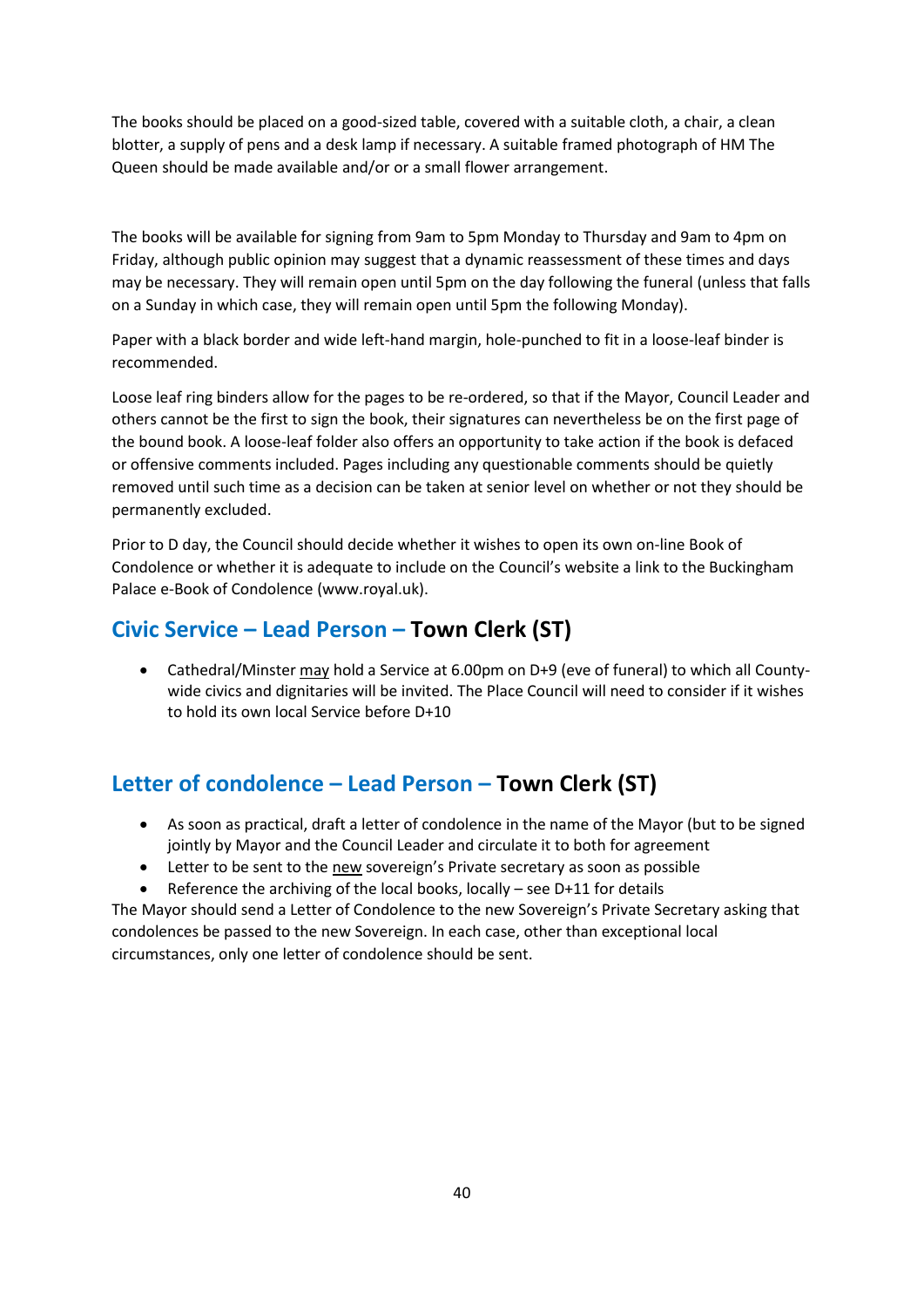# **D+2 (Local Proclamation Day)**

At noon on D+2 the Proclamation will be read:

- In Edinburgh by Lord Lyon King of Arms at Mercat Cross and at the drawbridge to Edinburgh Castle;
- In Cardiff by Wales Herald Extraordinary at Cardiff Castle;
- In Belfast by Norroy and Ulster King of Arms

Once those Proclamations have been made it is appropriate for the Proclamation to be read at County, City, Borough, Town and Parish level.

High Sheriffs will cause the Proclamation to be read at County level and it is likely that Lord-Lieutenants will be alongside them. The Proclamation will then be 'cascaded' to City, Borough and District Councils and then, if desired, Town and Parish Councils.

## **Flags – Lead person – Town Clerk (ST)**

- At 13.00 All flags to be returned to half-mast
- Flags in the immediate vicinity of the Local Proclamation made after 13.00, may be raised to full mast for the duration of the local ceremony and then returned to half-mast.

## **City Proclamation – Lead Person – Town Clerk (ST)**

- All staging/equipment of Proclamation to be prepared
- **Mayor** to attend the High Sheriff's Proclamation
- Invited guests assembled at Haywards Heath Town Council Proclamation venue
- Robing of **Mayor** and Deputy Mayor
- Wording for **Mayor** intro and wording of Proclamation practised reading aloud
- Suitable publicity for the Haywards Heath Town Council Proclamation
- Consideration to be given as to whether it is appropriate to capture the proclamation on video/pictorially for posterity and use for future reporting/display

# **Proclamation by The High Sheriff of West Sussex – Under Sheriff and County Council to organise**

It is proposed that the High Sheriff of West Sussex will read the Proclamation at County Hall at 12.30.

Suggested words for High Sheriff Reading the Proclamation at County level

The High Sheriff (or in his / her absence the Under Sheriff / the immediate past High

Sheriff) to say: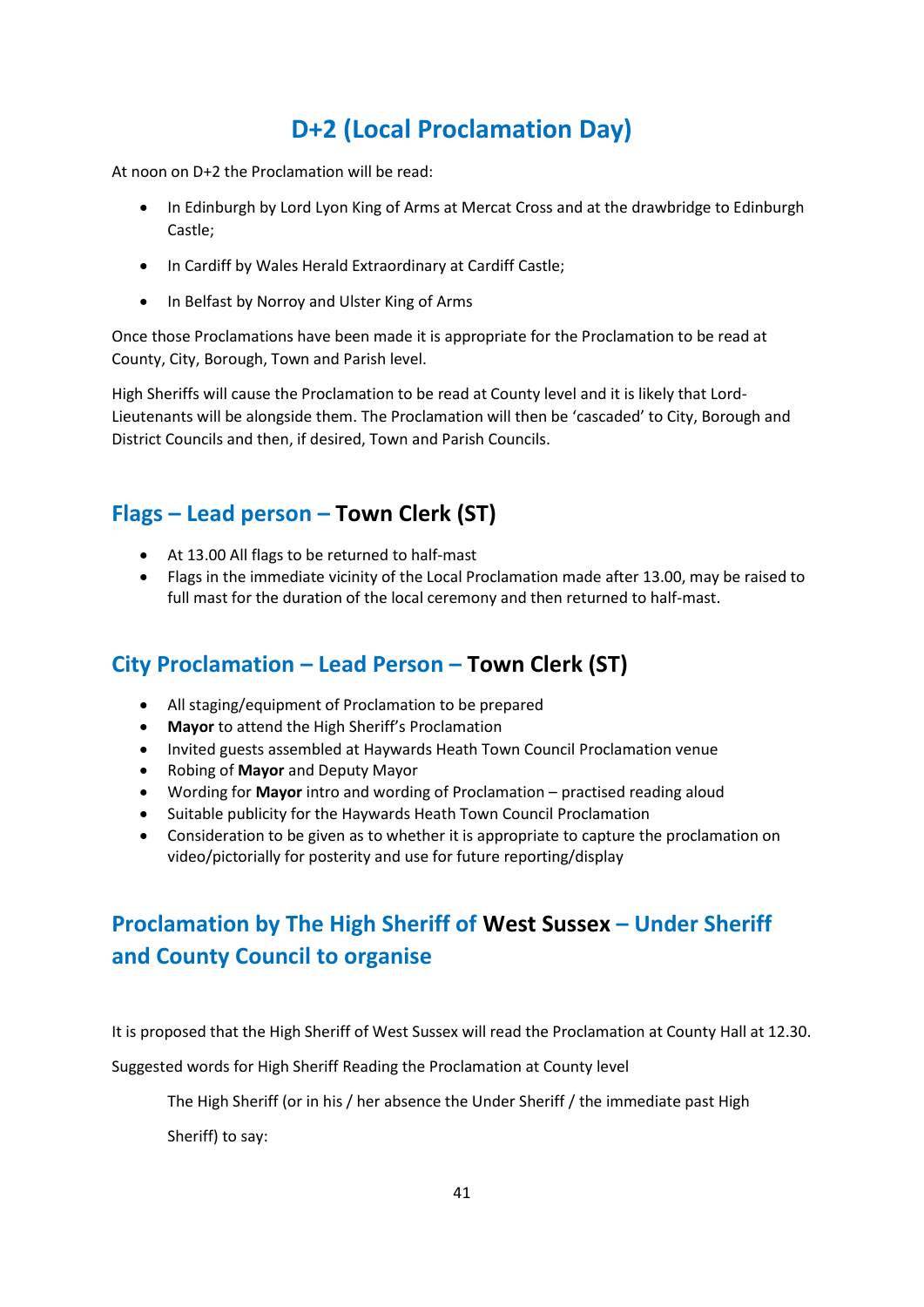*"We come together this afternoon following the passing of our late Sovereign, Queen Elizabeth the Second. Our sadness at this time is shared by people across the globe, as we remember with affection and gratitude the lifetime of service given by our longest- reigning Monarch.*

*But the basis on which our monarchy is built has ensured that through the centuries the Crown has passed in an unbroken line of succession. Today's ceremony marks the formal Proclamation to the people of the County of West Sussex of the beginning of our new King's reign.*

*Yesterday the Accession Council met at St. James's Palace to proclaim our new Sovereign. The flags which had flown at half-mast since The Queen's death were raised briefly to their full height to mark the start of His Majesty's reign.*

*The Accession Council also made an Order requiring High Sheriffs to cause the Proclamation to be read in the areas of their jurisdiction. It is that task which as High Sheriff of West Sussex and with my humble duty I will in a few moments discharge here today.*

*The proclamation of the new Sovereign is a very old tradition which can be traced back over many centuries.*

*The ceremony does not create a new King. It is simply an announcement of the accession which took place immediately on the death of the reigning monarch.*

*In an age where modern methods of communication convey news around the globe in an instant, the proclamation is no longer the means by which people learn for the first time that they have a new Monarch. Today, however, is one of the first occasions when communities have an opportunity to come together and reflect on the moment in our nation's history when the reign of our longest-serving Monarch came to an end and our new Sovereign succeeded.*

*When I have read the Proclamation I will present copies to the Lord Mayor and Mayors and Chairmen of Boroughs and Districts within this County so that they in turn may return to read the Proclamation in their own communities.*

*Ladies and Gentlemen. The Proclamation of the Accession."*

READS THE PROCLAMATION

At the end of the Proclamation the

High Sheriff will say: God Save The King

Official Guests repeat: God save The King

All present join in saying: God save The King

The Band (if one is present) will play one verse of the National Anthem

Finally, the High Sheriff will call for three cheers for His Majesty The King.

As the High Sheriff leaves the dais he / she will pass along a line of the **Town Mayors**, Borough Mayors and District Council Chairmen and hand each a copy of the Proclamation to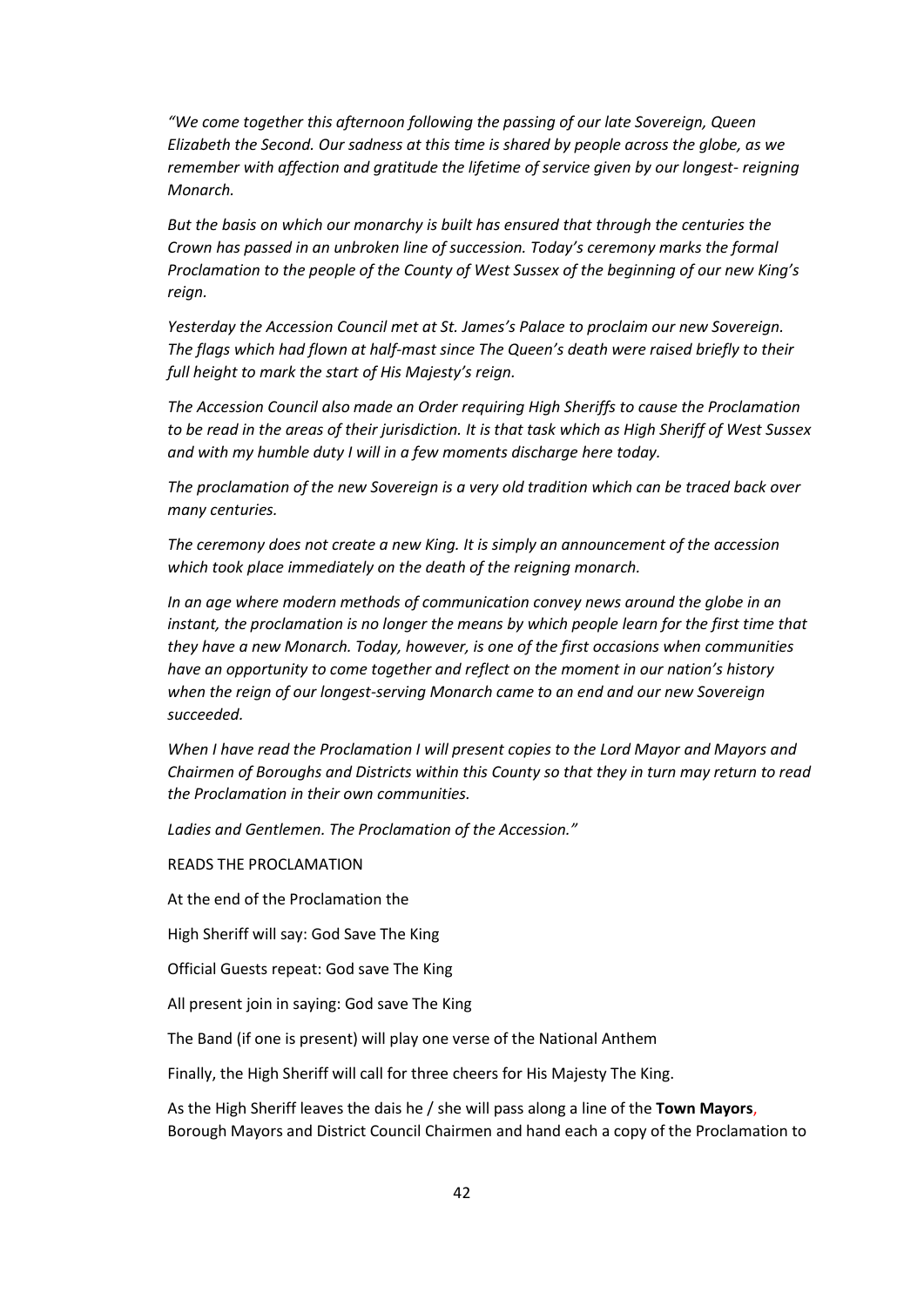read in their own communities. The **Mayors and Chairmen** will then follow the High Sheriff in Procession as the principal guests depart.

The wording of the Proclamation will be easily available via the Buckingham Palace website (www.royal.uk) and the Privy Council website (www.privy-council.org.uk). The High Sheriff will also have a copy of the Proclamation.

## **Proclamation by the Mayor – Lead Person – Town Clerk (ST)**

#### **A second reading of the Proclamation will take place from County Hall at 2.00pm**

At 3.00pm Civic Heads of District and Borough Councils will make the Proclamation.

## **At 3.30pm Parish and Town Councils may make their Proclamations.**

The Council 'Platform Party' will consist of: The Mayor The Leader of the Council The High Sheriff (if available) The Lord Lieutenant (or nominated V-LL or DL) The Chief Constable The Mayor's Chaplain (The above may need to be shortened depending on circumstances) In attendance with the Platform Party could be: Members of the Council Honorary Freemen of the Haywards Heath Honorary Aldermen and members of the Shrievalty Members of CLT Past Mayors HM Coroner Honorary Recorder MPs/MEPs Representatives from Haywards Heath's Interfaith Council Representatives from local HM Armed Forces (This list is not exhaustive but neither should it be taken as the minimum number to be invited)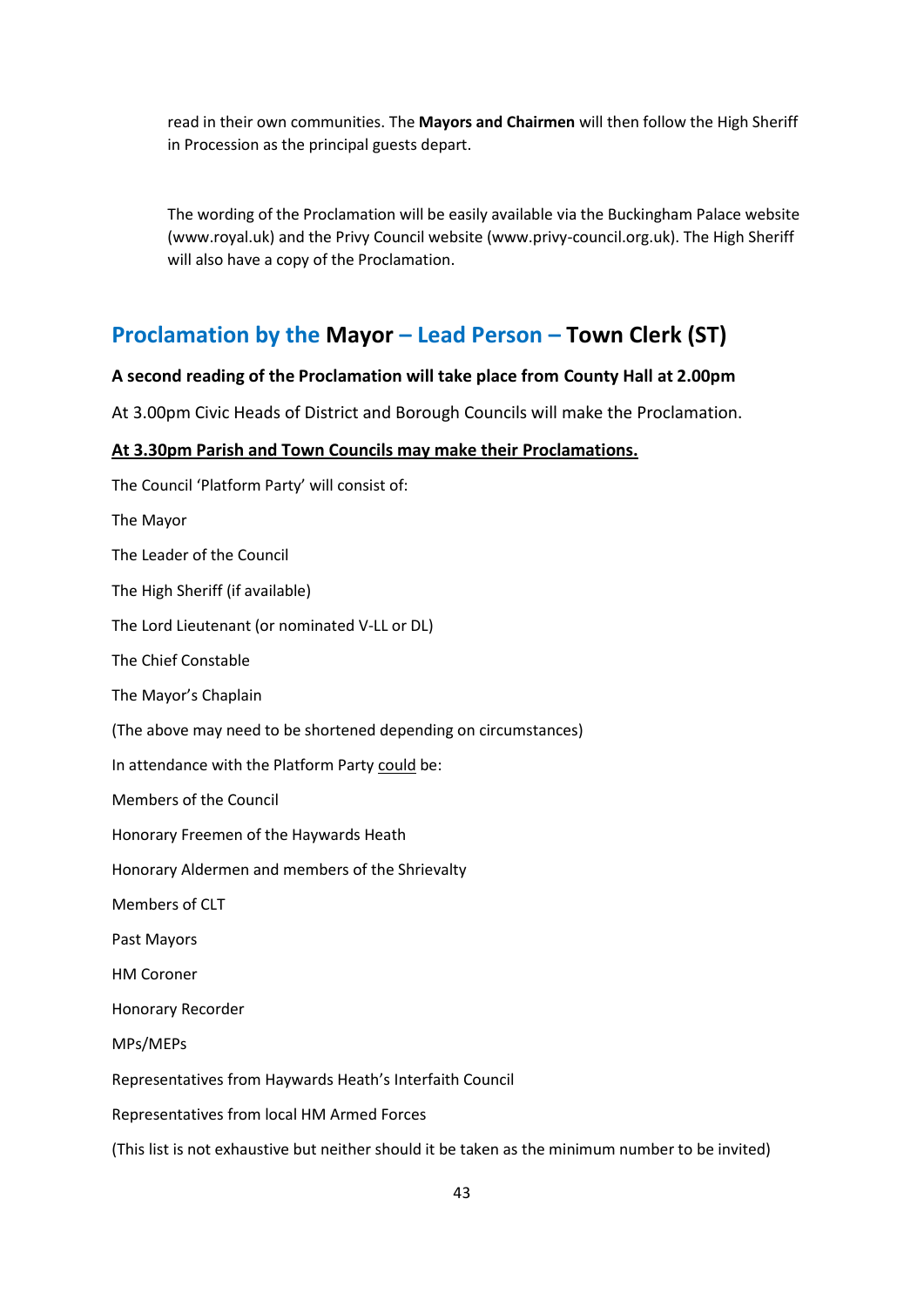The Police will be notified, as will other agencies to ensure the public can attend the Proclamation ceremony in safety.

Suggested words for Mayor before Reading the Proclamation

The Mayor (or in his / her absence the **Deputy Mayor**) to say:

*"We come together this afternoon following the passing of our late Sovereign, Queen Elizabeth the Second. Our sadness at this time is shared by people across the globe, as we remember with affection and gratitude the lifetime of service given by our longest- reigning Monarch.*

*But the basis on which our monarchy is built has ensured that through the centuries the Crown has passed in an unbroken line of succession. Today's ceremony marks the formal Proclamation to the people of Haywards Heath of the beginning of our new King's reign.*

*Yesterday the Accession Council met at St. James's Palace to proclaim our new Sovereign. The flags which had flown at half-mast since The Queen's death were raised briefly to their full height to mark the start of His Majesty's reign.*

*The Accession Council also made an Order requiring High Sheriffs to cause the Proclamation to be read in the areas of their jurisdiction. The High Sheriff of West Sussex discharged that duty earlier today and now, with my humble duty, I bring the words of the Proclamation to the citizens of the Haywards Heath.*

*The proclamation of the new Sovereign is a very old tradition which can be traced back over many centuries.*

*The ceremony does not create a new King. It is simply an announcement of the accession which took place immediately on the death of the reigning monarch.*

*In an age where modern methods of communication convey news around the globe in an instant, the proclamation is no longer the means by which people learn for the first time that they have a new Monarch. Today, however, is one of the first occasions when communities have an opportunity to come together and reflect on the moment in our nation's history when the reign of our longestserving Monarch came to an end and our new Sovereign succeeded.*

*Ladies and Gentlemen. The Proclamation of the Accession."*

READS THE PROCLAMATION

The Lord Mayor will say: God Save The King

Official Guests repeat: God save The King

All present join in saying: God save The King

The Band (if one is present) will play one verse of the National Anthem.

Finally, the Mayor will call for three cheers for His Majesty The King.

Dispersal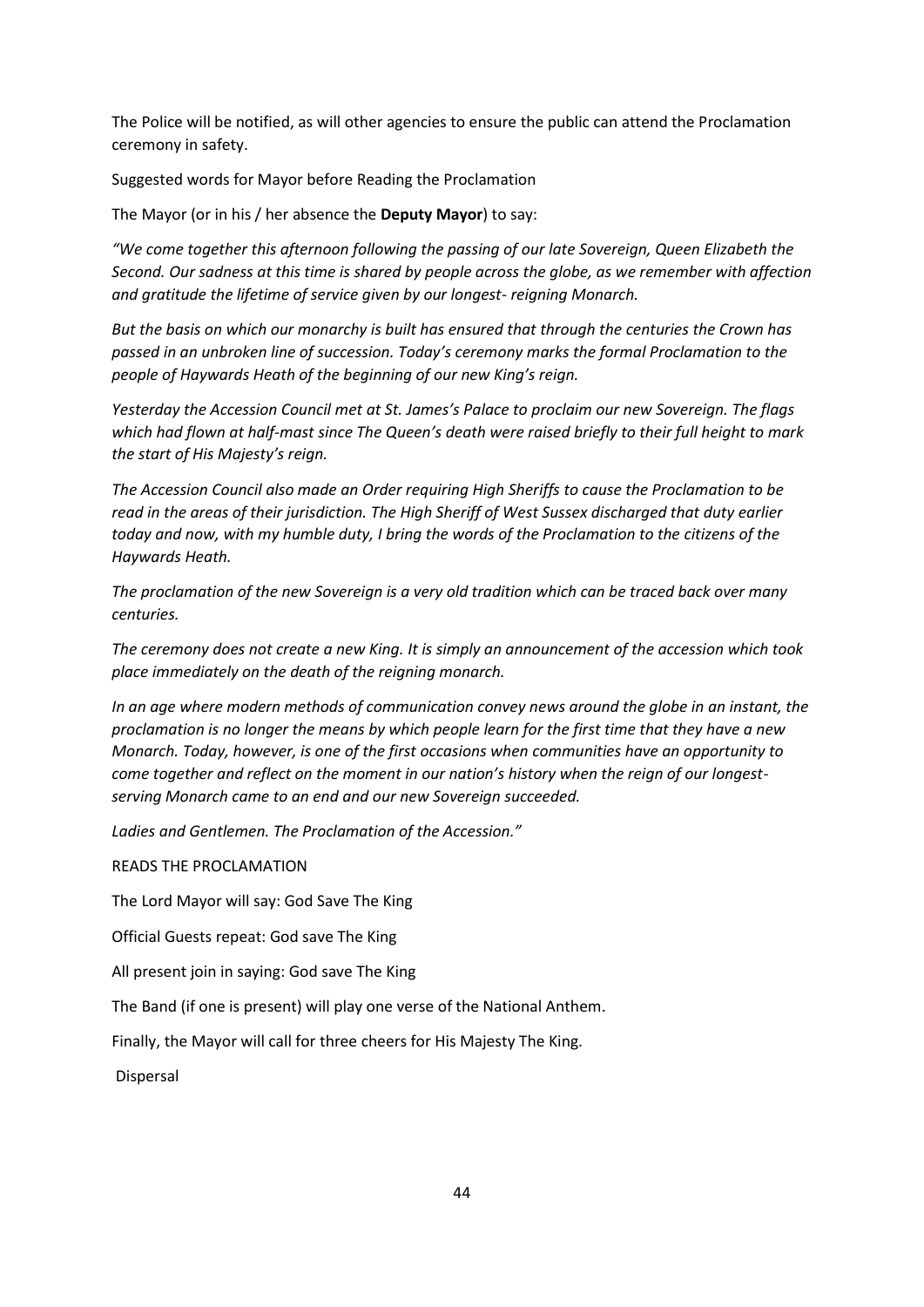## **D+3**

(Operation "Spring Tide" begins (the new Sovereign visits all four countries in the United Kingdom). His Majesty The King attends Westminster Hall to receive the condolences of Parliament, and then travels to Edinburgh to attend the Scottish Parliament and a service of reflection.)

## **Lord Mayor in civic leadership role – Lead Person – Town Clerk (ST)**

- Consideration/visiting Care homes and schools by the Mayor
- Any other public leadership role activities

On the quieter days, when the Proclamation ceremony has taken place and the Mayor's diary has been cut back, consideration should be given to taking the opportunity to contact local care homes and/or schools to ask if they would like a visit from the Mayor which would give their residents an opportunity to sign Condolence Book pages and also to talk about their memories and to reflect on all that is happening nationally and locally at the time.

## **Two minutes silence – Lead Person – Town Clerk (ST)**

• Decision on whether to publicly mark the Two minutes Silence on D+10

## **D+4**

(His Majesty The King travels to Belfast and attends the Northern Ireland Assembly to receive a message of condolence, and attends a service of reflection.)

## **Royal Train route – for information only**

If Her Majesty dies whilst in Scotland, then having left Edinburgh at Time, the Royal train should pass through Place at approx. Time arriving in Place at approx. Time (for an overnight stop). There will be a security train travelling in front of the Royal Train. The train will slow down to 10mph when going through the station alongside platform X. The coffin will be in the middle of the train and will be visible (partial glass carriage).) Only District and Borough Civics & VIPs will attend this part of the proceedings.

## **D+5**

(The Lying-in-State begins at the Palace of Westminster.)

## **D+6**

(Rehearsals and briefings nationally occur.)

## **D+7**

(His Majesty The King travels to Cardiff and attends the Welsh Assembly to receive a message of condolence, and attends a service of reflection.)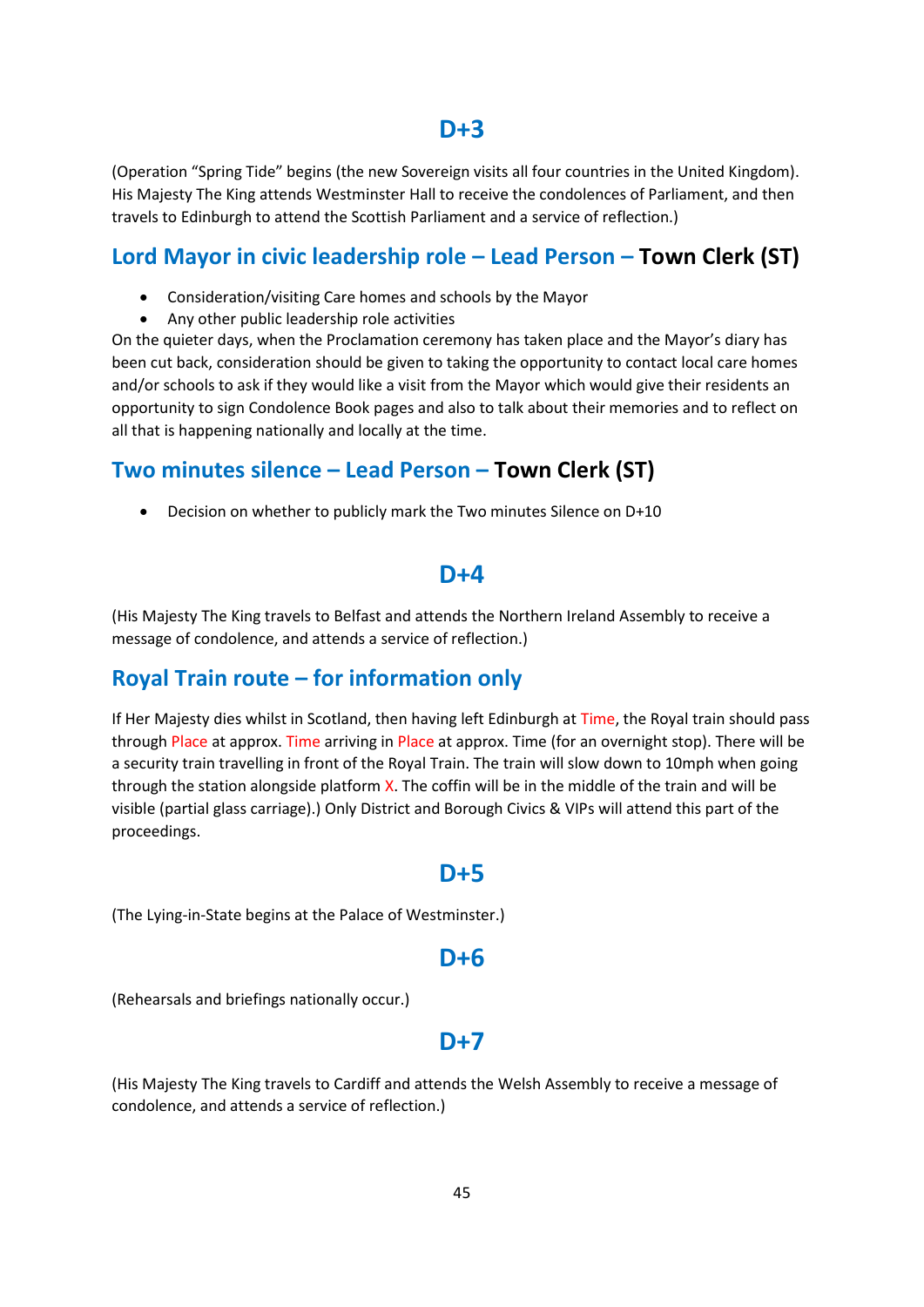## **D+8**

(Fallow day – No action required)

## **D+9**

(His Majesty The King attends an audience with the Prime Minister and attends a reception for visiting Heads of State, Governor Generals and other official guests.)

## **Church Services – Lead Person – Town Clerk (ST)**

The Lead for this event will depend whether it is to be at St Wilfrid's or an other church.

Church Services and services in the places of worship of other faiths can also provide a setting for people to come together and collectively express sadness. Civic attendance at such services will add to the sense of the community coming together in a unified expression of grief. It will be important to ensure that such services bring together other denominations and other faiths and that they speak to those with no personal beliefs, so as to bring together the whole community.

# **D+10 (day of funeral)**

(The Lying-in-State concludes and the funeral procession leaves Westminster Hall for Westminster Abbey. There will be a Two-minute national silence, followed by the State Funeral and a private burial at St George's Chapel, Windsor.)

## **Two minutes silence – Lead Person – Town Clerk (ST)**

- (If a decision has been made earlier that the Council will organise a two minutes silence)
- The **Mayor** to lead a public marking of the Two minutes silence
- Arrangements to be similar to that of Remembrance Day
- Consideration be given to the Civic making a short introductory speech before the Two minutes silence

On the death of the Sovereign there will be a Two Minute Silence at 11.00 a.m. on the day of the funeral (D+10).

Following the death of The Sovereign it is likely that many people will watch the funeral service on television or on big screens where they are available locally. That may seriously limit the number of people wishing to gather in a public place simply to mark the Silence.

## **D+11**

## **Flags – Lead Person – Town Clerk (ST**

Return flags to full mast at 08.00